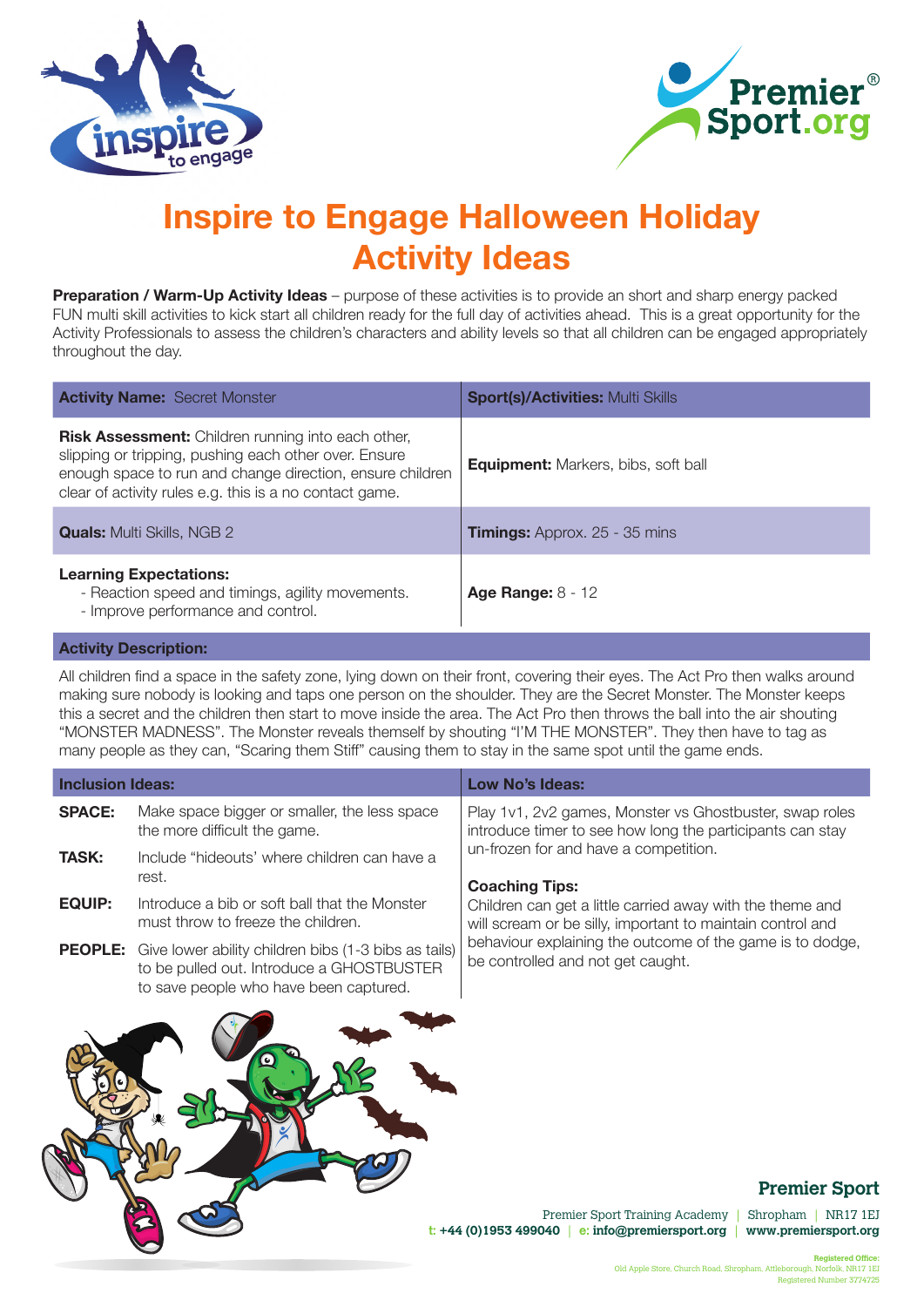



| <b>Sport(s)/Activities: Multi Skills</b>   |
|--------------------------------------------|
| <b>Equipment:</b> Markers, bibs, soft ball |
| <b>Timings:</b> Approx. 25 - 35 mins       |
| <b>Age Range: 8 - 12</b>                   |
|                                            |

The game starts off with the Ice Monsters at the side of the area in the "scary mountains." On the Act Pro's command, they enter the area and begin to tag the "Townspeople". When the children are tagged, they are frozen and the other children have to free them by going underneath their legs, (depending on playing surface) or hitting their hands or feet to break the ice.

| <b>Inclusion Ideas:</b> |                                                                                                          | Low No's Ideas:                                                                                                                                                                                                           |
|-------------------------|----------------------------------------------------------------------------------------------------------|---------------------------------------------------------------------------------------------------------------------------------------------------------------------------------------------------------------------------|
| <b>SPACE:</b>           | Make space bigger or smaller, the less space<br>the more difficult the game.                             | Play 1v1, 2v2 games, Ice Monsters vs Townspeople. Swap<br>roles, introduce timer to see how long the participants can                                                                                                     |
| <b>TASK:</b>            | Introduce more or less Ice Monsters, children<br>jump, hop or skip.                                      | stay free for and have a competition.<br><b>Coaching Tips:</b>                                                                                                                                                            |
| EQUIP:                  | Introduce a bib or soft ball that Ice Monsters<br>must throw.                                            | Children can get a little carried away with the theme and<br>will scream or be silly, important to maintain control and<br>behaviour explaining the outcome of the game is to dodge,<br>be controlled and not get caught. |
|                         | <b>PEOPLE:</b> Give lower ability children bibs (1-3 bibs as tails)<br>to be pulled out by Ice Monsters. |                                                                                                                                                                                                                           |



# **Premier Sport**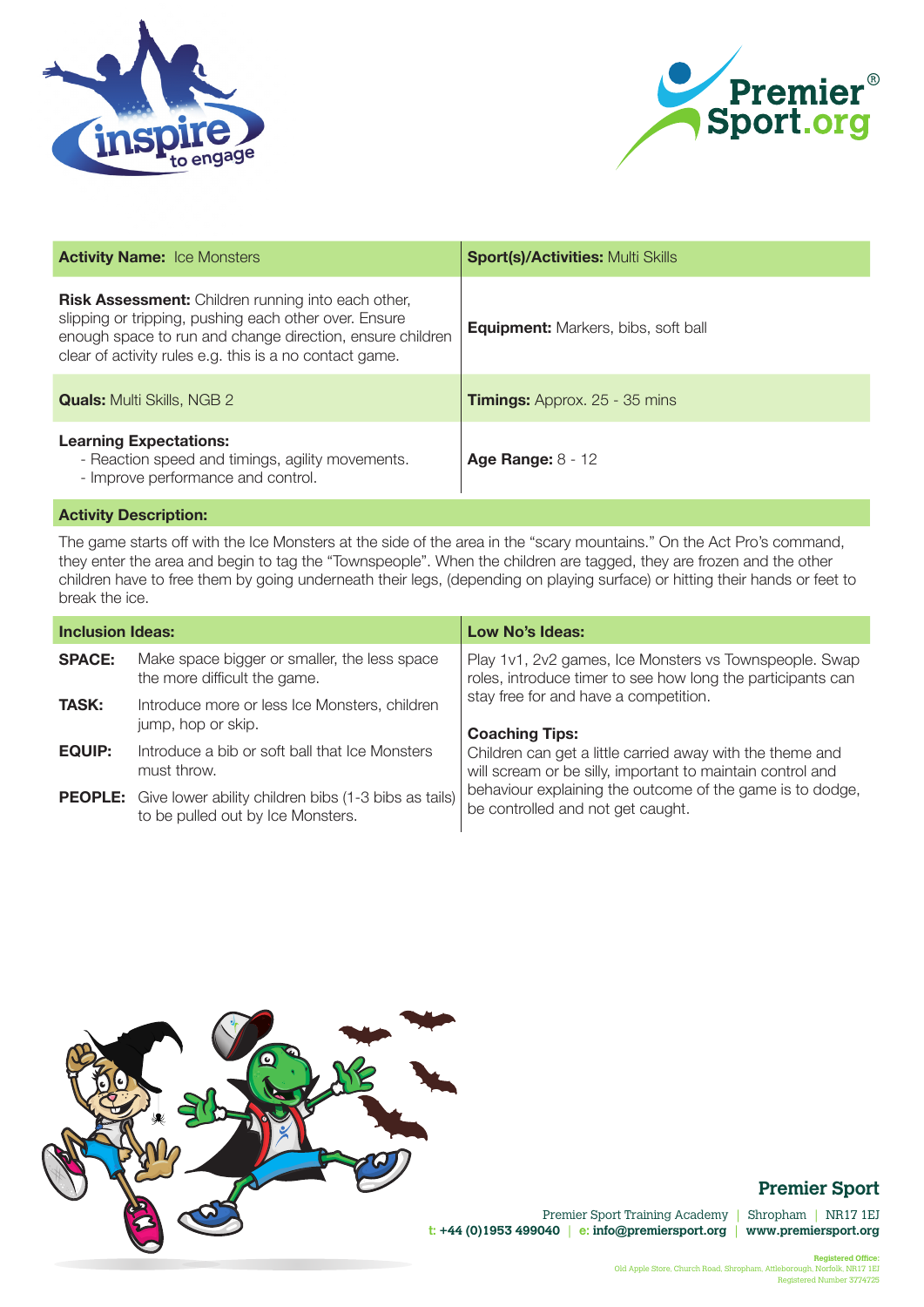



| <b>Activity Name: Trolls Bridge</b>                                                                                                                                                                                                        | <b>Sport(s)/Activities: Multi Skills</b>   |
|--------------------------------------------------------------------------------------------------------------------------------------------------------------------------------------------------------------------------------------------|--------------------------------------------|
| <b>Risk Assessment:</b> Children running into each other,<br>slipping or tripping, pushing each other over. Ensure<br>enough space to run and change direction, ensure children<br>clear of activity rules e.g. this is a no contact game. | <b>Equipment:</b> Markers, bibs, soft ball |
| <b>Quals:</b> Multi Skills, NGB 2                                                                                                                                                                                                          | <b>Timings:</b> Approx. 25 - 35 mins       |
| <b>Learning Expectations:</b><br>- Reaction speed and timings, agility movements.<br>- Improve performance and control.                                                                                                                    | <b>Age Range: 8 - 12</b>                   |

The game starts off with one Troll in the middle of the bridge with both ends of the bridge approx. 20 metres apart. All players start at one end of the bridge and wear a tag belt or bib tucked into the side of their shorts. The players must try to reach the other side of the bridge without being caught by the Troll. If a player is caught (tag belt or bib removed), they become a Troll and join the other Torlls in the middle of the bridge. Players must only run from one side to the other upon the Act Pro's command. Repeat the game with the previous winner starting as the Troll. Ask children to count how many times the cross the bridge with the overall winner being the child with the most combined crossings.

| <b>Inclusion Ideas:</b> |                                                                                                                                                                                         | Low No's Ideas:                                                                                                                                                                                                                                                                                                                                                                                                 |
|-------------------------|-----------------------------------------------------------------------------------------------------------------------------------------------------------------------------------------|-----------------------------------------------------------------------------------------------------------------------------------------------------------------------------------------------------------------------------------------------------------------------------------------------------------------------------------------------------------------------------------------------------------------|
| <b>SPACE:</b>           | Make space bigger or smaller, the less space<br>the more difficult the game.                                                                                                            | Children must do it while dribbling, bouncing a ball, play<br>1v1, 2v2 type games, introduce time limits to see who can<br>last the longest without getting caught.<br><b>Coaching Tips:</b><br>Children will run out of the area and lose control as this is<br>a fast paced game, remind children of the rules and safety<br>implications, keep changing the Troll to give children lots of<br>opportunities. |
| <b>TASK:</b>            | Introduce more or less Trolls. Children jump,<br>hop or skip or collect and carry items from<br>each end of the hall (balls, bean bags).<br>Introduce comp, who can collect most items. |                                                                                                                                                                                                                                                                                                                                                                                                                 |
| <b>EQUIP:</b>           | Introduce a bib or soft ball that the Troll must<br>throw.                                                                                                                              |                                                                                                                                                                                                                                                                                                                                                                                                                 |
|                         | <b>PEOPLE:</b> Give lower ability children bibs (1-3 bibs as tails)<br>to be pulled out by the Troll, introduce referees<br>when children are out.                                      |                                                                                                                                                                                                                                                                                                                                                                                                                 |



## **Premier Sport**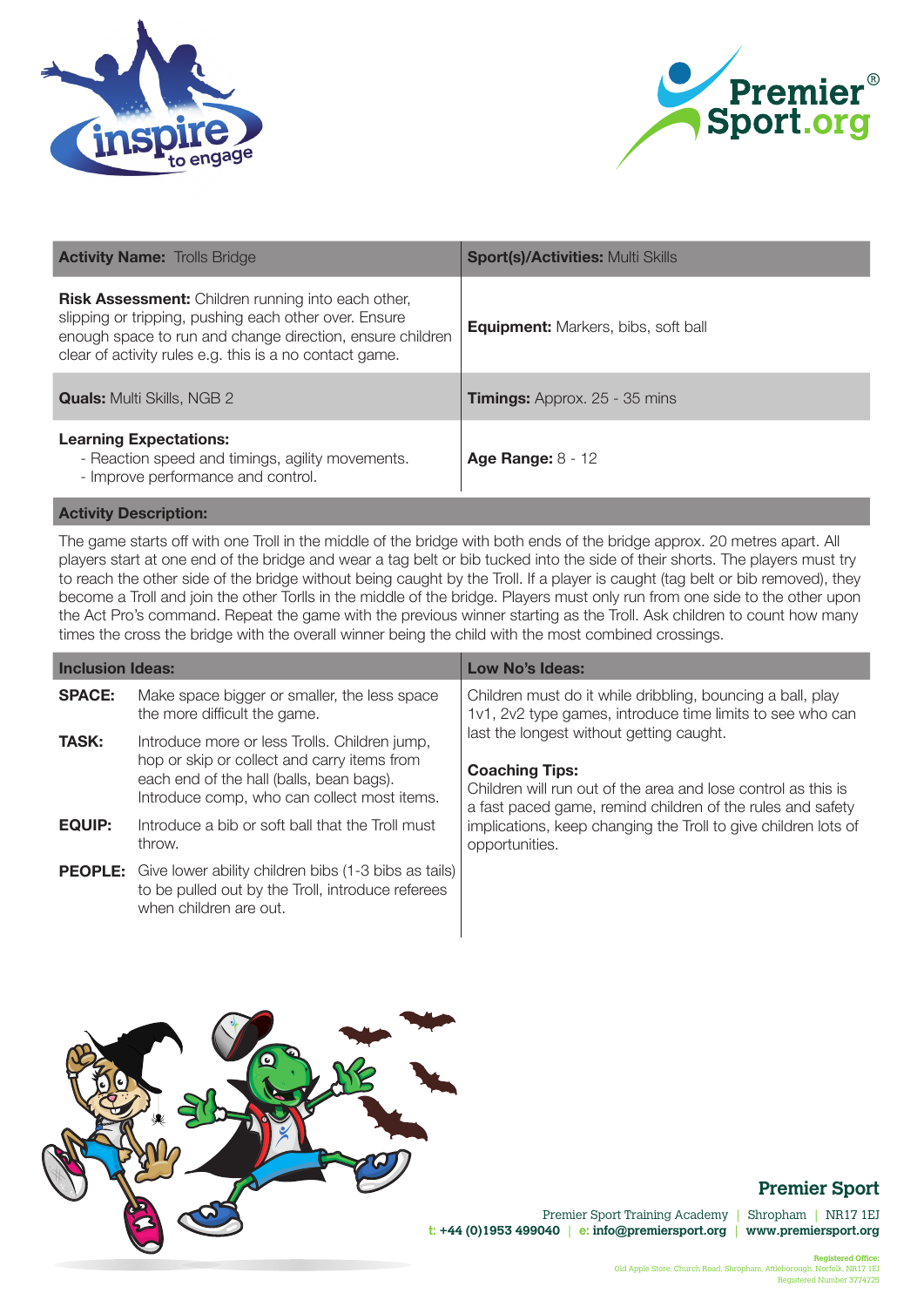



| <b>Activity Name: Mad Man Tig.</b>                                                                                                                                                                                                             | <b>Sport(s)/Activities: Multi Skills</b> |
|------------------------------------------------------------------------------------------------------------------------------------------------------------------------------------------------------------------------------------------------|------------------------------------------|
| <b>Risk Assessment:</b> Children running into each other,<br>slipping or tripping, pushing each other over. Ensure<br>enough space to run and change direction, ensure children<br>are clear on activity rules e.g. this is a no contact game. | <b>Equipment:</b> Markers, bibs          |
| <b>Quals:</b> Multi Skills, NGB 2                                                                                                                                                                                                              | <b>Timings:</b> Approx. 25 - 35 mins     |
| <b>Learning Expectations:</b><br>- Reaction speed and timings, agility movements.<br>- Improve performance and control.                                                                                                                        | Age Range: $8 - 12$                      |
| <b>Activity Description:</b>                                                                                                                                                                                                                   |                                          |

The game starts off with all of the children moving inside the area. One child is "the Mad Man" (Bib) and on the Act Pro's command, the Mad Man enters the area and begins to tag as many people as possible, taking away their energy. Keep playing until you have one winner.

| <b>Inclusion Ideas:</b> |                                                                                                                                                      | Low No's Ideas:                                                                                                             |
|-------------------------|------------------------------------------------------------------------------------------------------------------------------------------------------|-----------------------------------------------------------------------------------------------------------------------------|
| <b>SPACE:</b>           | Make space bigger or smaller, the less space<br>the more difficult the game.                                                                         | Children must do it while dribbling, bouncing a ball, play<br>1v1, 2v2 type games, introduce time limits to see who can     |
| <b>TASK:</b>            | Introduce a doctor who can free the children<br>that have been eliminated once they have been<br>caught, restoring their energy.                     | last the longest without getting caught.<br><b>Coaching Tips:</b><br>Watch children for cheating when they have been caught |
| EQUIP:                  | Introduce a bib or soft ball that the Mad Man<br>must throw.                                                                                         | as this may lead to behaviour issues, ensure children follow<br>the rules and know the importance of this.                  |
|                         | <b>PEOPLE:</b> Give lower ability children bibs (1-3 bibs as tails)<br>to be pulled out by the Mad Man, introduce<br>referees when children are out. |                                                                                                                             |



# **Premier Sport**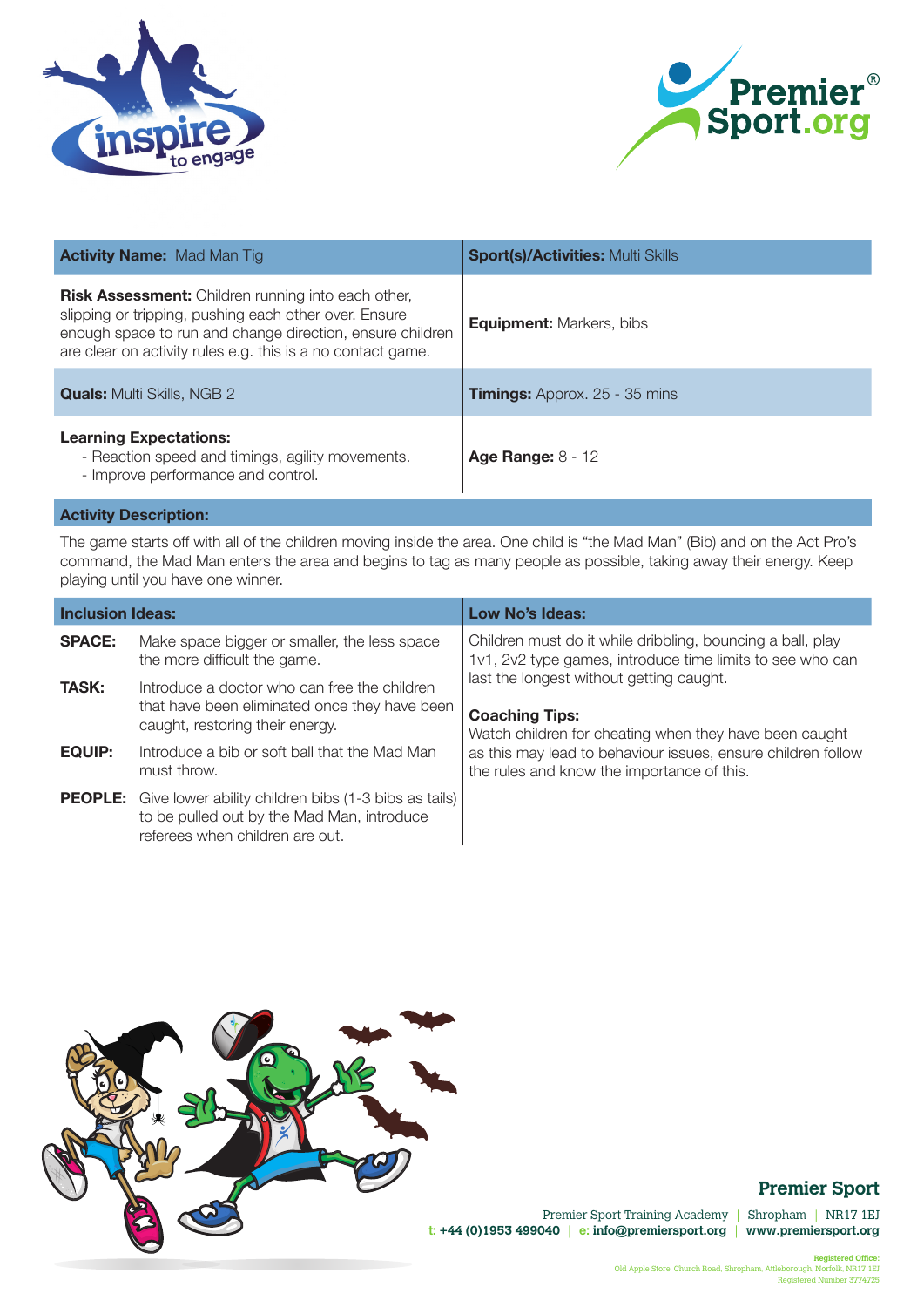



| <b>Activity Name: Wizard Wars</b>                                                                                                                                                                                          | <b>Sport(s)/Activities: Multi Skills</b> |
|----------------------------------------------------------------------------------------------------------------------------------------------------------------------------------------------------------------------------|------------------------------------------|
| <b>Risk Assessment:</b> Children running into each other,<br>slipping or tripping, pushing each other over. Ensure<br>enough space to run and change direction, ensure children<br>clear of activity rules, no head shots. | <b>Equipment: Markers, bibs</b>          |
| <b>Quals:</b> Multi Skills, NGB 2                                                                                                                                                                                          | <b>Timings:</b> Approx. 25 - 35 mins     |
| <b>Learning Expectations:</b><br>- Understand how tactics and strategies improve<br>performance.<br>- Decision making and team work.                                                                                       | <b>Age Range: 8 - 12</b>                 |
| <b>Activity Description:</b>                                                                                                                                                                                               |                                          |

Children all have a bib (Wizard's Magic) each rolled up in a ball in their hands. Use 2, 3 or 4 different coloured bibs of equal number. Children must throw them at each other to gain points. All children start with 10 points, point lost if they get hit, point gained if they score a hit.

| <b>Inclusion Ideas:</b> |                                                                                                                                                                                     | Low No's Ideas:                                                                                                                                                                                                                                                                           |
|-------------------------|-------------------------------------------------------------------------------------------------------------------------------------------------------------------------------------|-------------------------------------------------------------------------------------------------------------------------------------------------------------------------------------------------------------------------------------------------------------------------------------------|
| <b>SPACE:</b>           | Make space bigger or smaller, the less space<br>the more difficult the game.                                                                                                        | Children can play this in small groups, 1v1 and 2v2, can<br>also be played as a ball / target. Throw into a hoop or hit a<br>cone ball.<br><b>Coaching Tips:</b><br>This is a very fast paced and energetic game, essential to<br>remind children of using tactics and thinking about how |
| <b>TASK:</b>            | Split children into teams, each time you get hit<br>you're out. Think of tactics for how teams can<br>win, players can make a wall when they are out<br>to help teams as a barrier. |                                                                                                                                                                                                                                                                                           |
| <b>EQUIP:</b>           | Could use soft tennis balls, or dodge balls<br>instead of bibs.                                                                                                                     | they win, e.g. take time, use tactics/strategies.                                                                                                                                                                                                                                         |
|                         | <b>PEOPLE:</b> Give out roles to children, e.g. taggers that<br>freeze people. When caught, children turn into<br>walls, split children up in order of ability.                     |                                                                                                                                                                                                                                                                                           |



.

# **Premier Sport**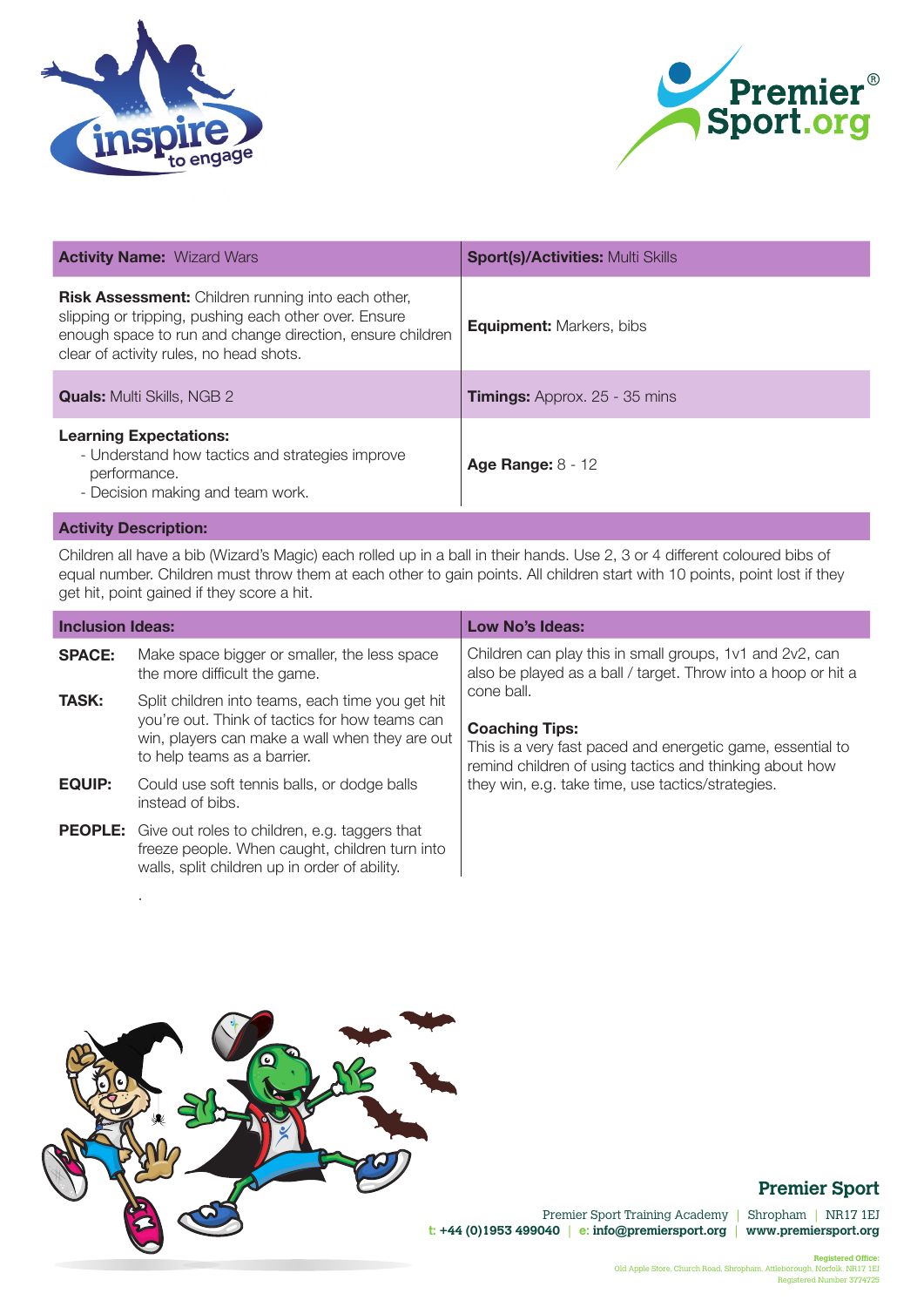



| <b>Activity Name: Silly Statues</b>                                                                                                                                                                         | <b>Sport(s)/Activities: Multi Skills</b> |
|-------------------------------------------------------------------------------------------------------------------------------------------------------------------------------------------------------------|------------------------------------------|
| <b>Risk Assessment:</b> Children running into each other,<br>slipping or tripping, pushing each other over. Ensure<br>enough space to run and change direction, ensure children<br>clear of activity rules. | <b>Equipment: Markers</b>                |
| <b>Quals:</b> Multi Skills, NGB 2                                                                                                                                                                           | <b>Timings:</b> Approx. 25 - 35 mins     |
| <b>Learning Expectations:</b><br>- Balance, Coordination and agility movements.<br>- Improve performance and control.                                                                                       | Age Range: $4 - 7$                       |
| <b>Activity Description:</b>                                                                                                                                                                                |                                          |

All children move around the area in a range of directions. On Act Pro's command, children stand still (freeze) like a statue. Act Pro can use a range of SILLY themes, sport themes, that the children need to balance like.

| <b>Inclusion Ideas:</b> |                                                                                                       | Low No's Ideas:                                                                                                                                 |
|-------------------------|-------------------------------------------------------------------------------------------------------|-------------------------------------------------------------------------------------------------------------------------------------------------|
| <b>SPACE:</b>           | Make space bigger or smaller, the less space<br>the more difficult the game.                          | Can be easily done with small groups.                                                                                                           |
| <b>TASK:</b>            | Children can do it in pairs, groups, only use one<br>body part on the floor.                          | <b>Coaching Tips:</b><br>Children can lose the focus if the theme is too silly, get<br>them to focus on being strong, tense and being balanced. |
| <b>EQUIP:</b>           | Introduce equipment, props that the children<br>must include in balance.                              |                                                                                                                                                 |
|                         | <b>PEOPLE:</b> Challenge the range of abilities by the complex<br>shapes/balances you ask them to do. |                                                                                                                                                 |



# **Premier Sport**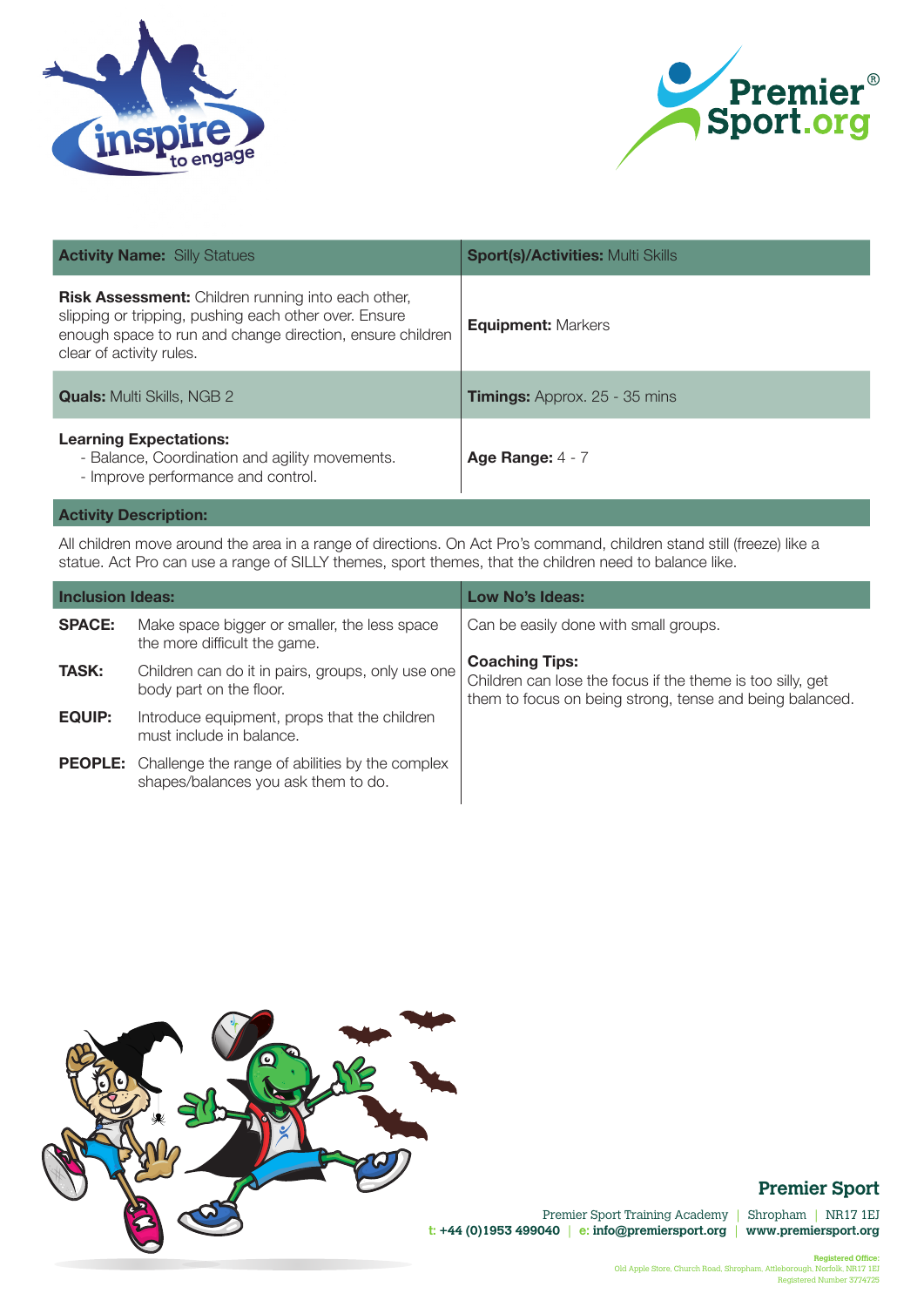



| <b>Activity Name: Scary Beans</b>                                                                                                                                                                           | <b>Sport(s)/Activities: Multi Skills</b> |
|-------------------------------------------------------------------------------------------------------------------------------------------------------------------------------------------------------------|------------------------------------------|
| <b>Risk Assessment:</b> Children running into each other,<br>slipping or tripping, pushing each other over. Ensure<br>enough space to run and change direction, ensure children<br>clear of activity rules. | <b>Equipment: Markers</b>                |
| <b>Quals:</b> Multi Skills, NGB 2                                                                                                                                                                           | <b>Timings:</b> Approx. 25 - 35 mins     |
| <b>Learning Expectations:</b><br>- Reaction speed and timings, agility movements.<br>- Improve performance and control.                                                                                     | Age Range: $4 - 7$                       |

Moving in a space avoiding others. On signal, stop - children make actions. Chilli bean (shiver), Runner bean (jog on spot), Baked bean (sunbathe), Mexican bean (jumping), Broad bean (stretch), French bean (ooh la la), Scary bean (scary faces and noises). Simple stretches as a whole class. Get children to think of their own beans.

| <b>Inclusion Ideas:</b> |                                                                                                      | Low No's Ideas:                                                                                                                                                                    |
|-------------------------|------------------------------------------------------------------------------------------------------|------------------------------------------------------------------------------------------------------------------------------------------------------------------------------------|
| <b>SPACE:</b>           | Make space bigger or smaller, the less space<br>the more difficult the game.                         | Can be played with low no's.                                                                                                                                                       |
| <b>TASK:</b>            | Play a game to see if children can remember<br>the type of bean, Act Pro tries to catch them<br>out. | <b>Coaching Tips:</b><br>Keep the game snappy and fun, Act Pro needs to enthuse<br>children to use imagination to get excited in this game, not<br>appropriate for older children. |
| <b>EQUIP:</b>           | Use equipment in the movements, e.g.<br>dribbling, carrying equipment.                               |                                                                                                                                                                                    |
|                         | <b>PEOPLE:</b> Partner children together to help each other<br>and be beans in a tin can.            |                                                                                                                                                                                    |



# **Premier Sport**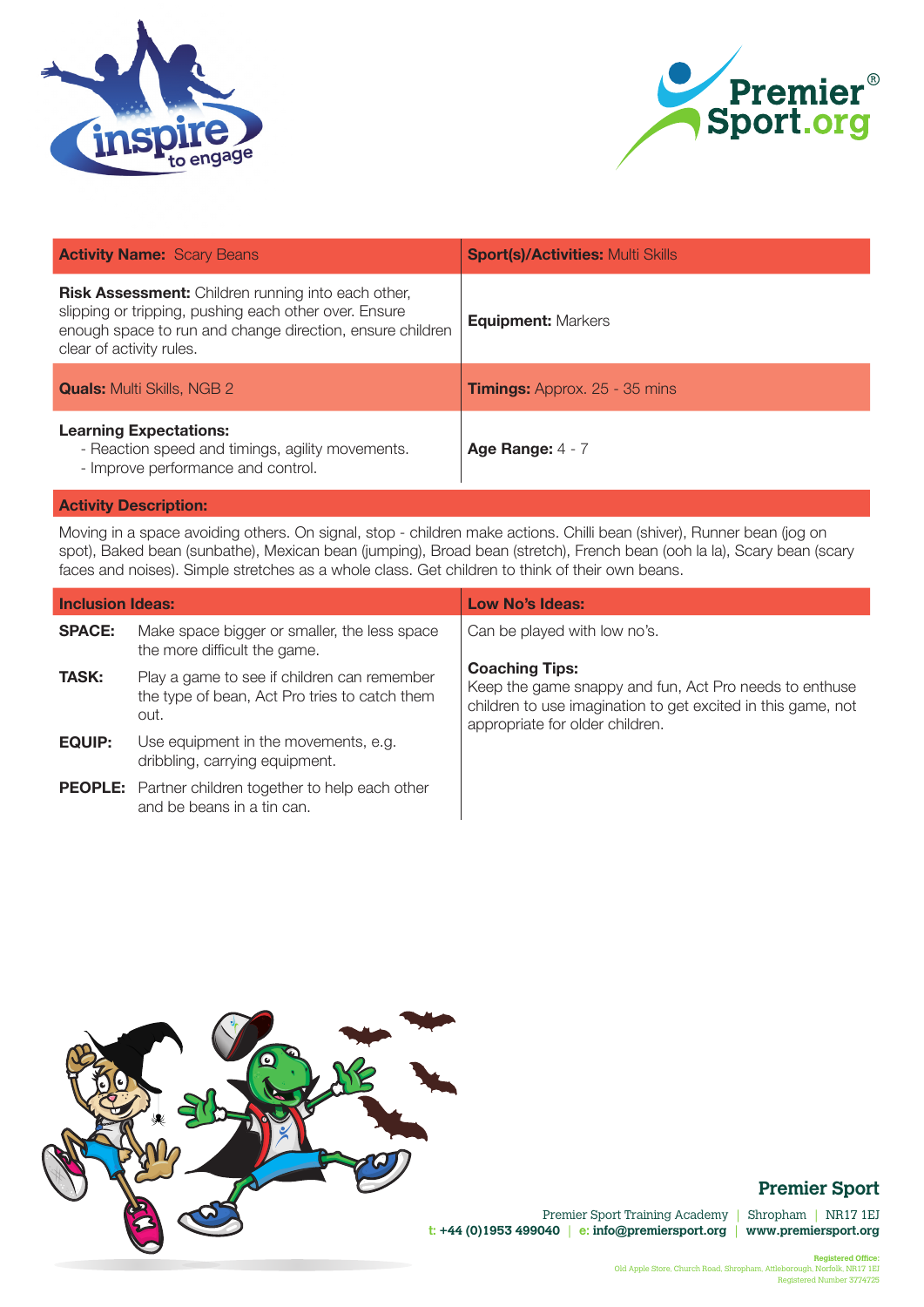



| <b>Activity Name: Ghost Cars</b>                                                                                                                                                                            | <b>Sport(s)/Activities: Multi Skills</b> |
|-------------------------------------------------------------------------------------------------------------------------------------------------------------------------------------------------------------|------------------------------------------|
| <b>Risk Assessment:</b> Children running into each other,<br>slipping or tripping, pushing each other over. Ensure<br>enough space to run and change direction, ensure children<br>clear of activity rules. | <b>Equipment: Markers</b>                |
| <b>Quals:</b> Multi Skills, NGB 2                                                                                                                                                                           | <b>Timings:</b> Approx. 25 - 35 mins     |
| <b>Learning Expectations:</b><br>- Reaction speed and timings, agility movements.<br>- Improve performance and control.                                                                                     | Age Range: $4 - 7$                       |

Children move around in a designated area (city) in different directions pretending to be a Ghost Car. Act Pro is the local Ghostbuster who is looking for children crashing, going too fast. Introduce, traffic lights, red – stop, amber – jog on spot, green – go. Introduce yellow cones, speed bumps jumps, red cones, roundabouts, blue cones, U-turns.

| <b>Inclusion Ideas:</b> |                                                                                                                    | Low No's Ideas:                                                                                                                                   |
|-------------------------|--------------------------------------------------------------------------------------------------------------------|---------------------------------------------------------------------------------------------------------------------------------------------------|
| <b>SPACE:</b>           | Make space bigger or smaller, the less space<br>the more difficult the game.                                       | Can be played in small groups.                                                                                                                    |
| <b>TASK:</b>            | Hold coloured cones up instead of shouting<br>commands, introduce points system on<br>amount of crashes.           | <b>Coaching Tips:</b><br>Children will run too fast and crash. Emphasise speed and<br>control, making sure children don't crash and have control. |
| EQUIP:                  | Children can move with a ball.                                                                                     |                                                                                                                                                   |
|                         | <b>PEOPLE:</b> Children can become Ghostbusters,<br>observing or tigging, partner work, drivers and<br>passengers. |                                                                                                                                                   |



# **Premier Sport**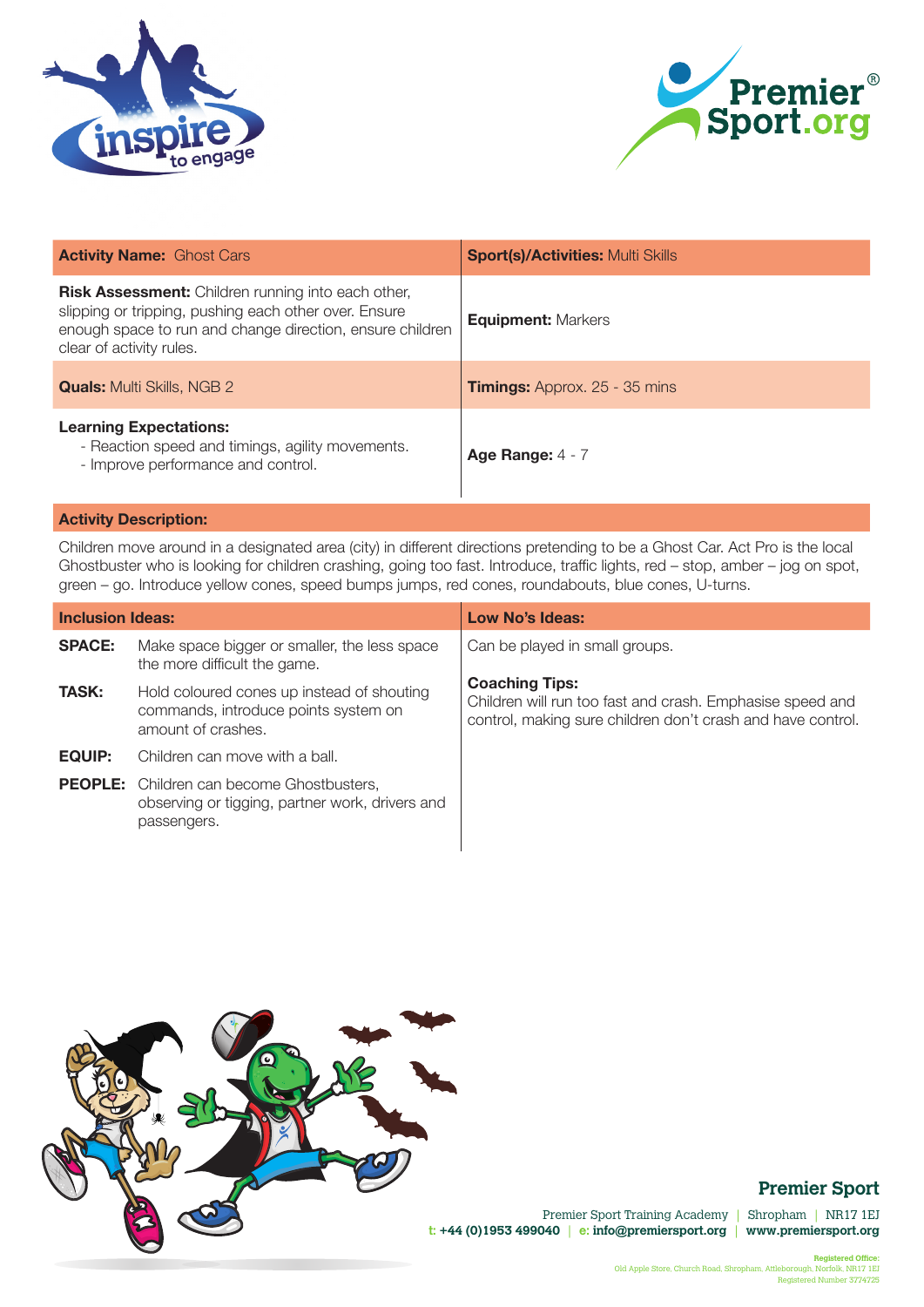



| <b>Activity Name: Trick or Treat</b>                                                                                                                                                                        | <b>Sport(s)/Activities: Multi Skills</b>   |
|-------------------------------------------------------------------------------------------------------------------------------------------------------------------------------------------------------------|--------------------------------------------|
| <b>Risk Assessment:</b> Children running into each other,<br>slipping or tripping, pushing each other over. Ensure<br>enough space to run and change direction, ensure children<br>clear of activity rules. | <b>Equipment:</b> Markers, bean bags, bibs |
| <b>Quals:</b> Multi Skills, NGB 2                                                                                                                                                                           | <b>Timings:</b> Approx. 25 - 35 mins       |
| <b>Learning Expectations:</b><br>- Reaction speed and timings, agility movements.<br>- Improve performance and control.                                                                                     | Age Range: $4 - 7$                         |

Activity Professional lays out a series of different coloured cones (bean bags and bibs can also be used), the more colours and amount the better. Children must run round collecting as many different colours as they can, each colour represents a type of food and the children must design a crazy Halloween meal.

| <b>Inclusion Ideas:</b> |                                                                                                                                                                         | Low No's Ideas:                                                                                                                                                                      |
|-------------------------|-------------------------------------------------------------------------------------------------------------------------------------------------------------------------|--------------------------------------------------------------------------------------------------------------------------------------------------------------------------------------|
| <b>SPACE:</b>           | Make space bigger or smaller, the less space<br>the more difficult the game.                                                                                            | Can do a 1-2-1 basis, using a arrange of different<br>equipment.                                                                                                                     |
| <b>TASK:</b>            | Use the bibs as gates that children run through<br>rather than collect, place the coloured cones<br>in the corners and coach shouts food out for<br>children to run to. | <b>Coaching Tips:</b><br>Capture the children's imagination with the theme to really<br>get them to think about collecting a range of colours and<br>movements to create their meal. |
| <b>EQUIP:</b>           | Children can build a meal with a range of<br>equipment.                                                                                                                 |                                                                                                                                                                                      |
|                         | <b>PEOPLE:</b> Place children in teams to build the meal; each<br>responsible for different items.                                                                      |                                                                                                                                                                                      |



# **Premier Sport**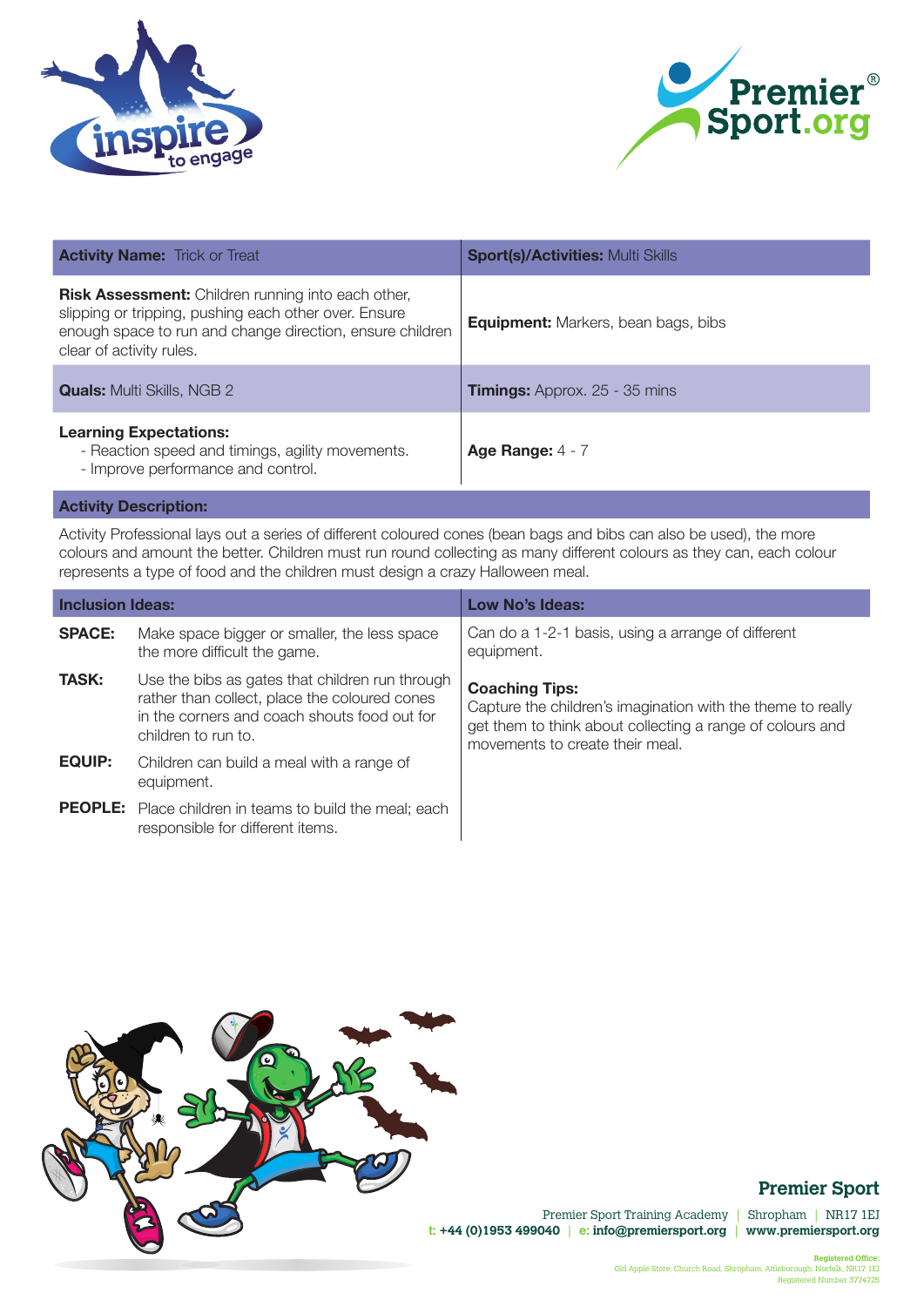



| <b>Activity Name:</b> Scaredy Cat & Monster Mouse                                                                                                                                                                                          | <b>Sport(s)/Activities: Multi Skills</b> |
|--------------------------------------------------------------------------------------------------------------------------------------------------------------------------------------------------------------------------------------------|------------------------------------------|
| <b>Risk Assessment:</b> Children running into each other,<br>slipping or tripping, pushing each other over. Ensure<br>enough space to run and change direction, ensure children<br>clear of activity rules e.g. this is a no contact game. | <b>Equipment: Markers, bibs</b>          |
| <b>Quals:</b> Multi Skills, NGB 2                                                                                                                                                                                                          | <b>Timings:</b> Approx. 25 - 35 mins     |
| <b>Learning Expectations:</b><br>- Reaction speed and timings, agility movements.<br>- Improve performance and control.                                                                                                                    | Age Range: $4 - 7$                       |

All children move around the designated safety zone and, on the Activity Professional's command, all children freeze. The Act Pro then selects 2 children - one cat and one mouse. The cat usually chases after the mouse but in this game the roles are reversed. The Scaredy Cat & Monster Mouse must dodge past the other frozen children that now form the maze. Monster Mouse has 10 seconds to catch the Scaredy Cat. The children then start moving around the safety zone and the Act Pro repeats the game, selecting 2 more children to be cat and mouse.

| <b>Inclusion Ideas:</b> |                                                                                                                                            | Low No's Ideas:                                                                     |
|-------------------------|--------------------------------------------------------------------------------------------------------------------------------------------|-------------------------------------------------------------------------------------|
| <b>SPACE:</b>           | Make space bigger or smaller, the less space<br>the more difficult the game.                                                               | A maze can be made with cones so children can play 1 v 1<br>and in small groups.    |
| <b>TASK:</b>            | Have more cats and mice e.g. 2 mice on each<br>cat and vice versa.                                                                         | <b>Coaching Tips:</b><br>Children will collide with people in the maze so make sure |
| <b>EQUIP:</b>           | Children can have bibs as tails rather than<br>being tagged, children could also move with a<br>ball.                                      | the children who are stood still keep arms by their side and<br>legs together.      |
|                         | <b>PEOPLE:</b> Dependent on ability, you may select more<br>mice and cats, e.g. one mouse vs. 3 cats<br>would make it easier for the cats. |                                                                                     |



## **Premier Sport**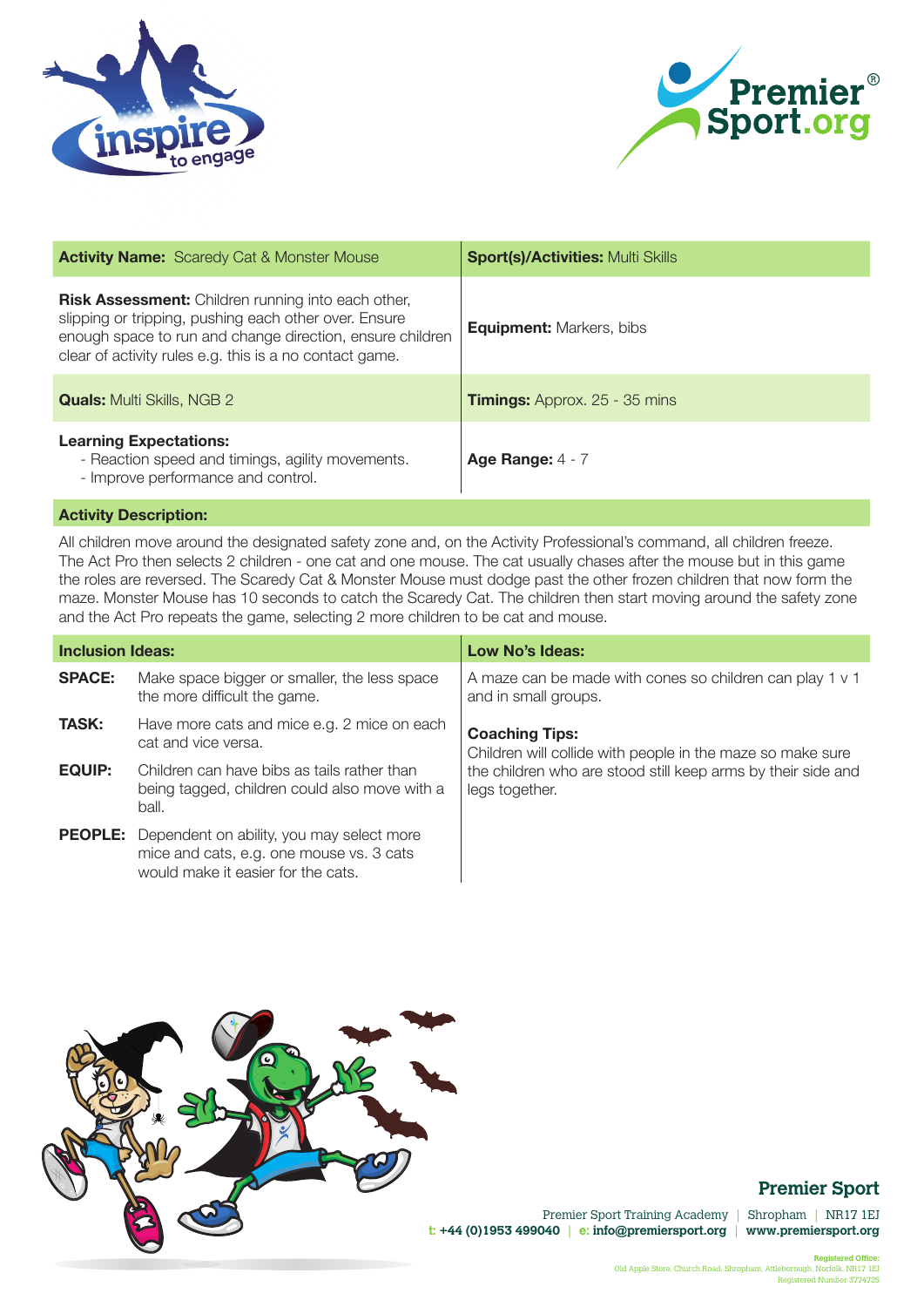



| <b>Activity Name:</b> Witches and Wizards                                                                                                                                                                   | <b>Sport(s)/Activities: Multi Skills</b> |
|-------------------------------------------------------------------------------------------------------------------------------------------------------------------------------------------------------------|------------------------------------------|
| <b>Risk Assessment:</b> Children running into each other,<br>slipping or tripping, pushing each other over. Ensure<br>enough space to run and change direction, ensure children<br>clear of activity rules. | <b>Equipment: Markers, bibs</b>          |
| <b>Quals:</b> Multi Skills, NGB 2                                                                                                                                                                           | <b>Timings:</b> Approx. 25 - 35 mins     |
| <b>Learning Expectations:</b><br>- Reaction speed and timings, agility movements.<br>- Improve performance and control.                                                                                     | <b>Age Range: 4 - 12</b>                 |

All players begin on the base line of the square with a bib tucked into the back of their shorts; this is their wizard's cape. A player is nominated to be the witch (on a broom, hockey stick) and starts in the middle of the square. The wizards have to run from one base line to the other without having their cape pulled out by the witch. If they do, they become a witch. The last wizard alive is the winner.

Get wizards to wave their capes at the witches and flex their wizard poses, and get the witches to cackle and show their evil faces, make noises.

| <b>Inclusion Ideas:</b> |                                                                                                                                                                      | Low No's Ideas:                                                                                                                                |
|-------------------------|----------------------------------------------------------------------------------------------------------------------------------------------------------------------|------------------------------------------------------------------------------------------------------------------------------------------------|
| <b>SPACE:</b>           | Make space bigger or smaller, the less space<br>the more difficult the game.                                                                                         | A maze can be made with cones so children can play 1 v 1<br>and in small groups.                                                               |
| <b>TASK:</b>            | Introduce more witches at the start, carry balls<br>or use equipment.                                                                                                | <b>Coaching Tips:</b><br>Wizards may run out of the square to escape witches.                                                                  |
| <b>EQUIP:</b>           | Children can have balls or resources to carry,<br>dribble, can have more capes.                                                                                      | Inform them that outside the square is the wicked wood<br>and they will get caught if they go out.                                             |
|                         | <b>PEOPLE:</b> Certain wizards can have super powers, extra<br>lives, more capes, modified rules - e.g. they<br>can only be tagged on a certain part of the<br>body. | Some witches may try to grab on to the wizards by their<br>clothing and wrestle them down, be aware of this and<br>reiterate the safety rules. |



## **Premier Sport**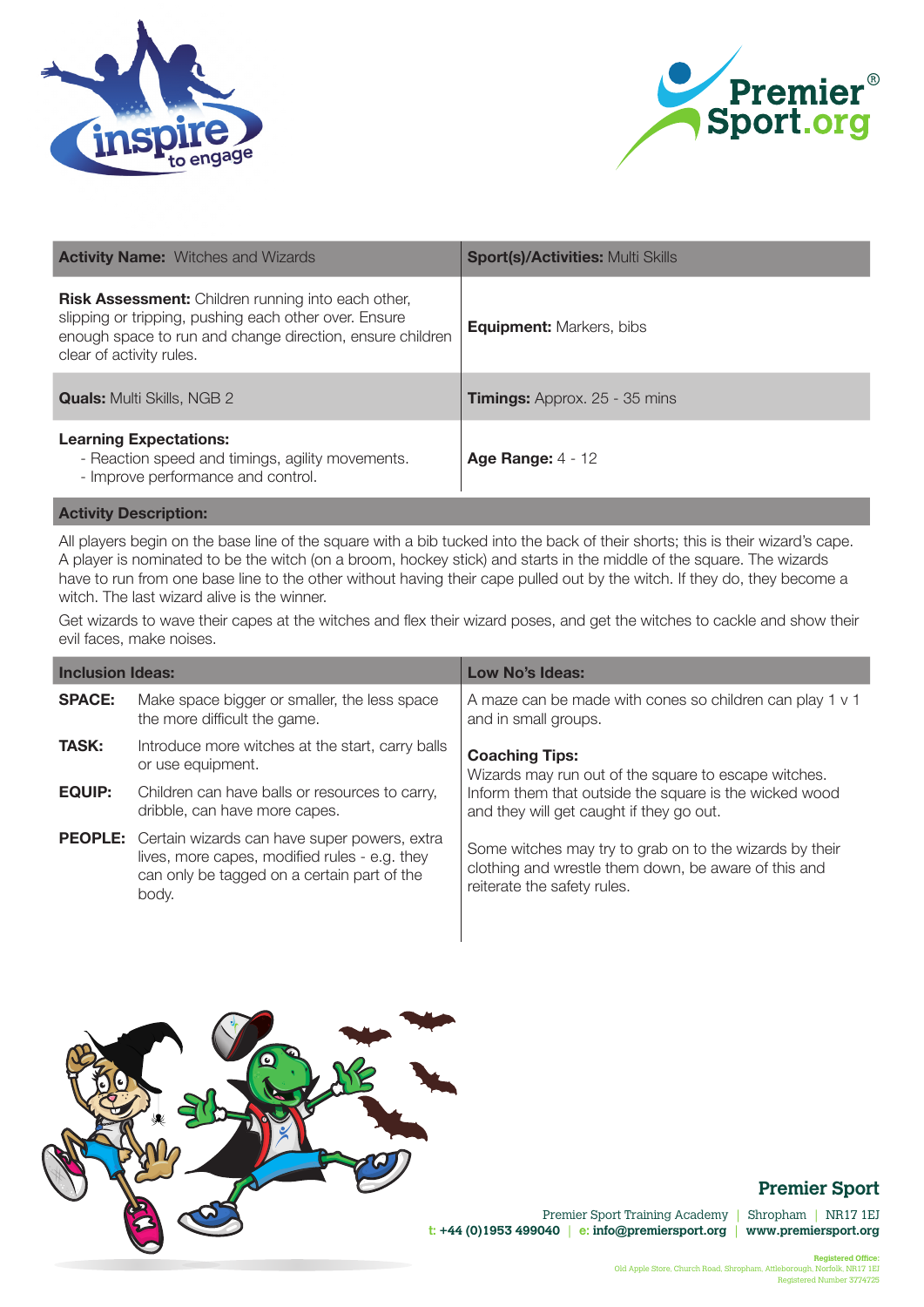



| <b>Activity Name: Monster Magic</b>                                                                                                                                                                             | <b>Sport(s)/Activities: Multi Skills</b> |
|-----------------------------------------------------------------------------------------------------------------------------------------------------------------------------------------------------------------|------------------------------------------|
| <b>Risk Assessment:</b> Children running into each other,<br>slipping or tripping, pushing each other over. Ensure<br>enough space to run and change direction, ensure children<br>are clear on activity rules. | <b>Equipment: Markers, bibs</b>          |
| <b>Quals:</b> Multi Skills, NGB 2                                                                                                                                                                               | <b>Timings:</b> Approx. 25 - 35 mins     |
| <b>Learning Expectations:</b><br>- Reaction speed and timings, agility movements.<br>- Improve performance and control.                                                                                         | Age Range: $4 - 12$                      |

A very simple game in which players have to perform simple tricks with the ball. Each player starts with a ball. The Acto Pro then says, "Monsters, can you do this trick?" adding different actions to the end of the sentence: e.g. jump over the ball with both feet together. Other actions include hopping over the ball, sitting on the ball and spinning around, throwing ball and catching it and running around the ball as fast as you can. Use your imagination... there are loads of options.

| <b>Inclusion Ideas:</b> |                                                                                                                                                    | <b>Low No's Ideas:</b>                                                                                                                                   |
|-------------------------|----------------------------------------------------------------------------------------------------------------------------------------------------|----------------------------------------------------------------------------------------------------------------------------------------------------------|
| <b>SPACE:</b>           | Set specific areas for the children to perform in<br>or on floor spots.                                                                            | Can easily be done with low no's. Children can work alone<br>or pairs, copying the Act Pro.                                                              |
| <b>TASK:</b>            | Vary the types of activities. Complete using one<br>arm one foot, certain feet (right or left), work in<br>pairs / 3's / 4's.                      | <b>Coaching Tips:</b><br>When completing a range of activities, it is essential that all<br>children stay safe and are not being silly / out of control. |
| <b>EQUIP:</b>           | Change size / type of balls to use or vary<br>equipment e.g. bean bag, hula hoop, quoit.                                                           | Emphasise control - that to have super powers they must                                                                                                  |
|                         | <b>PEOPLE:</b> Be aware of ability levels and pay attention to<br>the type of equipment and activities that the<br>children are being asked to do. | be able to catch ball, keep it near their bodies, not fall over<br>etc. Monsters are strong and have control.                                            |



## **Premier Sport**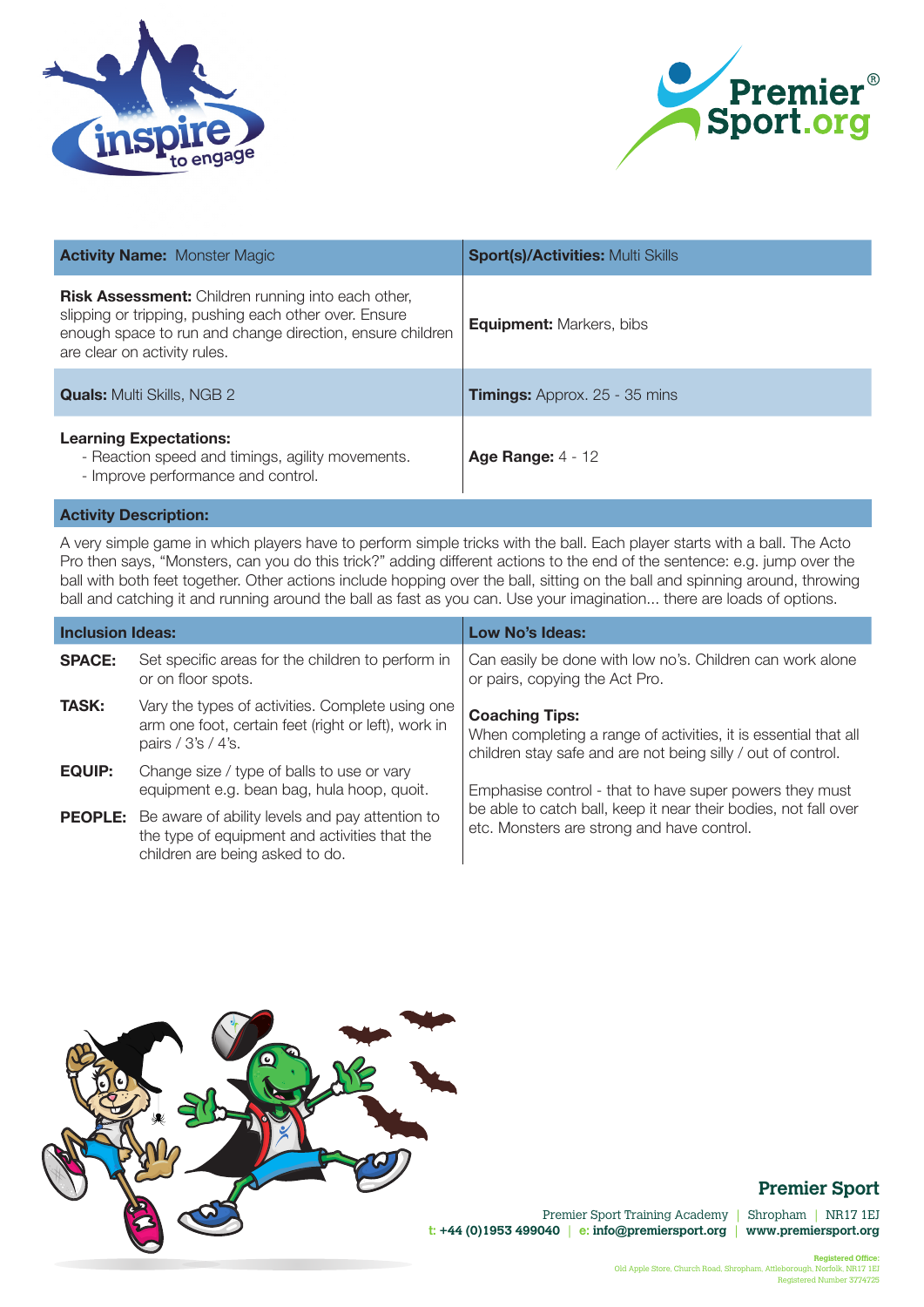



| <b>Activity Name: Hairy Hats</b>                                                                                                                                                                            | <b>Sport(s)/Activities: Multi Skills</b> |
|-------------------------------------------------------------------------------------------------------------------------------------------------------------------------------------------------------------|------------------------------------------|
| <b>Risk Assessment:</b> Children running into each other,<br>slipping or tripping, pushing each other over. Ensure<br>enough space to run and change direction, ensure children<br>clear of activity rules. | <b>Equipment: Markers, bibs</b>          |
| <b>Quals:</b> Multi Skills, NGB 2                                                                                                                                                                           | <b>Timings:</b> Approx. 25 - 35 mins     |
| <b>Learning Expectations:</b><br>- Reaction speed and timings, agility movements.<br>- Improve performance and control.                                                                                     | <b>Age Range: 4 - 12</b>                 |

.

Each player begins with a ball and a cone (hats) which they put on their heads. Ask the players to find a space in your square and sit on/hold their ball. The players then put their hats on the floor (cones) and dribble/move their ball around the square until the Act Pro shouts, "hats on!" They then dribble the ball to the nearest cone and sit on/hold the ball with the cone on their head. Have a few practice turns so they get the idea and then start to take cones away so there are more players than cones. The players who don't get cones still dribble the ball around but put their foot on the ball and stand still when the Act Pro shouts, "hats on!" Award children with extra points for striking the best scary poses.

| <b>Inclusion Ideas:</b> |                                                                                                                                                    | Low No's Ideas:                                                                                                                                                                                                  |
|-------------------------|----------------------------------------------------------------------------------------------------------------------------------------------------|------------------------------------------------------------------------------------------------------------------------------------------------------------------------------------------------------------------|
| <b>SPACE:</b>           | Make space bigger or smaller.                                                                                                                      | Use colours of suits, spread a number of coloured markers                                                                                                                                                        |
| <b>TASK:</b>            | Vary the movements, different directions, using<br>equipment / no equipment.                                                                       | around the area and, on the Act Pro's command, the<br>children race to pick up the closest colour.                                                                                                               |
| <b>EQUIP:</b>           | Use a variety of equipment - bibs (suits) instead<br>of cones. Children can dribble balls or carry<br>equipment etc.                               | <b>Coaching Tips:</b><br>Players will pick up their ball/equipment when you shout,<br>"Suits on!" instead of dribbling to the nearest cone.                                                                      |
|                         | <b>PEOPLE:</b> Be aware of ability levels and pay attention to<br>the type of equipment and activities that the<br>children are being asked to do. | Players will use cones that make up the square instead of<br>the designated suits; Make sure suits are a different colour<br>to the ones that make up the square.<br>Keep it inclusive - have no player sat out. |



## **Premier Sport**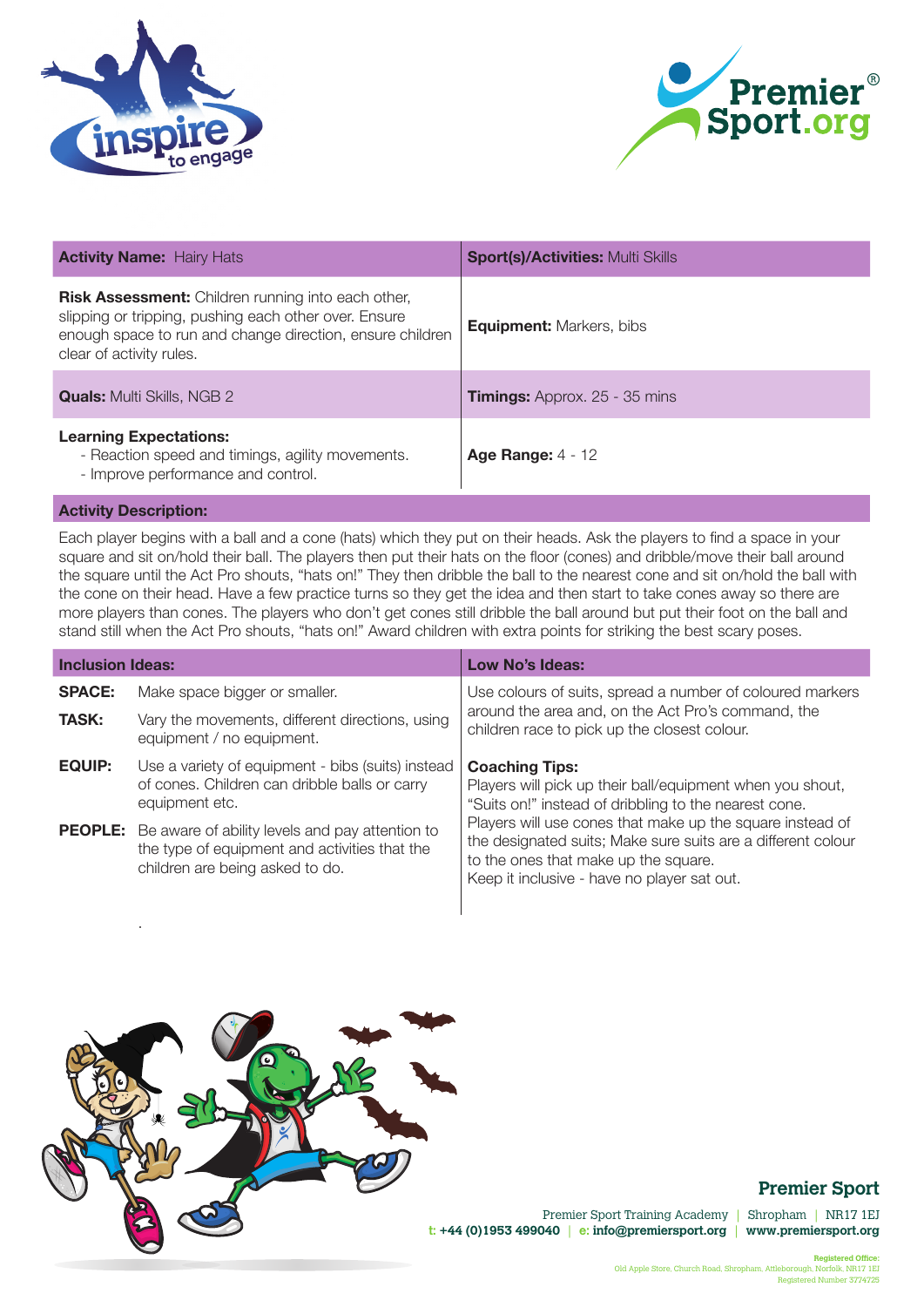



| <b>Activity Name:</b> Tombs and Tombstones                                                                                                                                                                  | <b>Sport(s)/Activities: Multi Skills</b> |
|-------------------------------------------------------------------------------------------------------------------------------------------------------------------------------------------------------------|------------------------------------------|
| <b>Risk Assessment:</b> Children running into each other,<br>slipping or tripping, pushing each other over. Ensure<br>enough space to run and change direction, ensure children<br>clear of activity rules. | <b>Equipment:</b> Markers, bibs          |
| <b>Quals:</b> Multi Skills, NGB 2                                                                                                                                                                           | <b>Timings:</b> Approx. 25 - 35 mins     |
| <b>Learning Expectations:</b><br>- Reaction speed and timings, agility movements.<br>- Improve performance and control.                                                                                     | Age Range: $4 - 12$                      |

Split players into two teams of gravediggers. Place as many cones as you can in front of the two teams. Half of the cones should be upside down (Tombs) and the other half sitting normally (Tombstones). One team of gravediggers will turn the cones upside down and the other team the right way. The team that does the most will achieve the graveyard jobs. When the Act Pro commands, "Stop," both teams have to run back to where they started. The first team back gets extra points. Count the cones that are split into the relevant teams to see which team of gravediggers have the most points

| <b>Inclusion Ideas:</b> |                                                                                                                                                    | <b>Low No's Ideas:</b>                                                                                                                                                                                                                                |
|-------------------------|----------------------------------------------------------------------------------------------------------------------------------------------------|-------------------------------------------------------------------------------------------------------------------------------------------------------------------------------------------------------------------------------------------------------|
| <b>SPACE:</b>           | Make space bigger or smaller.                                                                                                                      | Use colours of suits, spread a number of coloured markers                                                                                                                                                                                             |
| <b>TASK:</b>            | Vary the movements, different directions, using<br>equipment / no equipment.                                                                       | around the area and, on the Act Pro's command, the<br>children race to pick up the closest colour.                                                                                                                                                    |
| <b>EQUIP:</b>           | Children can dribble balls or carry equipment<br>etc. whilst performing the tasks.                                                                 | <b>Coaching Tips:</b><br>Players can easily get confused with which team they are                                                                                                                                                                     |
|                         | <b>PEOPLE:</b> Be aware of ability levels and pay attention to<br>the type of equipment and activities that the<br>children are being asked to do. | on so be sure to offer support and remind them.<br>Certain players will carry the markers with them instead of<br>just turning them over.<br>Some players will also just keep turning the same cones<br>over so be sure to spread them out spatially. |



## **Premier Sport**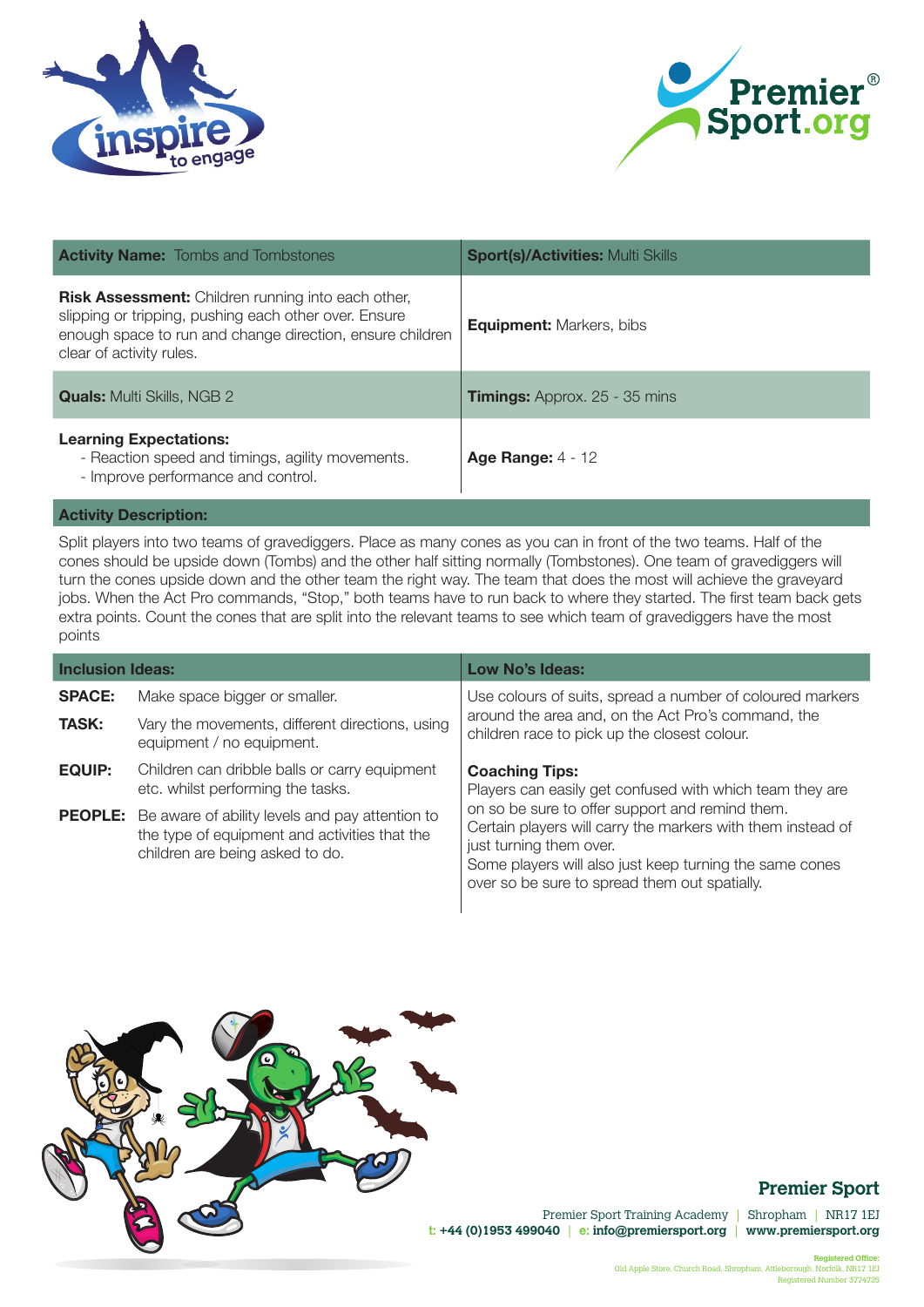



| <b>Activity Name: Monster Maker</b>                                                                                                                                                                         | <b>Sport(s)/Activities: Multi Skills</b> |
|-------------------------------------------------------------------------------------------------------------------------------------------------------------------------------------------------------------|------------------------------------------|
| <b>Risk Assessment:</b> Children running into each other,<br>slipping or tripping, pushing each other over. Ensure<br>enough space to run and change direction, ensure children<br>clear of activity rules. | <b>Equipment: Markers, bibs</b>          |
| <b>Quals:</b> Multi Skills, NGB 2                                                                                                                                                                           | <b>Timings:</b> Approx. 25 - 35 mins     |
| <b>Learning Expectations:</b><br>- Reaction speed and timings, agility movements.<br>- Improve performance and control.                                                                                     | Age Range: $4 - 12$                      |

Very simple game (similar to Chain Tag). The players form a line behind the 2, 3 or 4 designated players (monsters). Each player has to move around the area and find more monsters and create a chain. When the lead monster tags them, they should then join that chain. The biggest monster is the winner.

| <b>Inclusion Ideas:</b> |                                                                                                                                                    | Low No's Ideas:                                                                                                                                               |
|-------------------------|----------------------------------------------------------------------------------------------------------------------------------------------------|---------------------------------------------------------------------------------------------------------------------------------------------------------------|
| <b>SPACE:</b>           | Make space bigger or smaller.                                                                                                                      | Children make a chain and must collect as many cones as                                                                                                       |
| <b>TASK:</b>            | Vary the movements, different directions, using<br>equipment / no equipment.                                                                       | they can, scattered on floor around the area. Each cone<br>is a fan/follower. Set a time limit to complete, children can<br>also take turns.                  |
| <b>EQUIP:</b>           | Children can dribble balls or carry equipment<br>etc. whilst performing the tasks.                                                                 | <b>Coaching Tips:</b>                                                                                                                                         |
|                         | <b>PEOPLE:</b> Be aware of ability levels and pay attention to<br>the type of equipment and activities that the<br>children are being asked to do. | Players can get over-excited and will pull each other around<br>so be sure to monitor this. Emphasise control and freeze<br>the players so no injuries occur. |



## **Premier Sport**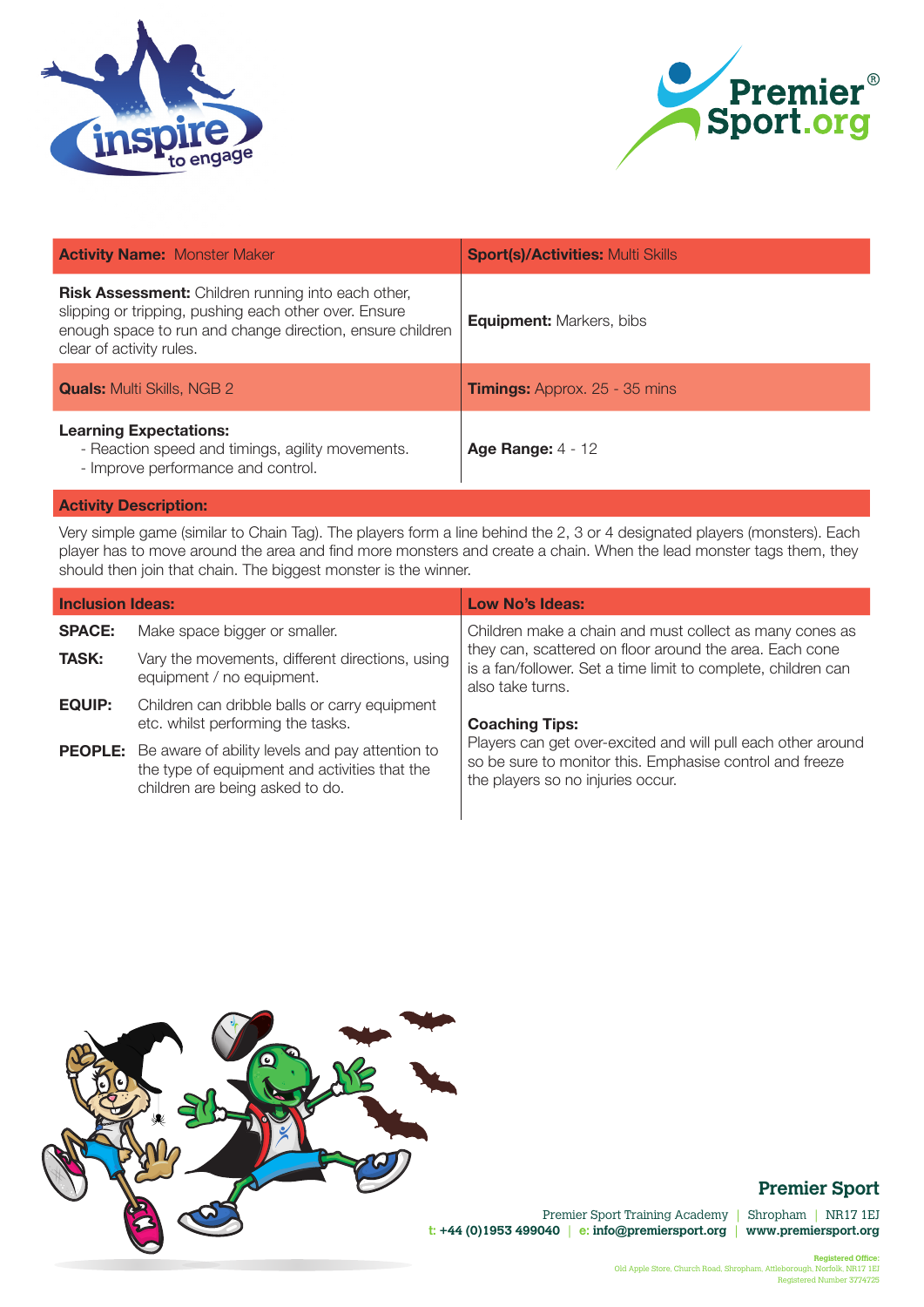



| <b>Activity Name: Scary Statues</b>                                                                                                                                                                         | <b>Sport(s)/Activities: Multi Skills</b> |
|-------------------------------------------------------------------------------------------------------------------------------------------------------------------------------------------------------------|------------------------------------------|
| <b>Risk Assessment:</b> Children running into each other,<br>slipping or tripping, pushing each other over. Ensure<br>enough space to run and change direction, ensure children<br>clear of activity rules. | <b>Equipment:</b> Markers, bibs          |
| <b>Quals:</b> Multi Skills, NGB 2                                                                                                                                                                           | <b>Timings:</b> Approx. 25 - 35 mins     |
| <b>Learning Expectations:</b><br>- Reaction speed and timings, agility movements.<br>- Improve performance and control.                                                                                     | <b>Age Range: 4 - 12</b>                 |

Starts with all players running around inside the square. Get players to do lots of twists and turns in and out of other players. Inform players that when the Act Pro shouts, "Freeze," they have to stop still in the best shape they can make with their bodies, praise the good ones. Keep freezing every now and then. Inform players that when you shout, "Fly," you want them to jump in the air and fly like a super hero. Mix flying with freezing. Inform players that when you shout, "Pose," you want them to imagine that they are the scariest monster in the world. Praise the good ones. Play around with different ideas.

| <b>Inclusion Ideas:</b> |                                                                                                                                                                                             | Low No's Ideas:                                                                   |
|-------------------------|---------------------------------------------------------------------------------------------------------------------------------------------------------------------------------------------|-----------------------------------------------------------------------------------|
| <b>SPACE:</b>           | Make space bigger or smaller.                                                                                                                                                               | Can easily be played with low numbers.                                            |
| <b>TASK:</b>            | Vary the movements, different directions, using<br>equipment / no equipment.                                                                                                                | <b>Coaching Tips:</b><br>Players will perform very silly shapes and lose control. |
| <b>EQUIP:</b>           | Children can dribble balls or carry equipment<br>etc. whilst performing the tasks.                                                                                                          | Emphasise that we are looking for controlled and balanced<br>shapes.              |
|                         | <b>PEOPLE:</b> Be aware of ability levels and pay attention<br>to the type of equipment and activities that<br>the children are being asked to do. Introduce<br>judges for the best shapes. |                                                                                   |



## **Premier Sport**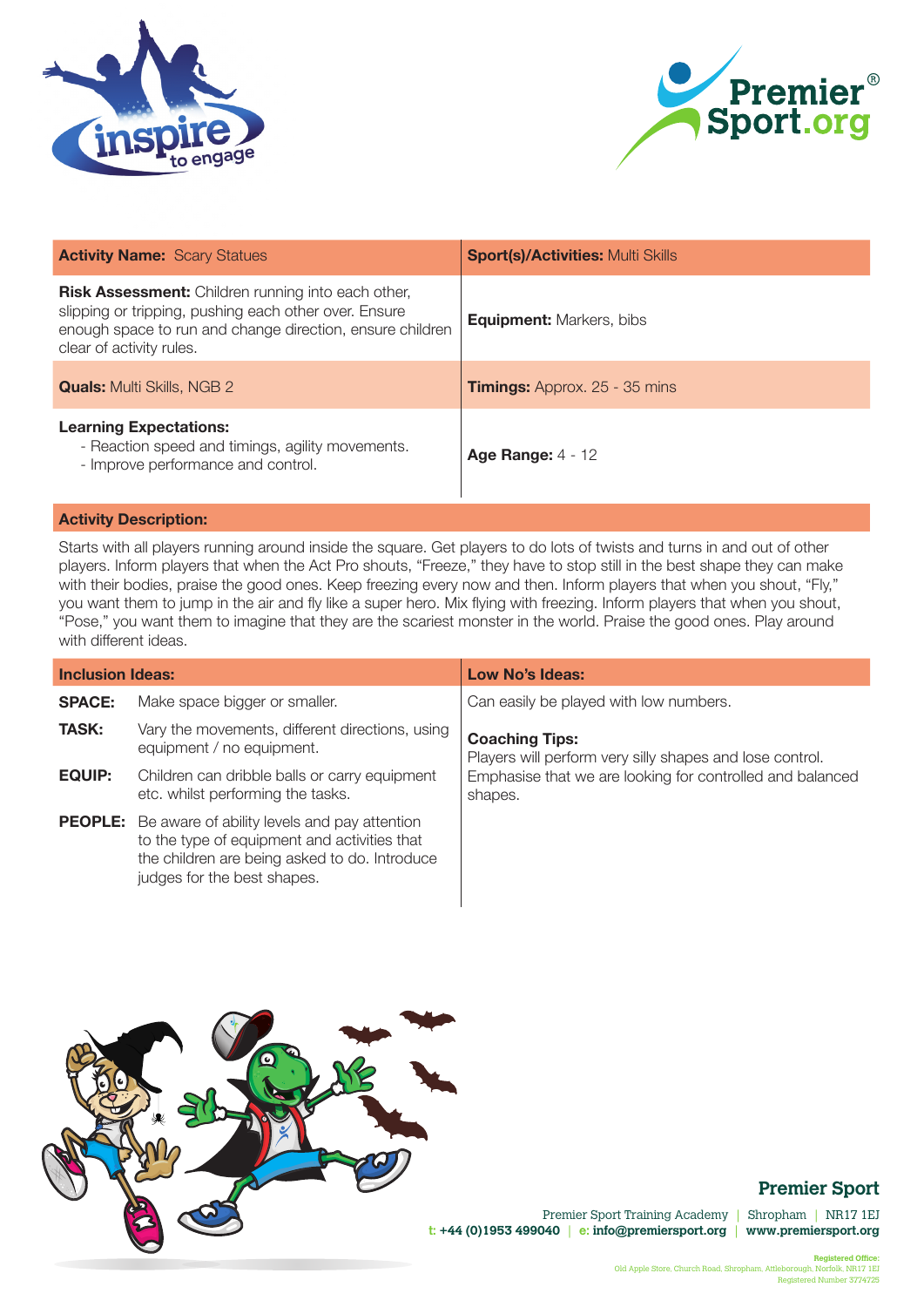



| <b>Activity Name: Ghost Hunter</b>                                                                                                                                                                          | <b>Sport(s)/Activities: Multi Skills</b> |
|-------------------------------------------------------------------------------------------------------------------------------------------------------------------------------------------------------------|------------------------------------------|
| <b>Risk Assessment:</b> Children running into each other,<br>slipping or tripping, pushing each other over. Ensure<br>enough space to run and change direction, ensure children<br>clear of activity rules. | <b>Equipment: Markers, bibs</b>          |
| <b>Quals:</b> Multi Skills, NGB 2                                                                                                                                                                           | <b>Timings:</b> Approx. 25 - 35 mins     |
| <b>Learning Expectations:</b><br>- Reaction speed and timings, agility movements.<br>- Improve performance and control.                                                                                     | Age Range: $4 - 12$                      |

Nominate a player as the designated tagger (Ghost Hunter) who runs around the square and tags players. If a player gets tagged they must stand still with their arms out and legs open as though they are frozen with their best frozen face. They can only move again when another player crawls through their legs.

| <b>Inclusion Ideas:</b> |                                                                                                                                                    | Low No's Ideas:                                                                                                                                                                                             |
|-------------------------|----------------------------------------------------------------------------------------------------------------------------------------------------|-------------------------------------------------------------------------------------------------------------------------------------------------------------------------------------------------------------|
| <b>SPACE:</b>           | Make space bigger or smaller.                                                                                                                      | Can play 1v1 or 2v2 "Freeze-Ray Wars", using bibs                                                                                                                                                           |
| <b>TASK:</b>            | Use more taggers. Nominate just one person<br>who cans un-freeze the players, play as a team                                                       | as freeze-rays that each player throws. Play a western<br>showdown style game.                                                                                                                              |
|                         | game.                                                                                                                                              | <b>Coaching Tips:</b>                                                                                                                                                                                       |
| <b>EQUIP:</b>           | Children use light balls or bibs to throw rather<br>than tag each other.                                                                           | Players will run out of the square to avoid being caught;<br>Re-emphasise safety.                                                                                                                           |
|                         | <b>PEOPLE:</b> Be aware of ability levels and pay attention to<br>the type of equipment and activities that the<br>children are being asked to do. | Some players may find this easy and stand still not getting<br>caught, be aware of this and introduce modifications to<br>the game, e.g. they can't stand still or must save as many<br>people as possible. |



# **Premier Sport**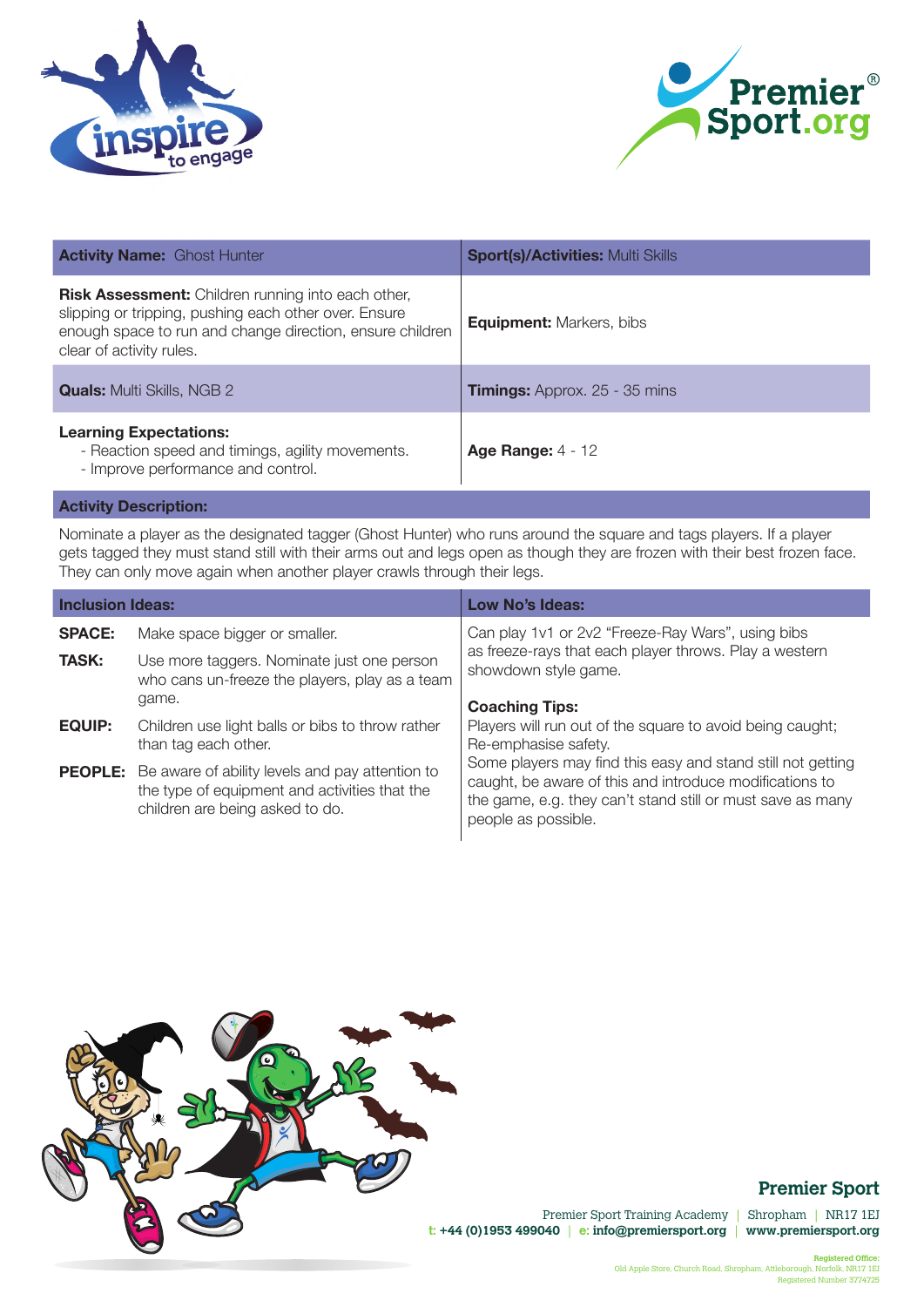



| <b>Activity Name: Wedge Heads</b>                                                                                                                                                                                                          | <b>Sport(s)/Activities: Multi Skills</b> |
|--------------------------------------------------------------------------------------------------------------------------------------------------------------------------------------------------------------------------------------------|------------------------------------------|
| <b>Risk Assessment:</b> Children running into each other,<br>slipping or tripping, pushing each other over. Ensure<br>enough space to run and change direction, ensure children<br>clear of activity rules e.g. this is a no contact game. | <b>Equipment: Markers, bibs</b>          |
| <b>Quals:</b> Multi Skills, NGB 2                                                                                                                                                                                                          | <b>Timings:</b> Approx. 25 - 35 mins     |
| <b>Learning Expectations:</b><br>- Reaction speed and timings, agility movements.<br>- Improve performance and control.                                                                                                                    | <b>Age Range: 7 - 12</b>                 |

Put players into two teams, organising groups of three or four within these teams. Make more teams if possible. All the balls are placed on the opposite baseline. On the Act Pro's command, players have to run up to a ball with their group and wedge it between their heads. They then have to make their way back to the baseline without dropping the ball. If the ball is dropped, it must be wedged between their heads before they can move again. Whichever pair gets the most amounts of balls back to the baseline is the winner. No hands allowed!

| <b>Inclusion Ideas:</b> |                                                                                                                             | <b>Low No's Ideas:</b>                                                                                                                      |
|-------------------------|-----------------------------------------------------------------------------------------------------------------------------|---------------------------------------------------------------------------------------------------------------------------------------------|
| <b>SPACE:</b>           | Make distance to cover longer / shorter.                                                                                    | Children can balance an item on different parts of their                                                                                    |
| <b>TASK:</b>            | Allow players to use their hands to place the<br>ball in place, use different body parts such as<br>elbows, bottoms, knees. | bodies and carry it. Have mini races in 2's, 3's or against<br>the clock.<br><b>Coaching Tips:</b>                                          |
| <b>EQUIP:</b>           | Use different sized balls or a variety of<br>equipment. Different pieces of equipment could<br>be worth different points.   | Be careful children do not bang heads or act<br>inappropriately with others.<br>Children will attempt to break the rules, e.g. using hands. |
|                         | <b>PEOPLE:</b> Partner up dependent on ability / height making<br>teams as even as possible.                                | Be sure to reiterate the importance of following rules.                                                                                     |



## **Premier Sport**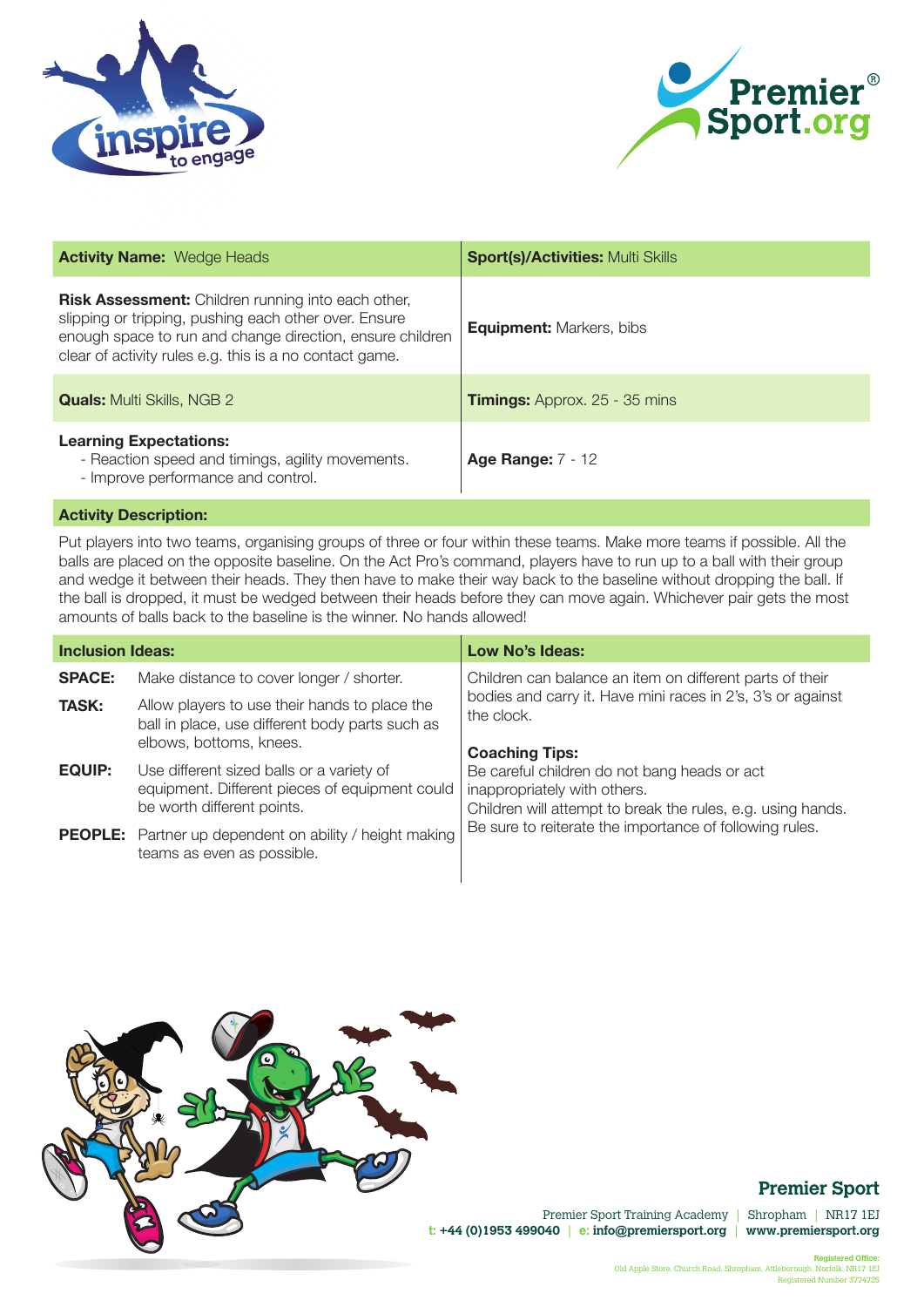



| <b>Activity Name:</b> Return of the Blob                                                                                                                                                                        | <b>Sport(s)/Activities: Multi Skills</b> |
|-----------------------------------------------------------------------------------------------------------------------------------------------------------------------------------------------------------------|------------------------------------------|
| <b>Risk Assessment:</b> Children running into each other,<br>slipping or tripping, pushing each other over. Ensure<br>enough space to run and change direction, ensure children<br>are clear of activity rules. | <b>Equipment: Markers, bibs</b>          |
| <b>Quals:</b> Multi Skills, NGB 2                                                                                                                                                                               | <b>Timings:</b> Approx. 25 - 35 mins     |
| <b>Learning Expectations:</b><br>- Reaction speed and timings, agility movements.<br>- Improve performance and control.                                                                                         | <b>Age Range: 7 - 12</b>                 |

Use a standard square and choose one player to be 'the blob.' Give this player a bib so that everybody knows who the blob is. The blob then has to chase everybody around the square. When somebody gets tagged, they are given a bib and join the blob. They must hold on to the blob at all times. Continue to do this until the blob gets too big or everybody has been caught.

| <b>Inclusion Ideas:</b> |                                                                                                                                                                 | Low No's Ideas:                                                                                                              |
|-------------------------|-----------------------------------------------------------------------------------------------------------------------------------------------------------------|------------------------------------------------------------------------------------------------------------------------------|
| <b>SPACE:</b>           | Make space bigger or smaller to speed up<br>catches.                                                                                                            | Children could complete an assault course or time<br>challenge while joined (being a blob).                                  |
| <b>TASK:</b>            | Have a competition to see which blob can get<br>the biggest the quickest. Children must move<br>in different directions.                                        | <b>Coaching Tips:</b><br>Players will separate from the blob and lose control; the<br>blob must stay together, keep control. |
| <b>EQUIP:</b>           | Children must all hold a bib that joins them<br>together to grow the blob. The blob must have<br>an eye ball that one person in the team must<br>carry/dribble. | Keep it safe - don't allow players to be dragged around too<br>quickly.                                                      |
|                         | <b>PEOPLE:</b> Be aware of ability levels and pay attention to<br>the type of equipment and activities that the<br>children are being asked to do.              |                                                                                                                              |



# **Premier Sport**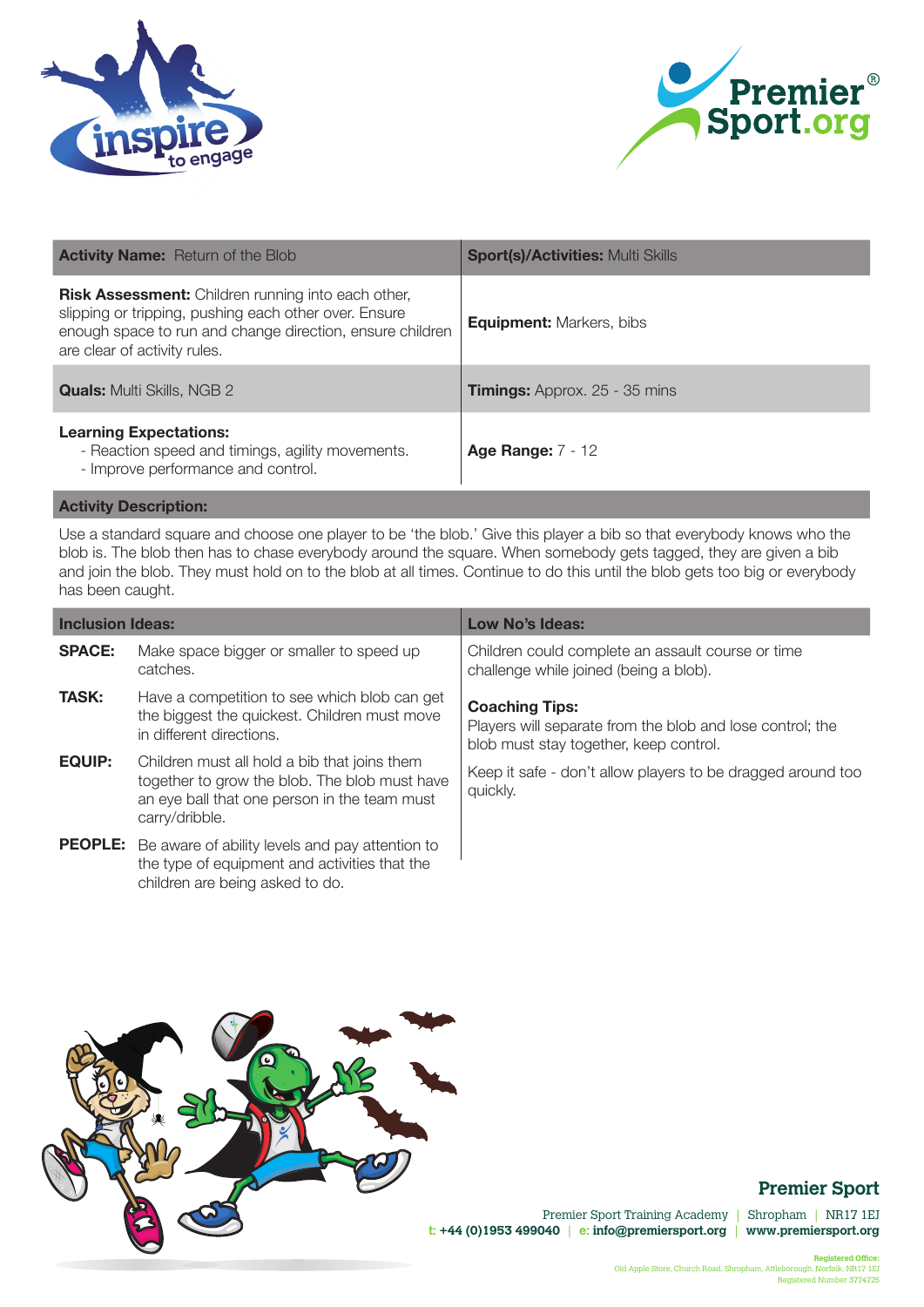



| <b>Activity Name:</b> Ghosts and Ghouls                                                                                                                                                                         | <b>Sport(s)/Activities: Multi Skills</b> |
|-----------------------------------------------------------------------------------------------------------------------------------------------------------------------------------------------------------------|------------------------------------------|
| <b>Risk Assessment:</b> Children running into each other,<br>slipping or tripping, pushing each other over. Ensure<br>enough space to run and change direction, ensure children<br>are clear of activity rules. | <b>Equipment: Markers, bibs</b>          |
| <b>Quals:</b> Multi Skills, NGB 2                                                                                                                                                                               | <b>Timings:</b> Approx. 25 - 35 mins     |
| <b>Learning Expectations:</b><br>- Reaction speed and timings, agility movements.<br>- Improve performance and control.                                                                                         | <b>Age Range: 7 - 12</b>                 |

Place a line of cones / spots down the centre of the grid. Ask players to get into pairs and find themselves one of the central cones / spots. Players should have a bib tucked into their shorts like a tail and then face each other, either side of the central cone. The players are then instructed that every player on the left of the central cone is the home team (Ghosts) and all the players on the right are the away team (Ghouls). The Act Pro then calls out either home or away names. If the Act Pro shouts the home name, all the players on the home team run to the outside line on the home side with their partner, the away player trying to pull their tail out before they get there. If the Act Pro shouts out away, the home players chase the away players.

| <b>Inclusion Ideas:</b> |                                                                                                                                           | <b>Low No's Ideas:</b>                                                                                                                       |
|-------------------------|-------------------------------------------------------------------------------------------------------------------------------------------|----------------------------------------------------------------------------------------------------------------------------------------------|
| <b>SPACE:</b>           | Make the running distance longer or shorter.                                                                                              | Can be played in 2's.                                                                                                                        |
| <b>TASK:</b>            | Get children to jump on the spot / turn and<br>change direction / swap sides. Act Pro can<br>confuse them by pointing in wrong direction. | <b>Coaching Tips:</b><br>Some players may go the opposite way at same time, be<br>sure to leave enough space in between to avoid collisions. |
| <b>EQUIP:</b>           | Children can have a ball in their hands or at<br>feet.                                                                                    |                                                                                                                                              |
|                         | <b>PEOPLE:</b> Group children of similar abilities to ensure<br>inclusion and engagement in the activity.                                 |                                                                                                                                              |



## **Premier Sport**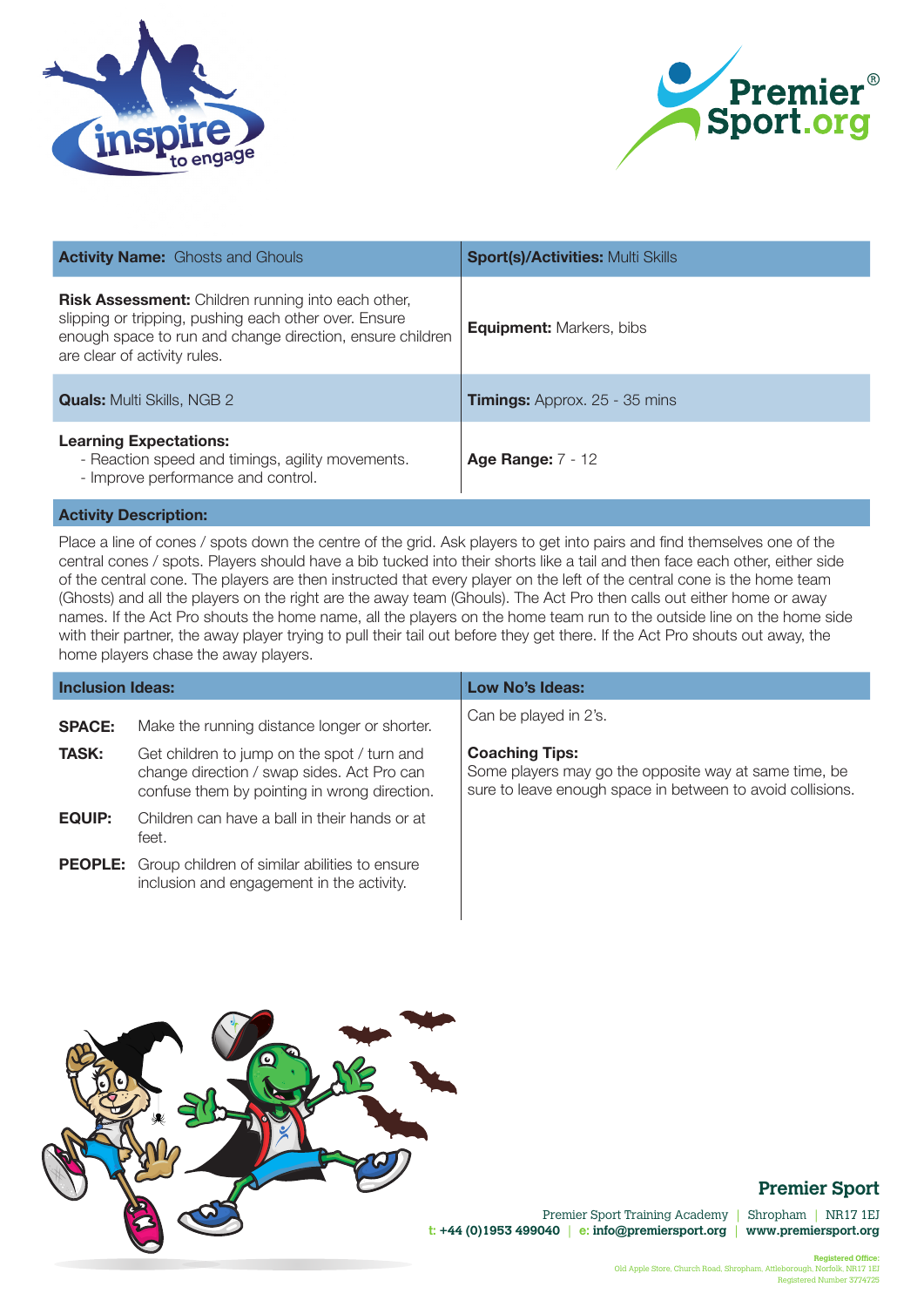



**Lunch Time Activities** – it is essential that children have structured lunch time activities. A set time must be given for children to eat their packed lunches and also an opportunity for Activity Professionals to have short breaks taken in intervals. This is a good opportunity for Act Pro's to see what children are eating for packed lunches and to discuss healthy eating tips. Some children will eat their lunches very quickly and will want to be entertained; these activities have been designed to do just that.

| <b>Activity Name:</b> Frankenstein's Build a Monster                                                                                                                        | <b>Sport(s)/Activities: Multi Skills</b>                                      |
|-----------------------------------------------------------------------------------------------------------------------------------------------------------------------------|-------------------------------------------------------------------------------|
| <b>Risk Assessment:</b> Ensure there is appropriate space<br>for all participants to complete the activity, ensure the<br>equipment used is safe suitable for the activity. | <b>Equipment:</b> Full range of equipment, balls, bean bags,<br>bibs, markers |
| <b>Quals: NGB 2</b>                                                                                                                                                         | <b>Timings:</b> Approx. 10 - 15 mins                                          |
| <b>Learning Expectations:</b><br>- Control, balance and coordination skills.<br>- Effective communication and teamwork.                                                     | Age Range: $5 - 12$                                                           |

#### **Activity Description:**

In small groups or teams, the children have to balance as much equipment as possible on one member of their group, making them Frankenstein's Monster. If the child loses balance and all the equipment falls off, then they lose and must start again.

| <b>Inclusion Ideas:</b> |                                                                                           | Low No's Ideas:                                                                                                            |
|-------------------------|-------------------------------------------------------------------------------------------|----------------------------------------------------------------------------------------------------------------------------|
| <b>SPACE:</b>           | Only a small space required.                                                              | Can be played with low numbers, balance equipment on                                                                       |
| <b>TASK:</b>            | Children can be sat on a chair or stood on one<br>leg.                                    | the Act Pro.<br><b>Coaching Tips:</b>                                                                                      |
| <b>EQUIP:</b>           | Range of different equipment will be required,<br>have races or judges.                   | Be sure to include all children, try not to allow children to<br>stand around doing nothing, give them roles and things to |
|                         | <b>PEOPLE:</b> Give roles out to certain players like team<br>captains, referees, judges. | do.                                                                                                                        |



## **Premier Sport**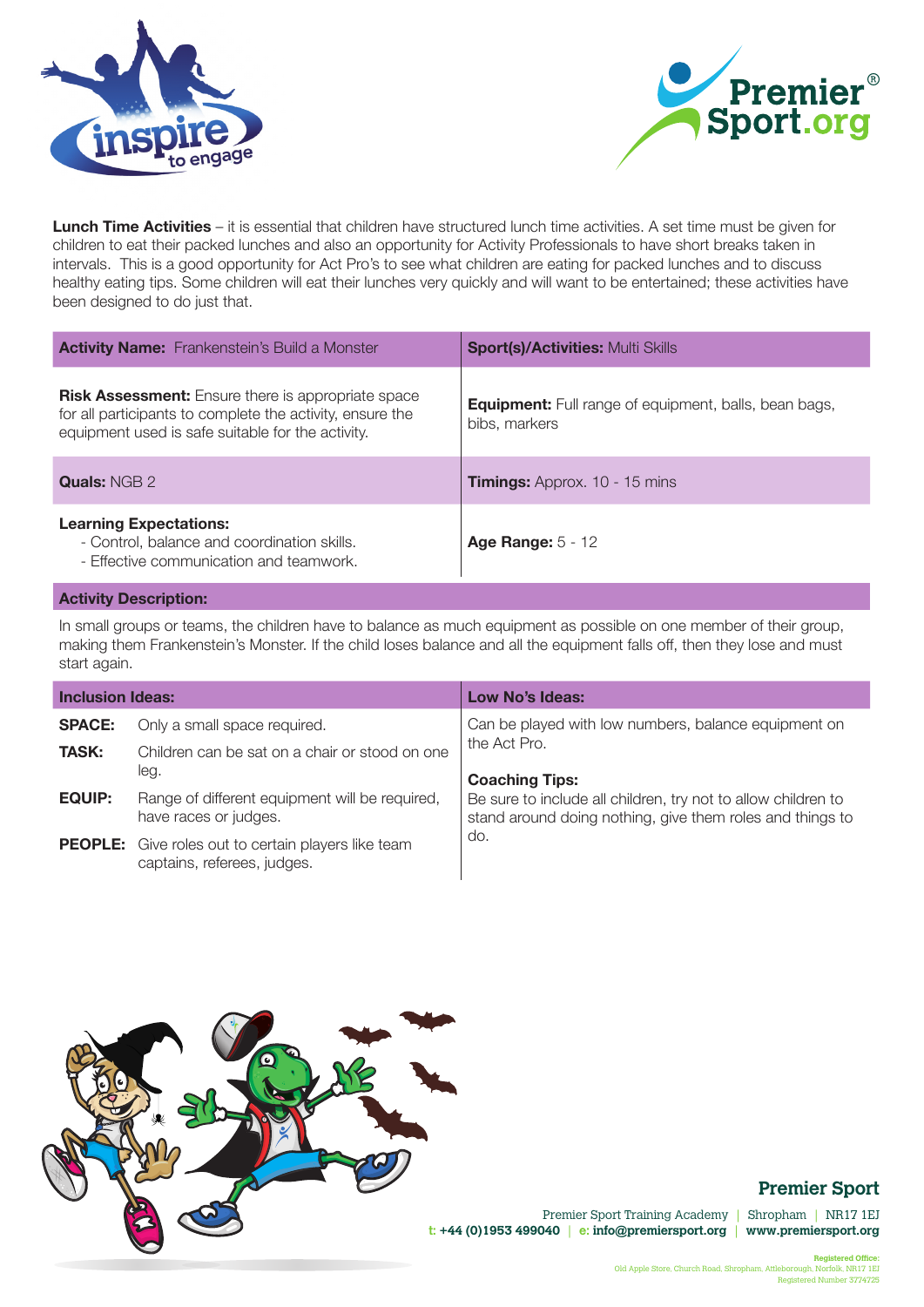



| <b>Activity Name:</b> Post Card from the Haunted Hotel                                                                                                | <b>Sport(s)/Activities: Crafts</b>       |
|-------------------------------------------------------------------------------------------------------------------------------------------------------|------------------------------------------|
| <b>Risk Assessment:</b> Ensure children have appropriate<br>space to create their postcard, make sure children use<br>pencils and pens appropriately. | <b>Equipment:</b> Pencils, crayons, card |
| <b>Quals: NGB 2</b>                                                                                                                                   | <b>Timings:</b> Approx. 15 - 20 mins     |
| <b>Learning Expectations:</b><br>- Creativity.                                                                                                        | Age Range: $5 - 12$                      |

Children write a spooky postcard or draw a scary picture home for their parents/carers to tell them about the fantastic time they have had at the Premier Sport Camp.

| <b>Inclusion Ideas:</b> |                                                                                                                                      | Low No's Ideas:                                                                                                                  |
|-------------------------|--------------------------------------------------------------------------------------------------------------------------------------|----------------------------------------------------------------------------------------------------------------------------------|
| <b>SPACE:</b>           | N/A                                                                                                                                  | $N/A$ .                                                                                                                          |
| <b>TASK:</b>            | Children can write or draw a picture to take<br>home as a memento for the day and to share<br>with parents/carers their experiences. | <b>Coaching Tips:</b><br>Some children will take their time with this task and some<br>will fly through it, have a back-up plan. |
| <b>EQUIP:</b>           | Crayons, felt tips, pencils, glitter glue etc.<br>provide some example to copy from.                                                 |                                                                                                                                  |
|                         | <b>PEOPLE:</b> Allow children to do them together.                                                                                   |                                                                                                                                  |



# **Premier Sport**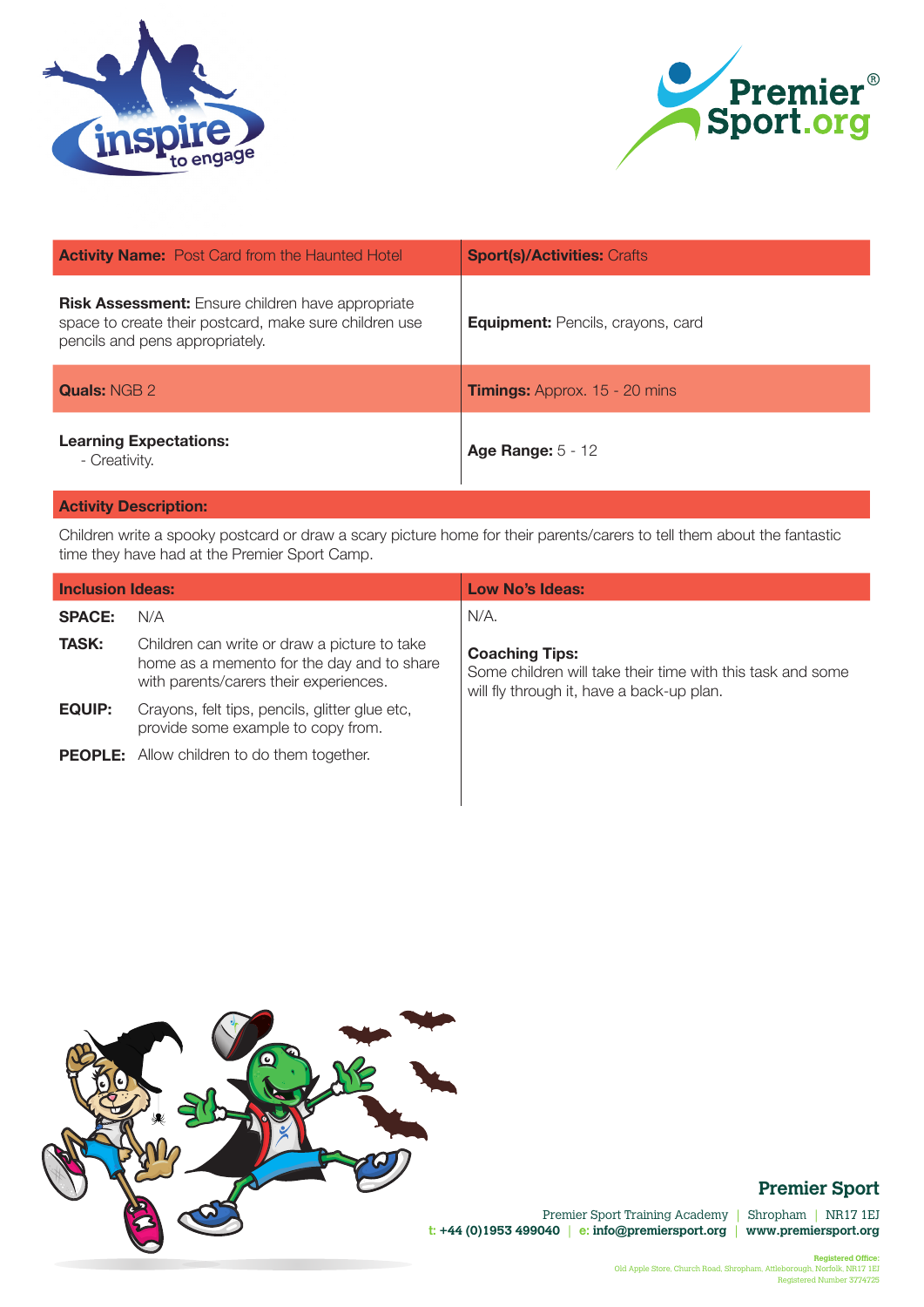



| <b>Activity Name: Mummy Races</b>                                                                                                                    | <b>Sport(s)/Activities: Multi Skills</b>      |
|------------------------------------------------------------------------------------------------------------------------------------------------------|-----------------------------------------------|
| <b>Risk Assessment:</b> Ensure children have appropriate<br>space to create their postcard, ensure children are safe<br>enough to move in equipment. | <b>Equipment:</b> Hats, scarves, toilet rolls |
| <b>Quals: NGB 2</b>                                                                                                                                  | <b>Timings:</b> Approx. 10 - 15 mins          |
| <b>Learning Expectations:</b><br>- Creativity.<br>- Team work.                                                                                       | <b>Age Range: 4 - 12</b>                      |
|                                                                                                                                                      |                                               |

Using toilet rolls, hats, scarves, bibs, cones, etc, each team must wrap up one member of their team to resemble a Mummy who then runs to complete a challenge and run back, unwrap, then wrap up the next person until everyone in the team is done.

| <b>Inclusion Ideas:</b> |                                                                                                         | Low No's Ideas:                                                                                                                           |
|-------------------------|---------------------------------------------------------------------------------------------------------|-------------------------------------------------------------------------------------------------------------------------------------------|
| <b>SPACE:</b>           | Make the race longer / shorter.                                                                         | Dress up the Act Pro.                                                                                                                     |
| <b>TASK:</b>            | Set specific criteria of what the person should<br>be wearing, have a judges panel instead of<br>races. | <b>Coaching Tips:</b><br>Ensure every child gets involved in the activity, older<br>children may get bored quite easily so have a back-up |
| <b>EQUIP:</b>           | Range of equipment used, use specific<br>equipment to make it easier / harder for<br>specific groups.   | plan.                                                                                                                                     |
|                         | <b>PEOPLE:</b> Children operate in teams, small groups, boy<br>girl, old young.                         |                                                                                                                                           |



# **Premier Sport**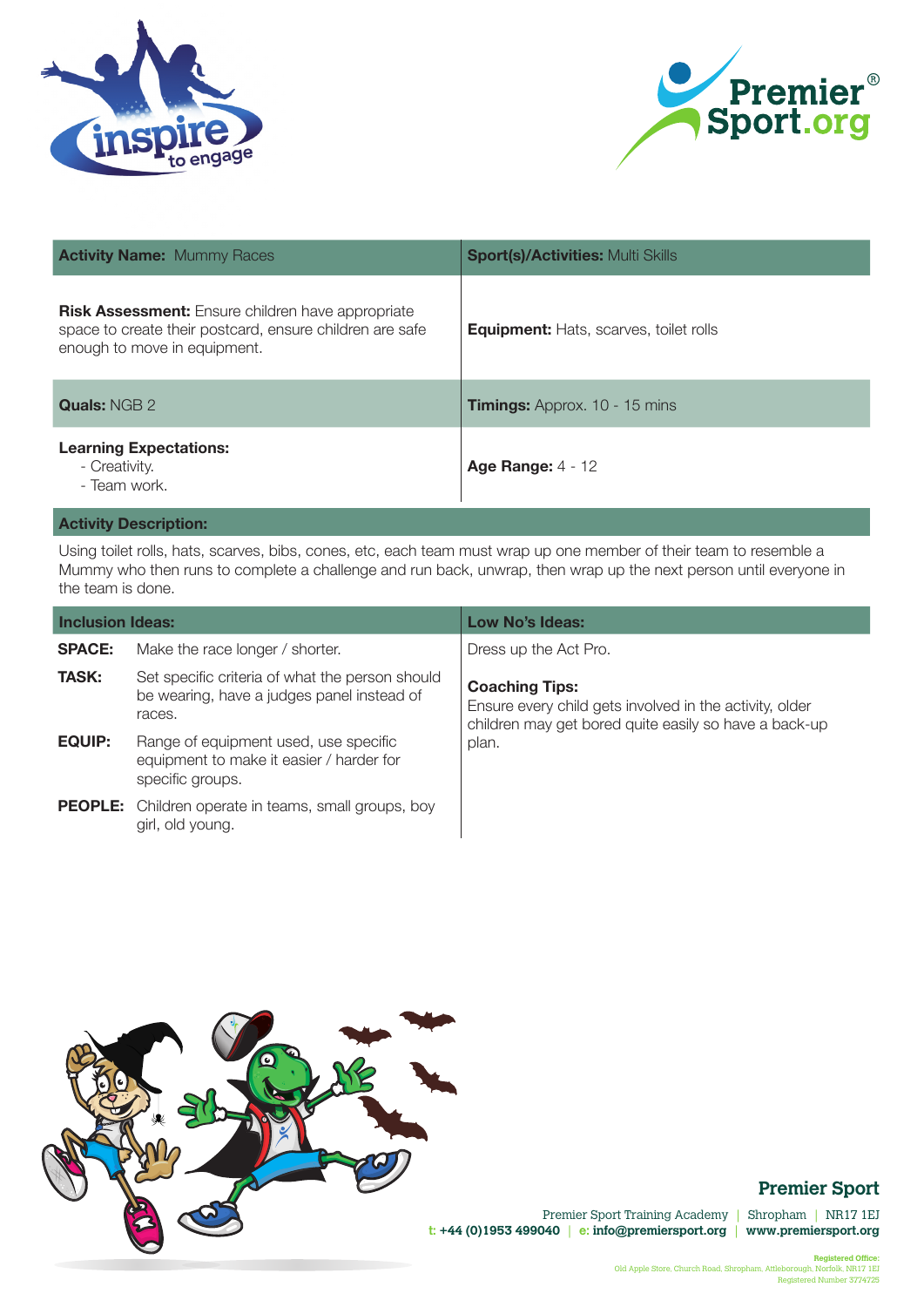



| <b>Activity Name:</b> Skeleton Scavenger Hunt                                                                                                                                                                    | <b>Sport(s)/Activities: Multi Skills</b>                                                                     |
|------------------------------------------------------------------------------------------------------------------------------------------------------------------------------------------------------------------|--------------------------------------------------------------------------------------------------------------|
| Risk Assessment: Children will be moving around a large<br>space so make sure all areas have been checked for any<br>safety hazards, don't place pieces of treasure in areas that<br>will cause a safety hazard. | <b>Equipment:</b> Range of equipment – balls, large, small, bean<br>bags, slips of paper with clues, markers |
| <b>Quals: NGB 2</b>                                                                                                                                                                                              | <b>Timings:</b> Approx. 15 - 20 mins                                                                         |
| <b>Learning Expectations:</b><br>- Importance of team work.<br>- Problem solving.                                                                                                                                | <b>Age Range: 5 - 12</b>                                                                                     |

In teams, can the children find the individual items/clues for the skeleton scavenger hunt which are hiding all over the venue? Ideally have different bones of the skeleton and the first team to complete a skeleton wins. Place a number of clues or items around the hall or indoor facility, children work together taking turns to find the bones.

| <b>Inclusion Ideas:</b> |                                                                                                  | Low No's Ideas:                                                                       |
|-------------------------|--------------------------------------------------------------------------------------------------|---------------------------------------------------------------------------------------|
| <b>SPACE:</b>           | Vary the size of the area being covered and<br>hiding of the clues.                              | Play the same type of game but play individually or in<br>teams.                      |
| <b>TASK:</b>            | Make into a race, each group may need to find<br>just one clue.                                  | <b>Coaching Tips:</b><br>Be sure to leave enough time to prep this activity. The more |
| <b>EQUIP:</b>           | Use a range of items as clues, children need to<br>dribble, carry the clues back in certain ways | preparation, the more enjoyable and fluent the game will<br>be.                       |
|                         | <b>PEOPLE:</b> Vary the children and abilities.                                                  |                                                                                       |



# **Premier Sport**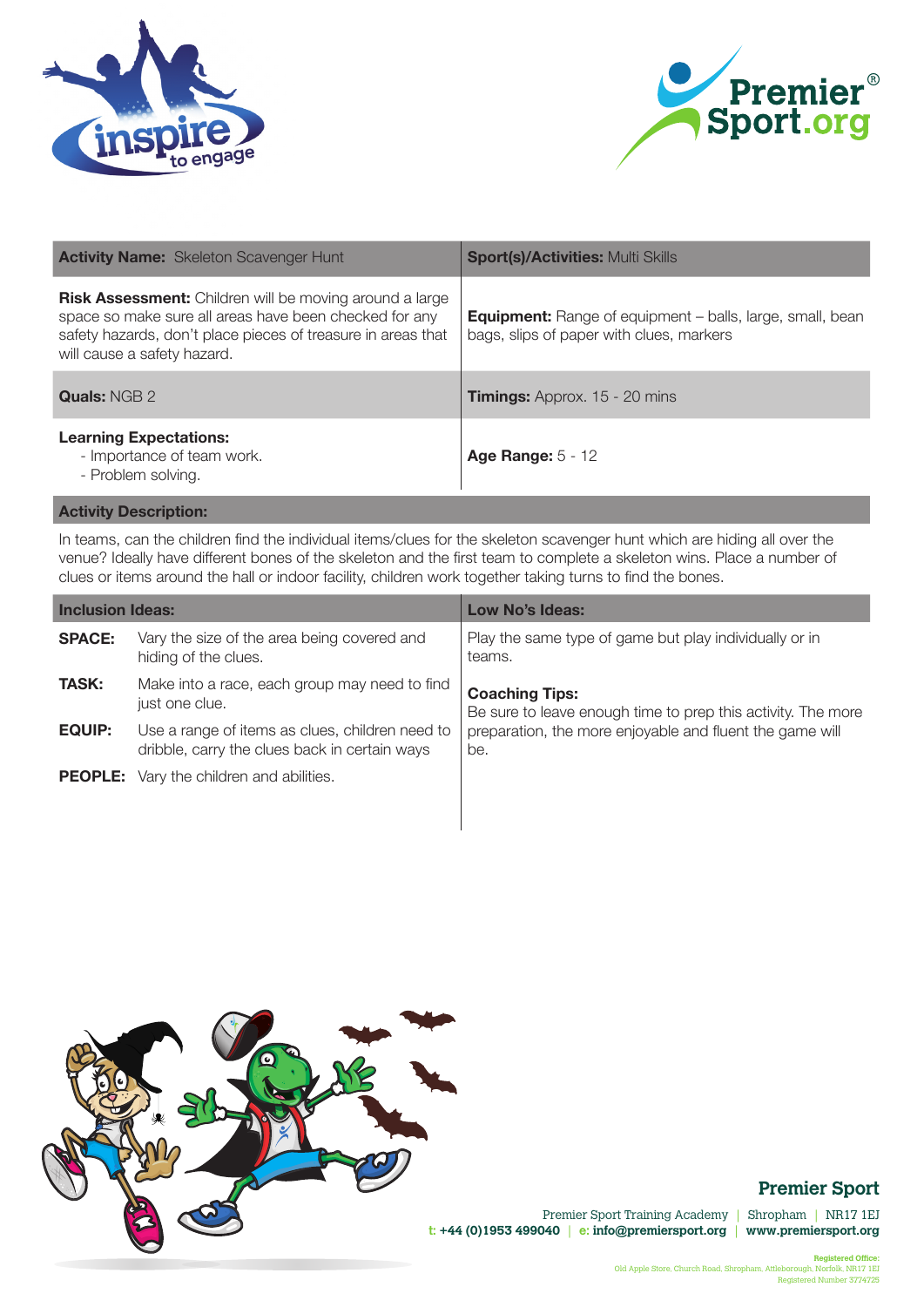



| <b>Activity Name:</b> Design a Dungeon                                                          | <b>Sport(s)/Activities: Multi Skills</b>   |
|-------------------------------------------------------------------------------------------------|--------------------------------------------|
| <b>Risk Assessment:</b> Ensure children have appropriate<br>space to move and manoeuvre balls.  | <b>Equipment:</b> Various sports equipment |
| <b>Quals: NGB 2</b>                                                                             | <b>Timings:</b> Approx. 10 - 15 mins       |
| <b>Learning Expectations:</b><br>- Importance of team work.<br>- Send and receive with control. | <b>Age Range: 5 - 12</b>                   |

.

In groups or individually, the children must use all the sports equipment and work together to build a Dungeon. The dungeon should be set up like a SAQ or agility circuit that each team can have a go at. Which dungeon was the most challenging to break out of?

| <b>Inclusion Ideas:</b> |                                                                                                                 | Low No's Ideas:                                                                                                                                                |
|-------------------------|-----------------------------------------------------------------------------------------------------------------|----------------------------------------------------------------------------------------------------------------------------------------------------------------|
| <b>SPACE:</b>           | Make the teams smaller, lines shorter, or vice<br>versa.                                                        | Can easily be played individually or in small groups.                                                                                                          |
| <b>TASK:</b>            | Children can build motor vehicles, faces etc.<br>animals, bring some small races in to obtain the<br>equipment. | <b>Coaching Tips:</b><br>Children will hog the equipment and fall out if it is not<br>equally spread. Observe this and ensure equipment has an<br>even spread. |
| <b>EQUIP:</b>           | Lots of various equipment, the more the better.                                                                 |                                                                                                                                                                |
|                         | <b>PEOPLE:</b> Children all work in different groups to<br>encourage making friends and interacting.            |                                                                                                                                                                |



# **Premier Sport**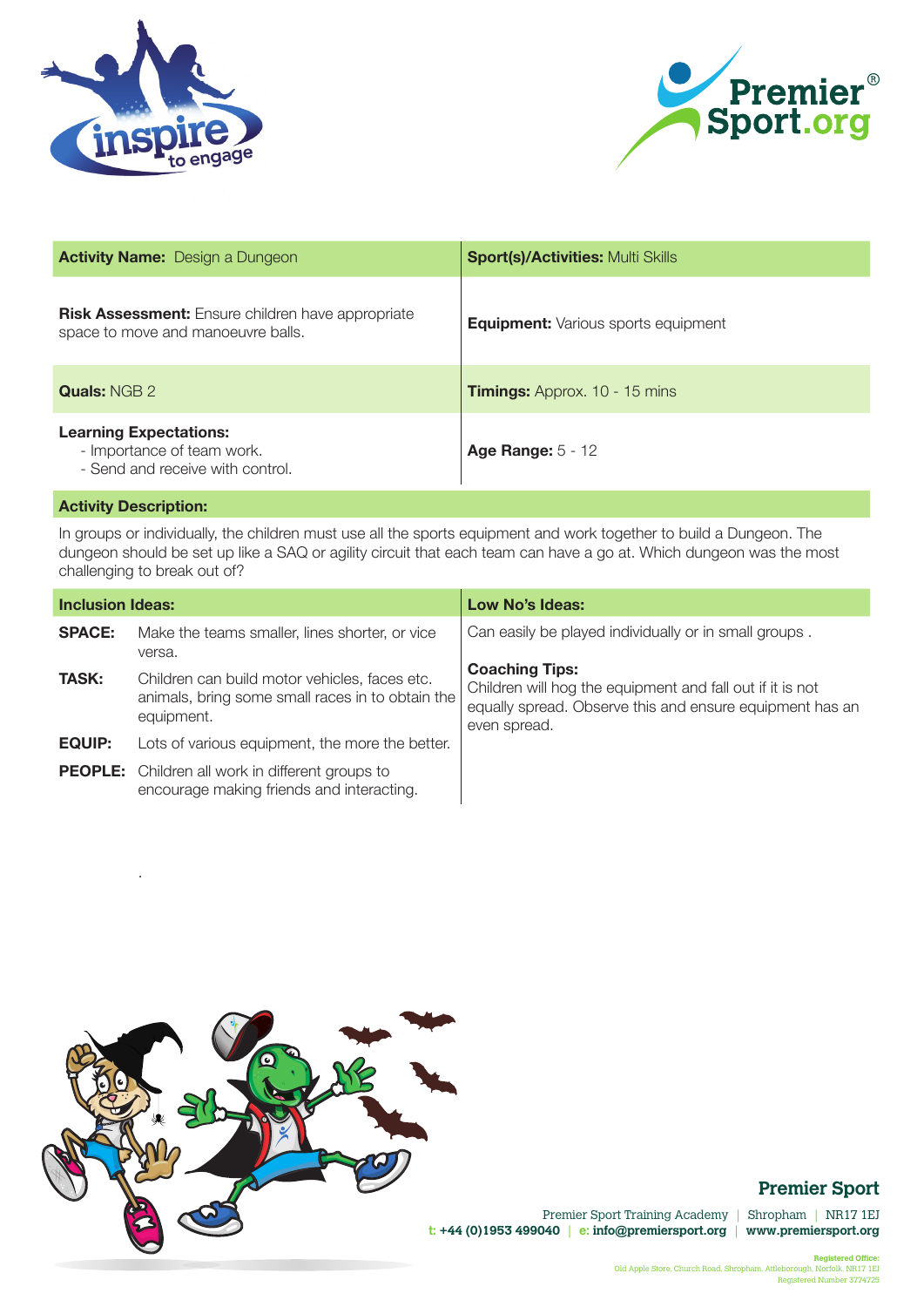



| <b>Activity Name: Scary Mary</b>                                                                                                              | <b>Sport(s)/Activities: Multi Skills</b> |
|-----------------------------------------------------------------------------------------------------------------------------------------------|------------------------------------------|
| <b>Risk Assessment:</b> Ensure children have appropriate<br>space to move and manoeuvre balls. Ensure children are<br>not scared of balloons. | <b>Equipment: Balloons, markers</b>      |
| <b>Quals: NGB 2</b>                                                                                                                           | <b>Timings:</b> Approx. 10 - 15 mins     |
| <b>Learning Expectations:</b><br>- Importance of team work.<br>- Creativity.                                                                  | Age Range: $5 - 12$                      |
| <b>Activity Description:</b>                                                                                                                  |                                          |

Each child or group is given a balloon each, they use markers to design the scariest balloon head.

| <b>Inclusion Ideas:</b> |                                                                         | Low No's Ideas:                                                                    |
|-------------------------|-------------------------------------------------------------------------|------------------------------------------------------------------------------------|
| <b>SPACE:</b>           | Set specific areas for the children to perform in<br>or on floor spots. | Can easily be played individually or in small groups.                              |
| <b>TASK:</b>            | N/A                                                                     | <b>Coaching Tips:</b><br>Children will hog the equipment and fall out if it is not |
| EQUIP:                  | N/A                                                                     | equally spread. Observe this and ensure equipment has an                           |
| <b>PEOPLE:</b> N/A      |                                                                         | even spread.                                                                       |
|                         |                                                                         |                                                                                    |



# **Premier Sport**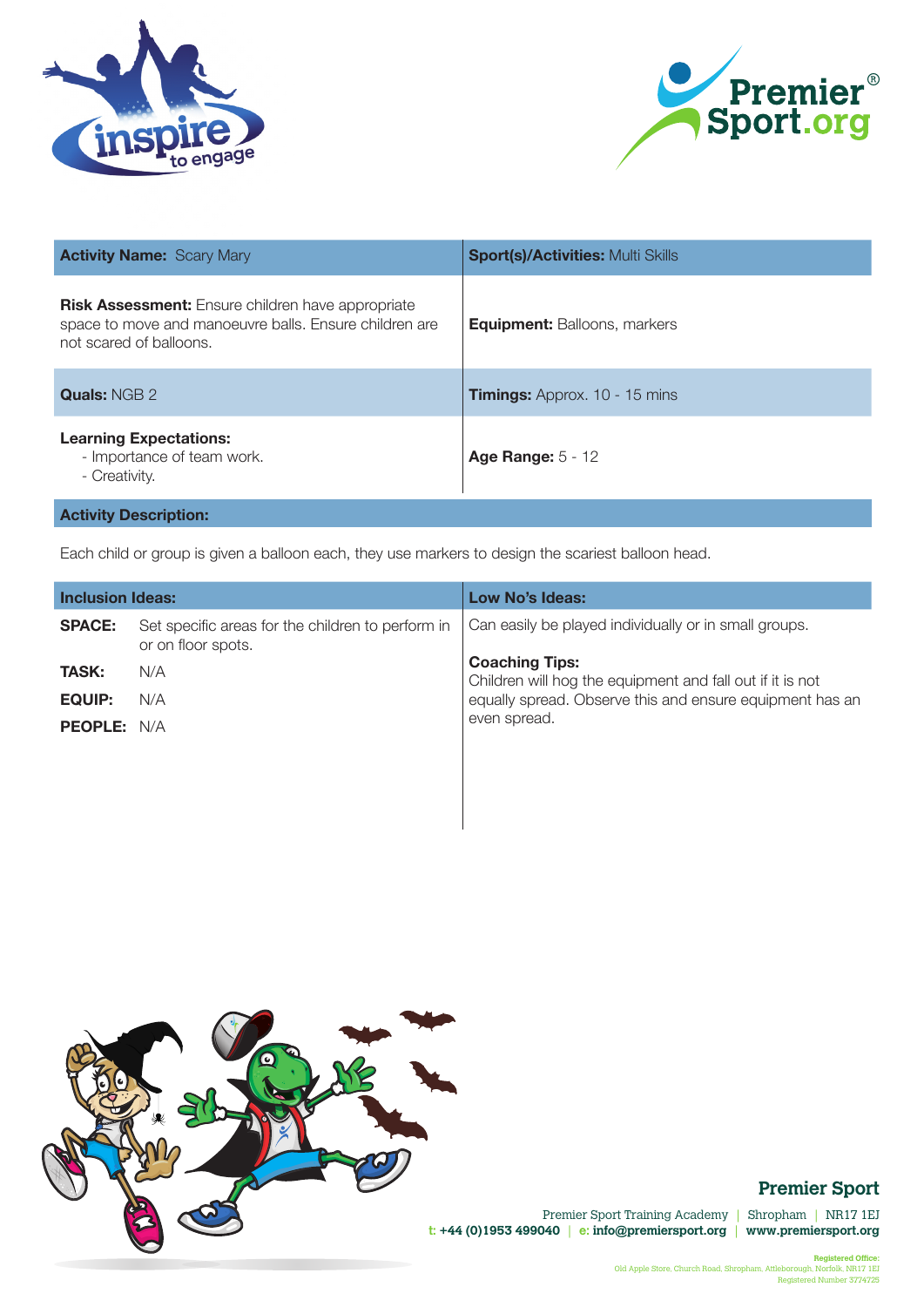



| <b>Activity Name:</b> Goblins, Wizards and Giants                                                                                             | <b>Sport(s)/Activities: Multi Skills</b> |
|-----------------------------------------------------------------------------------------------------------------------------------------------|------------------------------------------|
| <b>Risk Assessment:</b> Ensure children have appropriate<br>space to move and manoeuvre balls. Ensure children are<br>not scared of balloons. | <b>Equipment: Balloons, markers</b>      |
| <b>Quals: NGB 2</b>                                                                                                                           | <b>Timings:</b> Approx. 10 - 15 mins     |
| <b>Learning Expectations:</b><br>- The aim of the game is to beat the other team by<br>working together - Importance of team work.            | Age Range: $5 - 12$                      |

.

The game starts by having the group separated into two teams, either side of a dividing line. A team leader is chosen to decide which creature the group show the other team. They can be Goblins (crouching), Wizards (standing, arms pointing forward, wiggling fingers as if casting a spell), Giants (standing as tall as they can, arms in the air like rock, paper, scissors. The Goblin's magic is more powerful than the Wizard's, the Wizard is smarter than the Giant and the Giant steps on the Goblin. All members of the team must be showing the same creature at the same time. If one player is a Goblin but the others are Wizards, that team loses regardless. An idea would be to get the team leader to tell the Act Pro what they are going to be beforehand.

| <b>Inclusion Ideas:</b> |                                                                                                      | Low No's Ideas:                                                                 |
|-------------------------|------------------------------------------------------------------------------------------------------|---------------------------------------------------------------------------------|
| <b>SPACE:</b>           | Make the teams smaller / lines shorter or vice<br>versa.                                             | Can easily be played individually in small groups - paper<br>scissors, stones.  |
| <b>TASK:</b>            | Change the order of the roles, e.g. what beats<br>what.                                              | <b>Coaching Tips:</b><br>Children will get confused with what wins or loses the |
| <b>EQUIP:</b>           | Include lots of various equipment whilst<br>moving.                                                  | game.                                                                           |
|                         | <b>PEOPLE:</b> Children all work in different groups to<br>encourage making friends and interacting. |                                                                                 |



## **Premier Sport**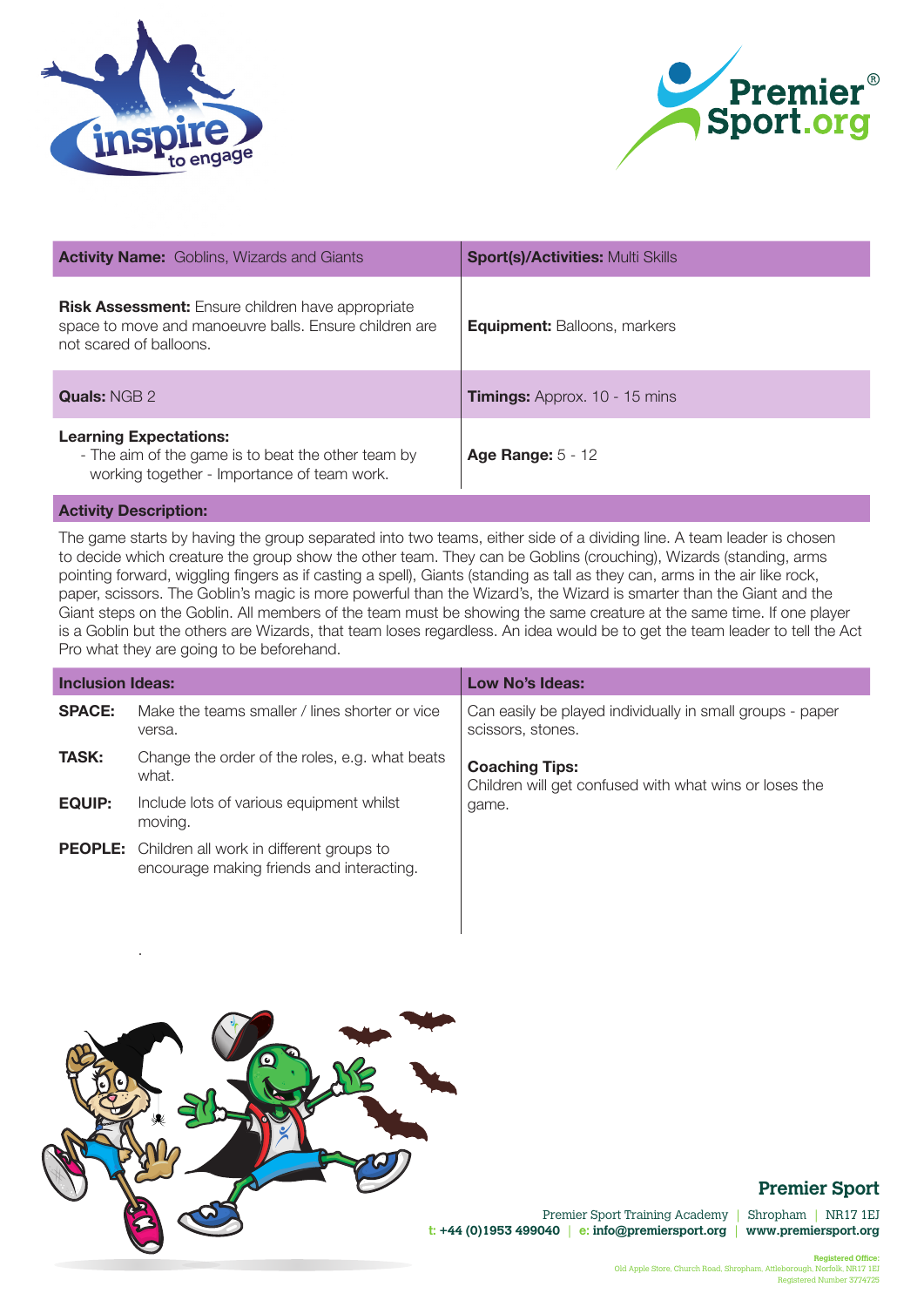



Activity 1 – The purpose of these activities are to encourage children to engage children to socialise and make friends.

| <b>Activity Name:</b> Vampire Volleyball                                                                                                                                                                                                                                                                              | <b>Sport(s)/Activities: Volleyball</b>                        |
|-----------------------------------------------------------------------------------------------------------------------------------------------------------------------------------------------------------------------------------------------------------------------------------------------------------------------|---------------------------------------------------------------|
| <b>Risk Assessment:</b> Ensure there is appropriate space for<br>all participants to avoid collisions. Check surface for slips<br>and trips, ensure appropriate balls are used and safety<br>expectations thoroughly explained to avoid any accidents<br>or injuries. Check children don't have a phobia of balloons. | <b>Equipment:</b> Markers, volleyballs, light balls, balloons |
| <b>Quals:</b> NGB 2, Multi Skills Level 2, Volleyball Activators,<br><b>ICE</b>                                                                                                                                                                                                                                       | <b>Timings:</b> Approx. 45 - 55 mins                          |
| <b>Learning Expectations:</b><br>- Control, balance and coordination skills.                                                                                                                                                                                                                                          | <b>Age Range: 7 - 12</b>                                      |

#### **Activity Description:**

Using either a balloon or a beach ball, the players must keep their ball in the air for as long as possible. This can be done in groups, pairs or individually. Talk about the correct technique (set and dig shots) to hit the ball up with control. Bring in an opponent to compete against, whose (balloon) will drop first? Progress to keeping the ball up between them and have mini team comps.

Progress to 2v2 mini games, keep the ball up.

| <b>Inclusion Ideas:</b> |                                                                                                                                                            | Low No's Ideas:                                                                                                                                                                                    |
|-------------------------|------------------------------------------------------------------------------------------------------------------------------------------------------------|----------------------------------------------------------------------------------------------------------------------------------------------------------------------------------------------------|
| <b>SPACE:</b>           | Make areas and courts bigger / smaller.                                                                                                                    | Play 1v1 games, seated volleyball.                                                                                                                                                                 |
| <b>TASK:</b>            | Use time limits to how many times they can<br>keep the ball up have rally competitions, how<br>many can you keep up as a team group,<br>seated volleyball. | <b>Coaching Tips:</b><br>Children will strike the ball too hard and lose control in the<br>early stages and also be tempted to kick the ball. Remind<br>children of rules and safety expectations. |
| <b>EQUIP:</b>           | Types and sizes of balls, use balloons.                                                                                                                    |                                                                                                                                                                                                    |
|                         | <b>PEOPLE:</b> Have children as counters, peer to peer<br>support roles.                                                                                   |                                                                                                                                                                                                    |



## **Premier Sport**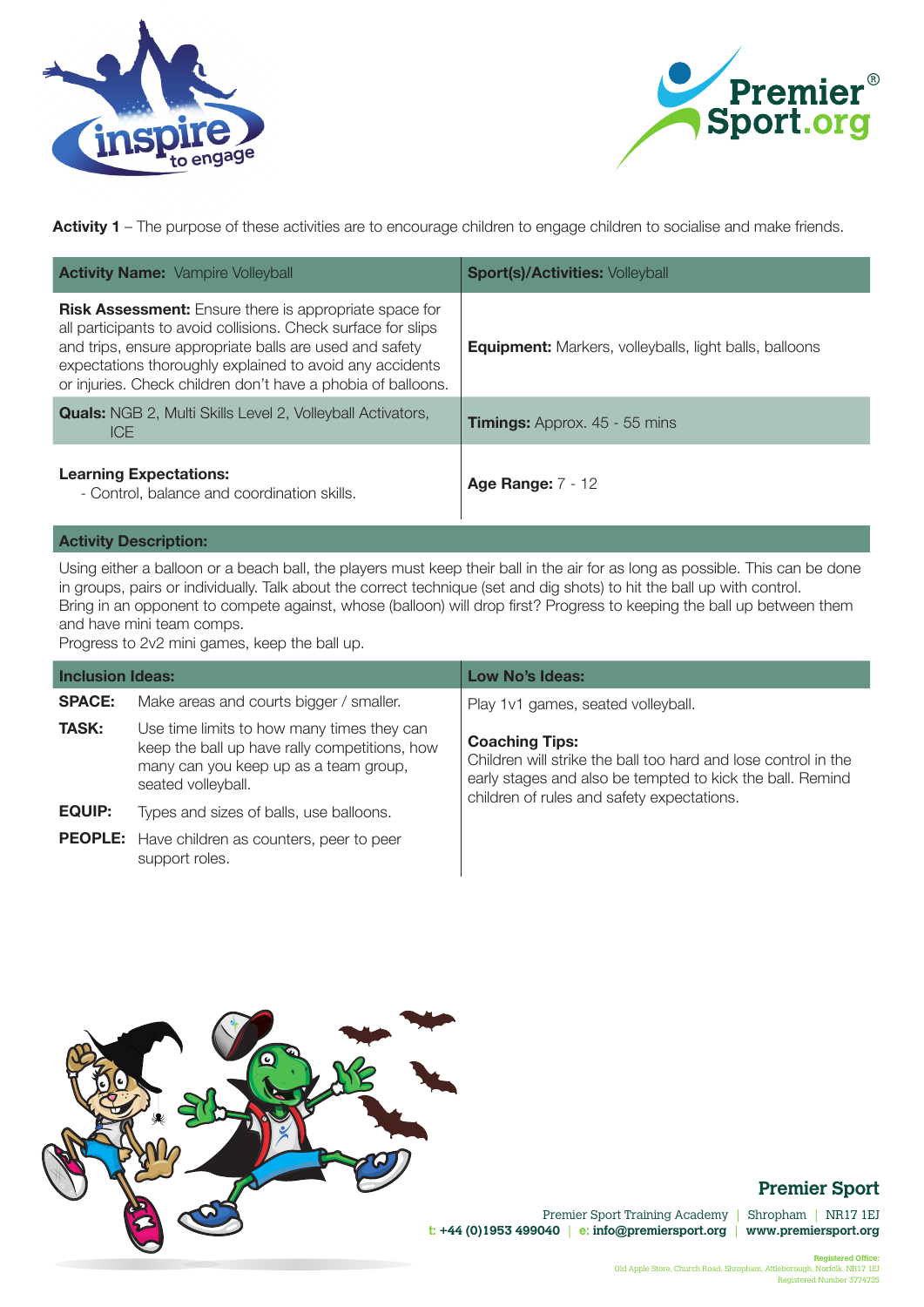



| <b>Activity Name:</b> Frightening Football                                                                                                                                                                                                                                 | <b>Sport(s)/Activities: Football</b> |
|----------------------------------------------------------------------------------------------------------------------------------------------------------------------------------------------------------------------------------------------------------------------------|--------------------------------------|
| <b>Risk Assessment:</b> Ensure there is appropriate space for<br>all participants to avoid collisions. Check surface for slips<br>and trips, ensure appropriate size balls are used and safety<br>expectations thoroughly explained to avoid any accidents<br>or injuries. | <b>Equipment:</b> Football, markers  |
| <b>Quals:</b> NGB 2, Multi Skills Level 2, FA Football certificate                                                                                                                                                                                                         | <b>Timings:</b> Approx. 45 - 55 mins |
| <b>Learning Expectations:</b><br>- Control, balance and coordination skills.                                                                                                                                                                                               | <b>Age Range: 7 - 12</b>             |

Pick even teams from all available players (2, 3, 4 or more teams) and name each player in each team after a character. Sit each team down at their respective stations and call out a name. The players from each team with that name will run to one end of the pitch and around a cone. They will then attempt to win the ball and score a goal before the other player(s) can. Add the goal for each team as the game goes on.

| <b>Inclusion Ideas:</b> |                                                                                                                                                           | Low No's Ideas:                                                                                                                                                                                                                                               |
|-------------------------|-----------------------------------------------------------------------------------------------------------------------------------------------------------|---------------------------------------------------------------------------------------------------------------------------------------------------------------------------------------------------------------------------------------------------------------|
| <b>SPACE:</b>           | Make the run longer shorter or include zig zag<br>runs. Make goals bigger smaller.                                                                        | Can be played with low numbers.                                                                                                                                                                                                                               |
| <b>TASK:</b>            | For younger players use 2 balls; one each. First<br>to score, bring in goalkeepers, call out two<br>names, when more than one called get them<br>to link. | <b>Coaching Tips:</b><br>Children will start to move out of the designated areas at<br>the start so make sure these are marked out clearly, some<br>children will get confused at the start with the rules and<br>expectations of the game, show a good demo. |
| <b>EQUIP:</b>           | Size and position of goals.                                                                                                                               |                                                                                                                                                                                                                                                               |
|                         | <b>PEOPLE:</b> Give children of similar abilities, height etc. the<br>same names to make it competitive and fair.                                         |                                                                                                                                                                                                                                                               |



## **Premier Sport**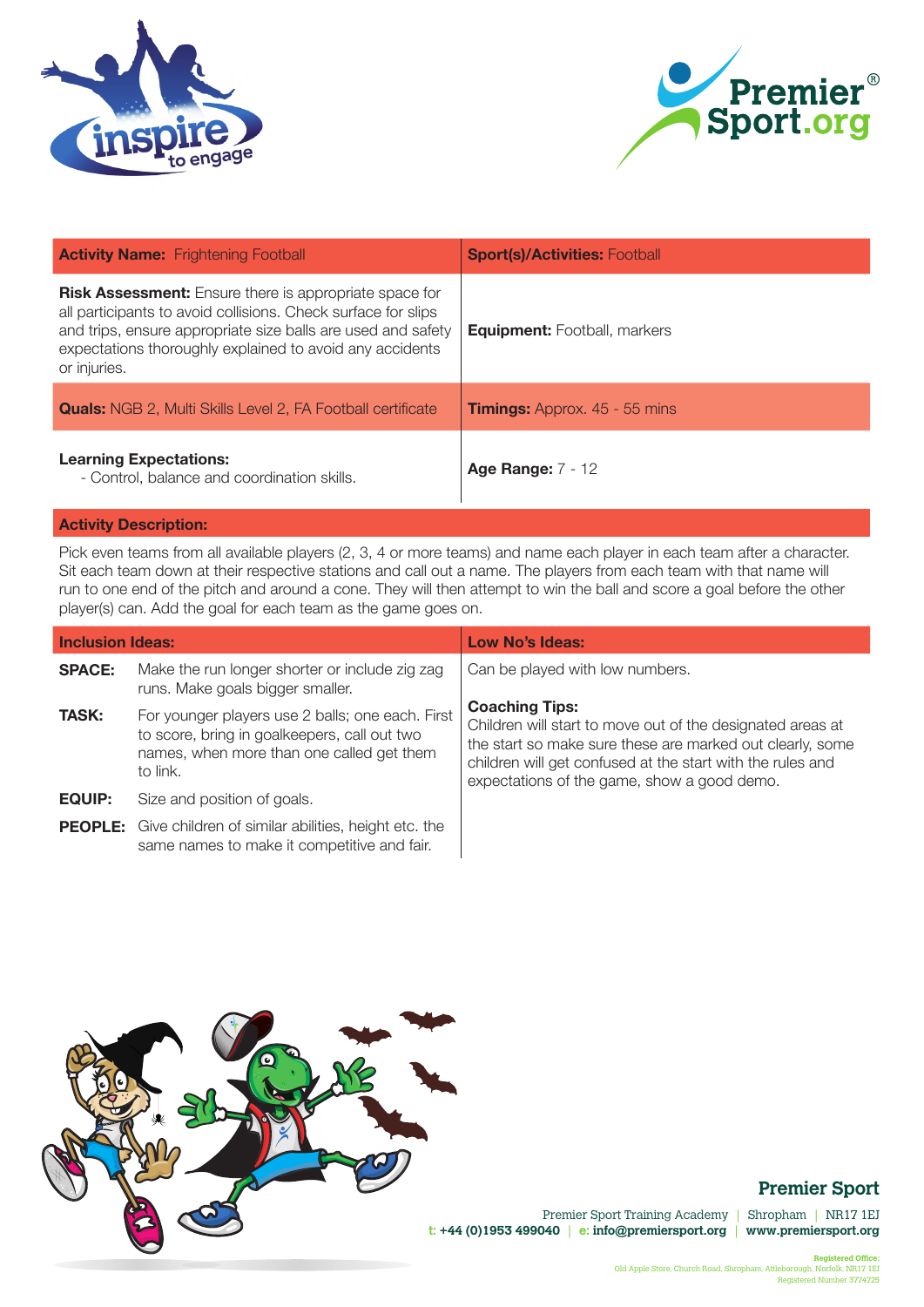



| <b>Activity Name:</b> Running Styles/Werewolf Hunters                                                                                                                                                                          | <b>Sport(s)/Activities: Athletics, Multi Skills</b> |
|--------------------------------------------------------------------------------------------------------------------------------------------------------------------------------------------------------------------------------|-----------------------------------------------------|
| <b>Risk Assessment:</b> Ensure there is appropriate space for<br>all participants to avoid collisions. Check surface for slips<br>and trips, ensure children are appropriately prepared for<br>explosive sprinting activities. | <b>Equipment:</b> Markers, floor spots, bibs        |
| <b>Quals:</b> NGB 2, Multi Skills Level 2, Basketball NGB                                                                                                                                                                      | <b>Timings:</b> Approx. 45 - 55 mins                |
| <b>Learning Expectations:</b><br>- Control, balance and coordination skills.<br>- Speed and reaction skills.                                                                                                                   | <b>Age Range: 5 - 12</b>                            |

Children move in safety zone in varied directions. Perform gallops, jumps, giant wide steps, lunges and fast feet. Repeat all of the above in different directions. Children are placed in 2's, one person in each groups will be a tagger. All children then line up facing the Act Pro in a line with the partner stood behind them. They then perform mini races and the person at the back (the hunter) needs to catch their partner (werewolf) before they get away. Swap roles and vary the starting positions, e.g. sat on the floor, lay down, stand up without using arms.

| <b>Inclusion Ideas:</b> |                                                                                                                                                                       | Low No's Ideas:                                                                                                                                             |
|-------------------------|-----------------------------------------------------------------------------------------------------------------------------------------------------------------------|-------------------------------------------------------------------------------------------------------------------------------------------------------------|
| <b>SPACE:</b>           | Bring finish line closer / further away. Place<br>chasers further away / closer together.                                                                             | Can be done with small numbers, build obstacle courses.                                                                                                     |
| <b>TASK:</b>            | Children can grab a bib rather than tagging.<br>Children can chase two people at a time, insert<br>obstacles, hurdles etc. to avoid. Progress to<br>team relay races. | <b>Coaching Tips:</b><br>With any running / relay races, ensure children are not<br>stood in lines or inactive for too long. Keep them short and<br>snappy. |
| <b>EQUIP:</b>           | Use bibs, bean bags to pass / carry.                                                                                                                                  |                                                                                                                                                             |
|                         | <b>PEOPLE:</b> Ensure children a competing against people of<br>similar abilities.                                                                                    |                                                                                                                                                             |



## **Premier Sport**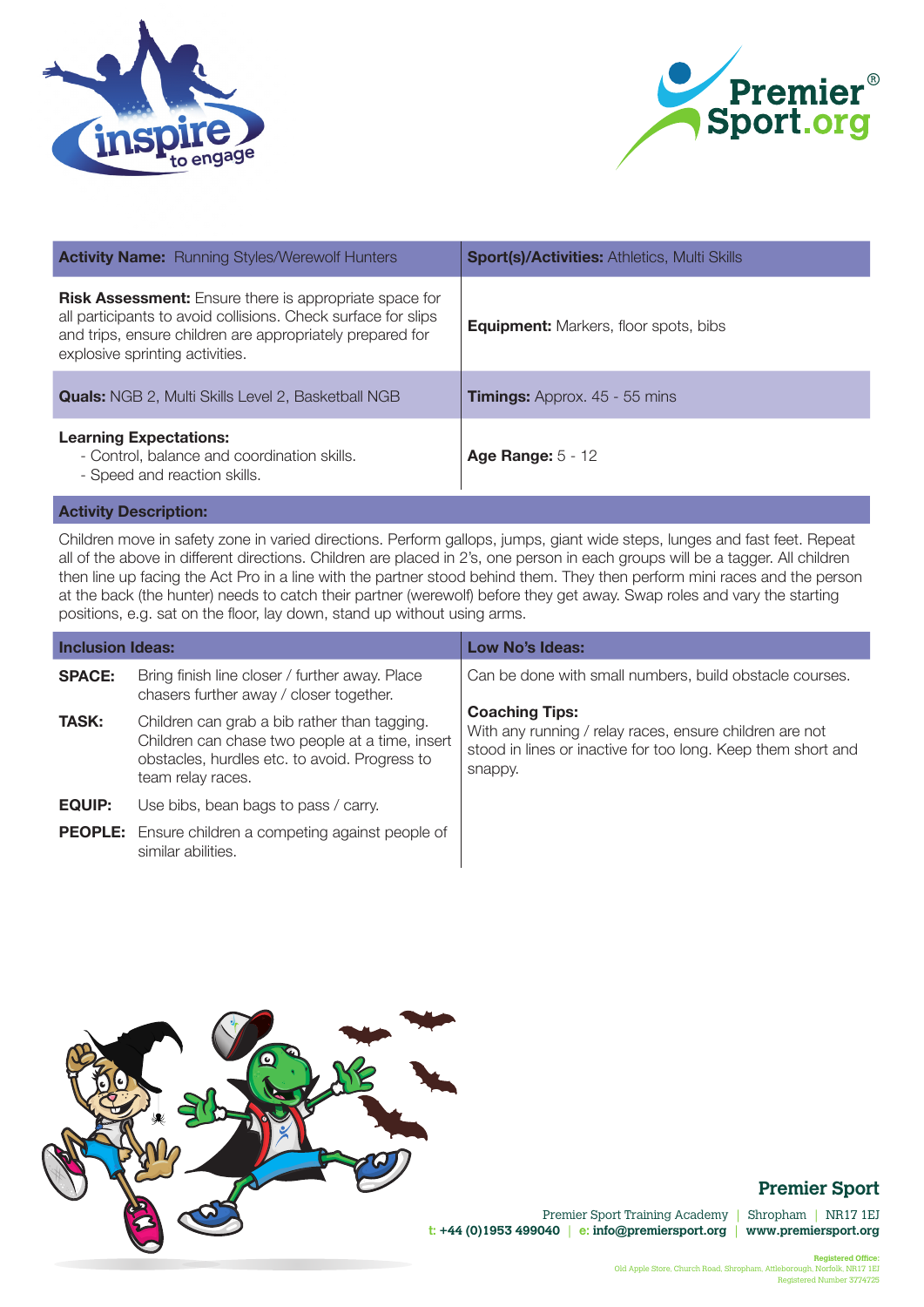



| <b>Activity Name: Rattling Rounders</b>                                                                                                                                                                                        | <b>Sport(s)/Activities: Rounders</b>                                                                       |
|--------------------------------------------------------------------------------------------------------------------------------------------------------------------------------------------------------------------------------|------------------------------------------------------------------------------------------------------------|
| <b>Risk Assessment:</b> Ensure there is appropriate space for<br>all participants to avoid collisions. Check surface for slips<br>and trips, ensure children are appropriately prepared for<br>explosive sprinting activities. | <b>Equipment:</b> Markers, floor spots, bibs, range of balls,<br>range of striking items, raquets and bats |
| <b>Quals:</b> NGB 2, Multi Skills Level 2, Rounders' Activator or<br><b>ICE</b>                                                                                                                                                | <b>Timings:</b> Approx. 45 - 55 mins                                                                       |
| <b>Learning Expectations:</b><br>- Control, balance and coordination skills.<br>- Speed and reaction skills.                                                                                                                   | <b>Age Range: 7 - 12</b>                                                                                   |

Split groups into teams of 4. Children set up mini rounder's pitches, dependent on amount of teams. Children play 4v4 games - place 4 children on each base. In the quickest time, each team have to get the ball (mini skull) to 1st base, who throws to 2nd base, who throws to 3rd base, who throws to 4th base. Have a few turns each. Introduce bowler and batters (bats are skeleton bones) into a team game. When the bowler bowls, the ball batter tries to hit the ball. Whether they're successful or not, batter must run around the bases and again, the children throw the ball around the bases 1st-4th. If the ball beats the batter, the batter is out. If the batter beats the ball, the batter scores 1 point.

| <b>Inclusion Ideas:</b> |                                                                                                                                          | Low No's Ideas:                                                                                           |  |
|-------------------------|------------------------------------------------------------------------------------------------------------------------------------------|-----------------------------------------------------------------------------------------------------------|--|
| <b>SPACE:</b>           | Make running bases closer / further apart<br>dependent on ability levels.                                                                | Have fewer bases, or even use targets to throw to instead<br>of people.                                   |  |
| <b>TASK:</b>            | Children can run around the bases without<br>hitting the ball.                                                                           | <b>Coaching Tips:</b><br>Striking and fielding can be quite complex so change the                         |  |
| <b>EQUIP:</b>           | Use a range of ball sizes or even bean bags.<br>Use a range of bats and raquets, let children<br>choose which bat and ball they require. | range of equipment to meet the needs of the participants;<br>even use football or equivalent sized balls. |  |
|                         | <b>PEOPLE:</b> Change all of the above to meet the people<br>changes in order of ability levels.                                         |                                                                                                           |  |



## **Premier Sport**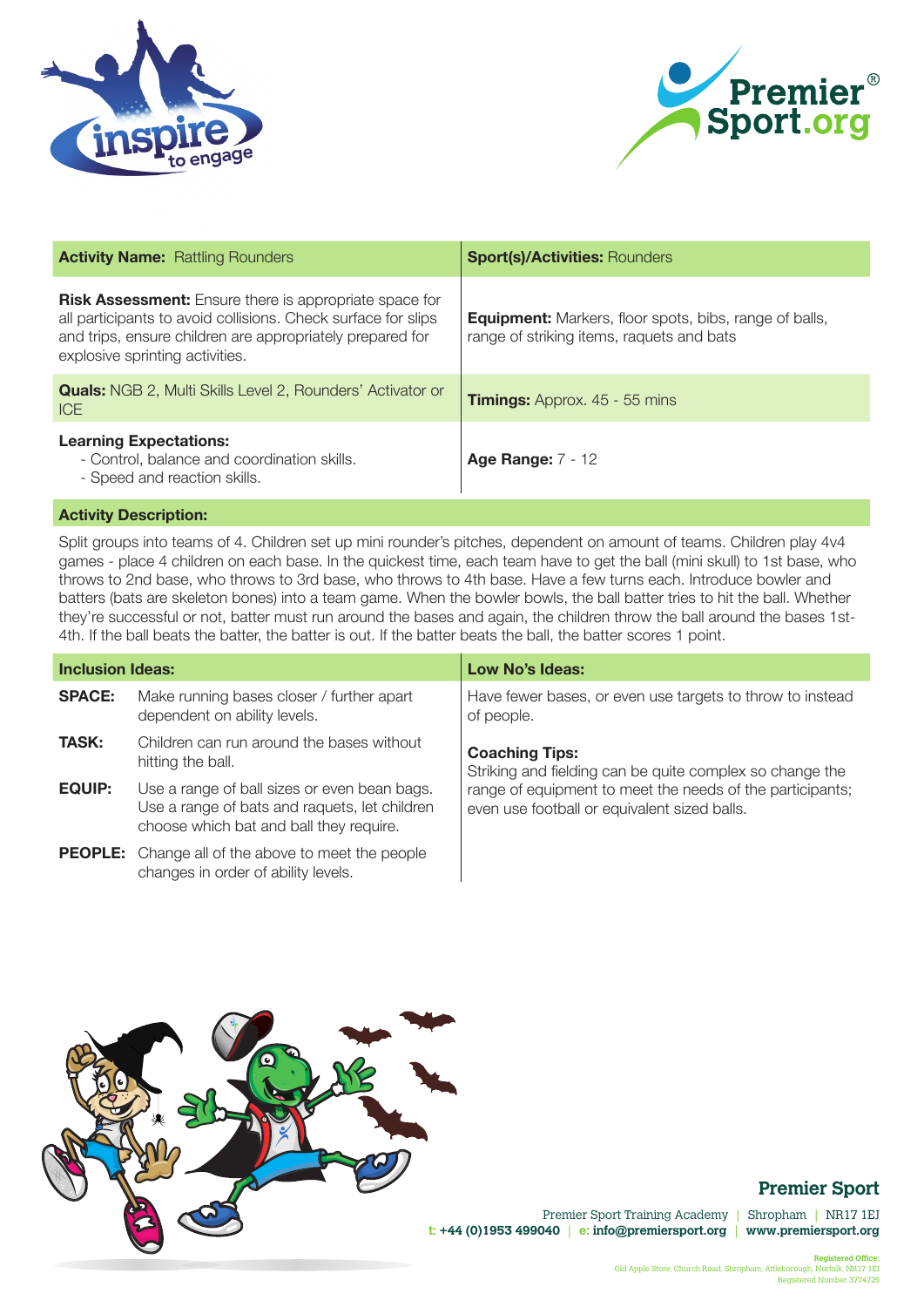



| <b>Activity Name: Skeleton Skittles</b>                                                                                                                                                                                                                                                                    | <b>Sport(s)/Activities: New Age Kurling</b>                                                                                  |
|------------------------------------------------------------------------------------------------------------------------------------------------------------------------------------------------------------------------------------------------------------------------------------------------------------|------------------------------------------------------------------------------------------------------------------------------|
| <b>Risk Assessment:</b> Ensure there is appropriate space for<br>all participants to avoid collisions. Check surface for slips<br>and trips, ensure appropriate space is available for throwing<br>target activities. Brief children on safety expectations so<br>nobody is struck by throwing implements. | <b>Equipment:</b> New Age Kurling set is strongly<br>recommended for this activity. Bean bags and cones can<br>also be used. |
| <b>Quals:</b> NGB 2, Multi Skills Level 2, New Age Kurling award                                                                                                                                                                                                                                           | <b>Timings:</b> Approx. 45 - 55 mins                                                                                         |
| <b>Learning Expectations:</b><br>- Sending and receiving.<br>- Accuracy and weight.                                                                                                                                                                                                                        | <b>Age Range: 7 - 12</b>                                                                                                     |

Children split into small teams and practice sending and receiving, trying to hit skittles. (Skittles represent different parts of a skeleton - skulls etc. and can simply be an array of different sized cones or balls on top of cones). Children then split off into small teams and have a competition against each other.

| <b>Inclusion Ideas:</b> |                                                                                                                           | Low No's Ideas:                                                                                                                                                                    |
|-------------------------|---------------------------------------------------------------------------------------------------------------------------|------------------------------------------------------------------------------------------------------------------------------------------------------------------------------------|
| <b>SPACE:</b>           | Move target area closer / further away. Make<br>target area bigger / smaller.                                             | Children can compete against themselves or one vs one.                                                                                                                             |
| <b>TASK:</b>            | Children can hit the skittles or set out certain<br>areas with different coloured cones to land the<br>stone in.          | <b>Coaching Tips:</b><br>Children will throw the stones and bean bags. Be sure to<br>emphasise getting low and rolling. Get children to estimate<br>weights and work on precision. |
| <b>EQUIP:</b>           | Use the New Age Kurling equipment or bean<br>bags sliding along a smooth floor. Change the<br>size and types of skittles. |                                                                                                                                                                                    |
|                         | <b>PEOPLE:</b> Get children working in teams, officiating and<br>coaching each other.                                     |                                                                                                                                                                                    |



# **Premier Sport**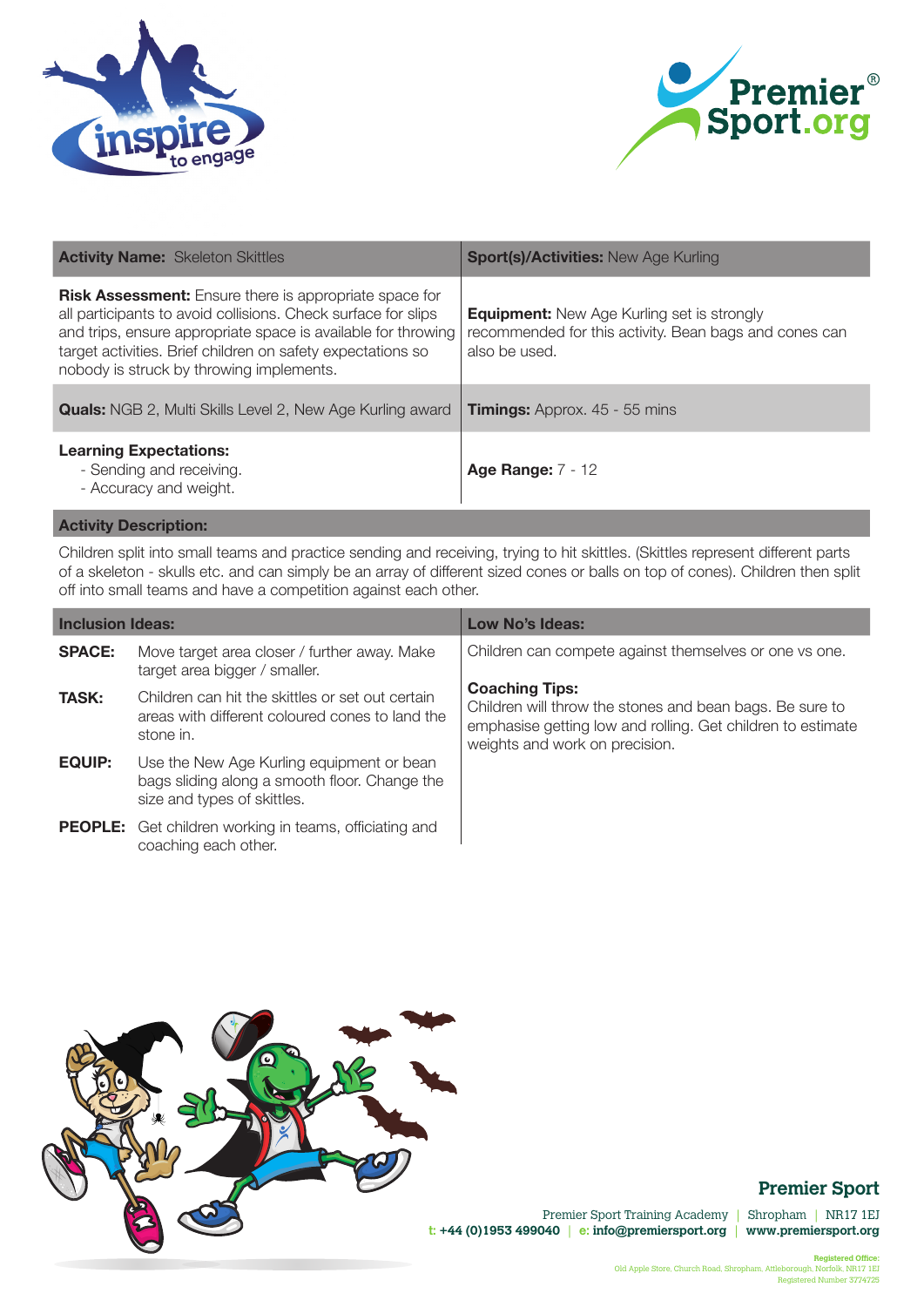



| <b>Activity Name: Scary Name Game</b>                                                                                                  | <b>Sport(s)/Activities: Multi Skills</b>        |
|----------------------------------------------------------------------------------------------------------------------------------------|-------------------------------------------------|
| <b>Risk Assessment:</b> Ensure balls stay below head<br>height, balls must be soft to avoid injuries if ball strikes a<br>participant. | <b>Equipment:</b> One small and large soft ball |
| <b>Quals:</b> Multi Skills, NGB 2                                                                                                      | <b>Timings:</b> Approx. 25 - 30 mins            |
| <b>Learning Expectations:</b><br>- To communicate and make new friends.                                                                | Age Range: $4 - 7$                              |

Players sit/stand in a circle and pass a ball between each other. When the child catches the ball, they can then introduce themselves using a scary nickname. E.g. "Blood-Thirsty Billy", "Zach the Zombie" etc.

Once the names have been established, when the ball is passed, instead of saying their own name, they must say the name of the person who passed it to them. This will help the children to remember each other's names more easily.

| <b>Inclusion Ideas:</b> |                                                                                                                                             | <b>Low No's Ideas:</b>                                                                                                                                                                                                                  |
|-------------------------|---------------------------------------------------------------------------------------------------------------------------------------------|-----------------------------------------------------------------------------------------------------------------------------------------------------------------------------------------------------------------------------------------|
| <b>SPACE:</b>           | Make the area larger to allow more time for ball<br>to travel.                                                                              | Children name a toy or sport item every time the ball is<br>passed, e.g. children can't duplicate the answer, point lost<br>when they don't reply in 5 seconds, then 3 seconds etc. or<br>if word is repeated.<br><b>Coaching Tips:</b> |
| <b>TASK:</b>            | Sit children down, stand up, place a time limit<br>on the participants, introduce time limit on reply<br>time. Bounce, throw, roll ball.    |                                                                                                                                                                                                                                         |
| <b>EQUIP:</b>           | Introduce more balls, change size of ball.                                                                                                  | Check for children getting fidgety, this is a sign that it is                                                                                                                                                                           |
|                         | <b>PEOPLE:</b> Suggest names, allow children to say their own<br>name, children can be nominated as writers to<br>place name tags in a hat. | time to move on or re-engage with a STEP change.                                                                                                                                                                                        |



# **Premier Sport**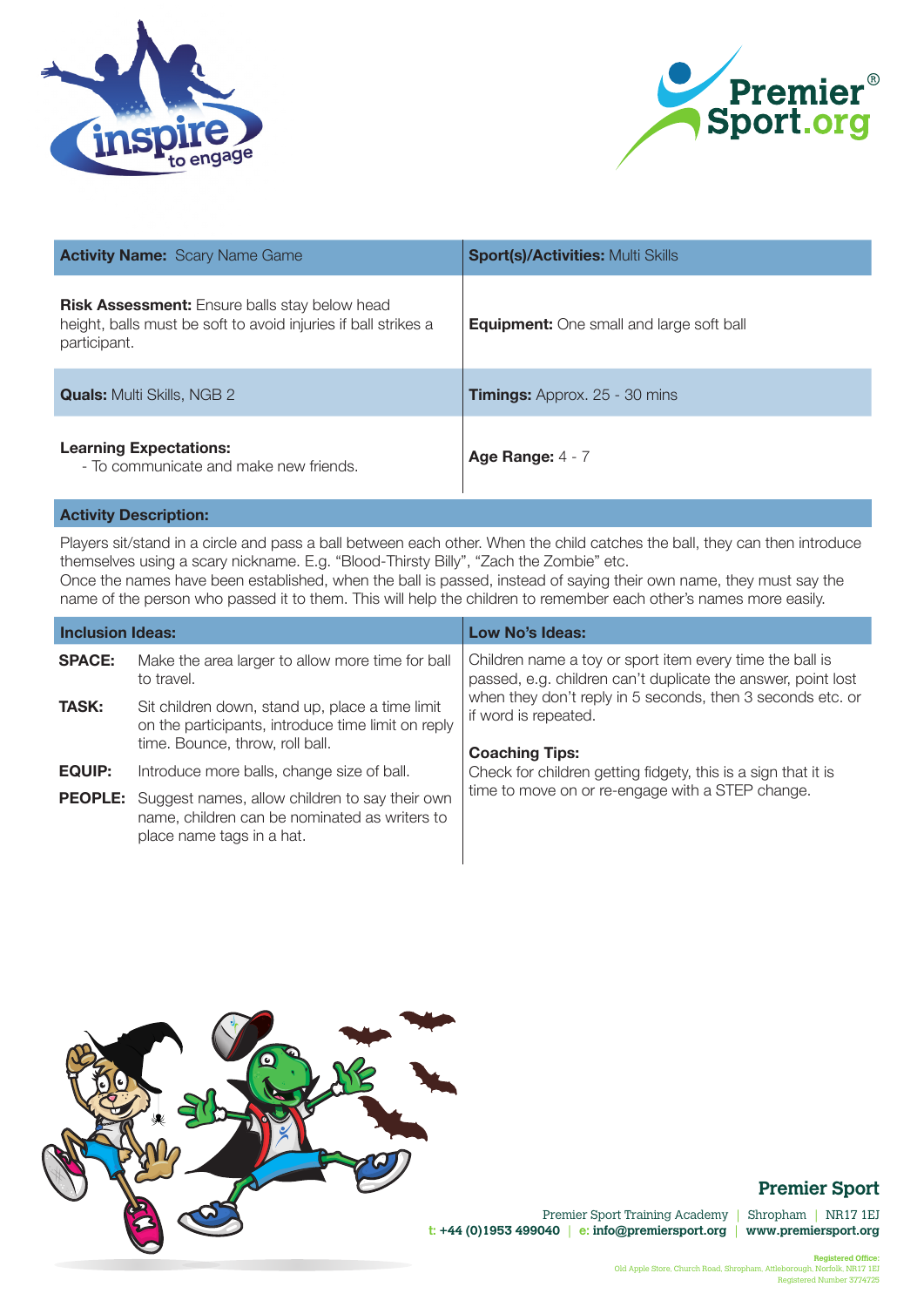



| <b>Activity Name: Body Parts</b>                                                                                                                             | <b>Sport(s)/Activities: Multi Skills, Football, Basketball</b> |
|--------------------------------------------------------------------------------------------------------------------------------------------------------------|----------------------------------------------------------------|
| <b>Risk Assessment:</b> Ensure appropriate space available<br>for children to move around, check floor for slips and trip<br>hazards, lay out a safety zone. | <b>Equipment:</b> Each child needs a ball, piece of equipment  |
| <b>Quals:</b> Multi Skills, NGB 2, Football, Basketball                                                                                                      | <b>Timings:</b> Approx. 25 - 30 mins                           |
| <b>Learning Expectations:</b><br>- Improve control, balance and coordination.                                                                                | Age Range: $4 - 7$                                             |

The children move around with their ball as they would in its specific sport (e.g. dribbling a football with feet, dribbling a basketball with hands etc.) and the Act Pro shouts a body part. The child then stops their ball, puts it down and places the said body part onto the ball/floor.

| <b>Inclusion Ideas:</b> |                                                                                                              | <b>Low No's Ideas:</b>                                                                                                                      |
|-------------------------|--------------------------------------------------------------------------------------------------------------|---------------------------------------------------------------------------------------------------------------------------------------------|
| <b>SPACE:</b>           | Make the area smaller or larger.                                                                             | Can play with low no's of children without changing activity.                                                                               |
| <b>TASK:</b>            | Children use, feet, hands, introduce an<br>elimination if you are last of competition / if you<br>are first. | <b>Coaching Tips:</b><br>Children will go too fast when moving with a football,<br>important to remind them about being controlled and slow |
| <b>EQUIP:</b>           | Size and types of balls.                                                                                     | things down, apply STEP change for children who have                                                                                        |
|                         | <b>PEOPLE:</b> Introduce a tagger, children call out body parts.                                             | poor control, balance.                                                                                                                      |
|                         |                                                                                                              |                                                                                                                                             |



# **Premier Sport**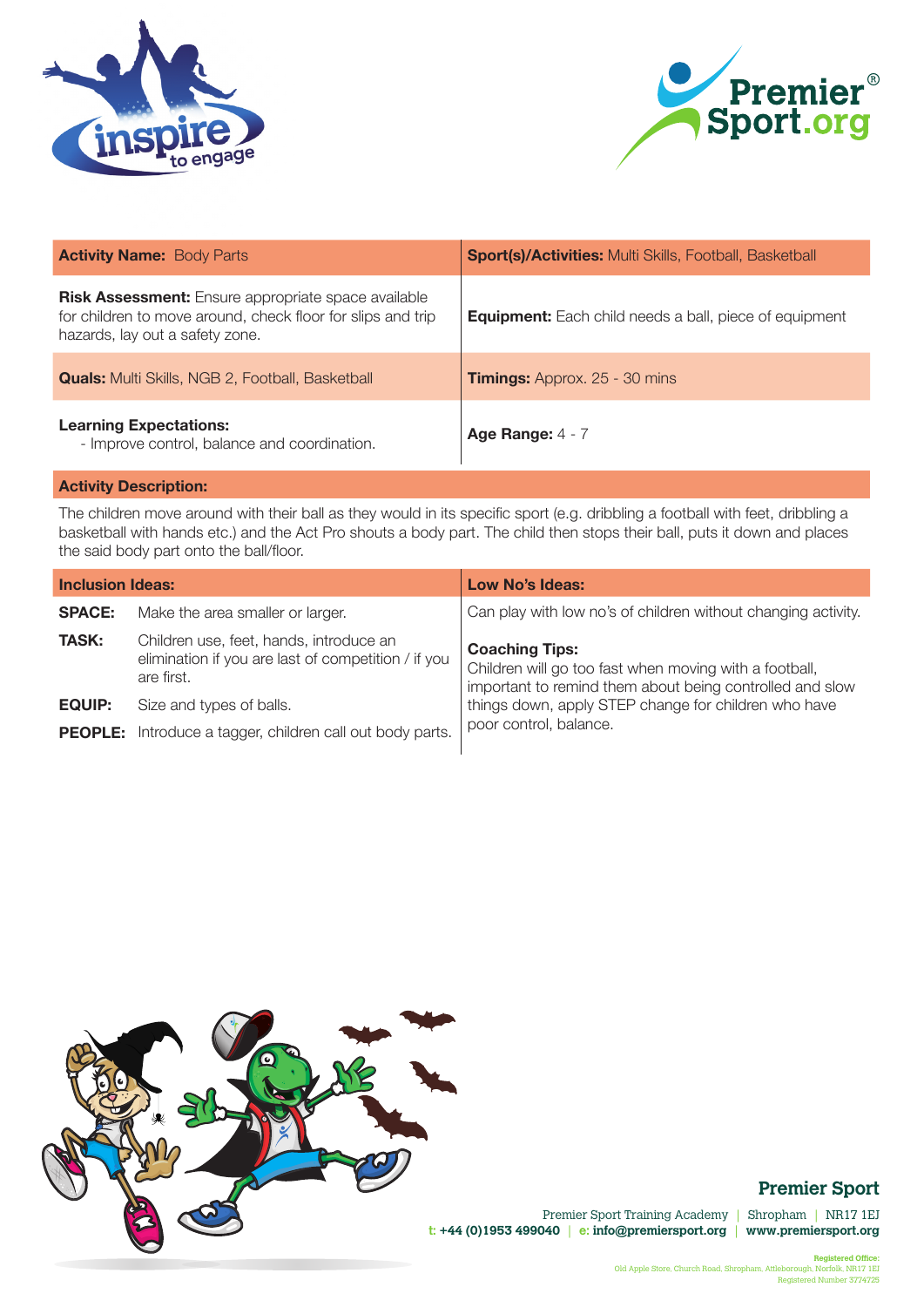



| <b>Activity Name: Roll the Head</b>                                                                                                    | <b>Sport(s)/Activities: Multi Skills</b>        |
|----------------------------------------------------------------------------------------------------------------------------------------|-------------------------------------------------|
| <b>Risk Assessment:</b> Ensure balls stay below head<br>height, balls must be soft to avoid injuries if ball strikes a<br>participant. | <b>Equipment:</b> One small and large soft ball |
| <b>Quals:</b> Multi Skills, NGB 2                                                                                                      | <b>Timings:</b> Approx. 20 - 25 mins            |
| <b>Learning Expectations:</b><br>- Improve accuracy when sending and receiving.<br>- Improve reaction speeds when dodging and jumping. | Age Range: $4 - 7$                              |

All of the children form a circle, with their legs open wide enough for a ball to pass through, putting their feet against the next person's. The severed head (ball) is rolled in and, using both hands, the children try to hit the ball away and through another child's legs. If the ball goes through their legs, then they "lose" an arm and put it behind their back. If you lose both arms, you are out and sit down. The circle gets smaller as more people go out and the winner is declared when all the other people are out.

| <b>Inclusion Ideas:</b> |                                                                                   | Low No's Ideas:                                                                         |
|-------------------------|-----------------------------------------------------------------------------------|-----------------------------------------------------------------------------------------|
| <b>SPACE:</b>           | Arrange more circles.                                                             | Children can play 1v1, 2v2 games.                                                       |
| <b>TASK:</b>            | Introduce more balls, have a promotion<br>relegation system with more circles.    | <b>Coaching Tips:</b><br>Children will start to break the rules when they start getting |
| <b>EQUIP:</b>           | Introduce more balls, change size of balls.                                       | fed up, remind them of why rules are important and apply a                              |
|                         | <b>PEOPLE:</b> Place children in age, size related groups,<br>introduce referees. | STEP change.                                                                            |



## **Premier Sport**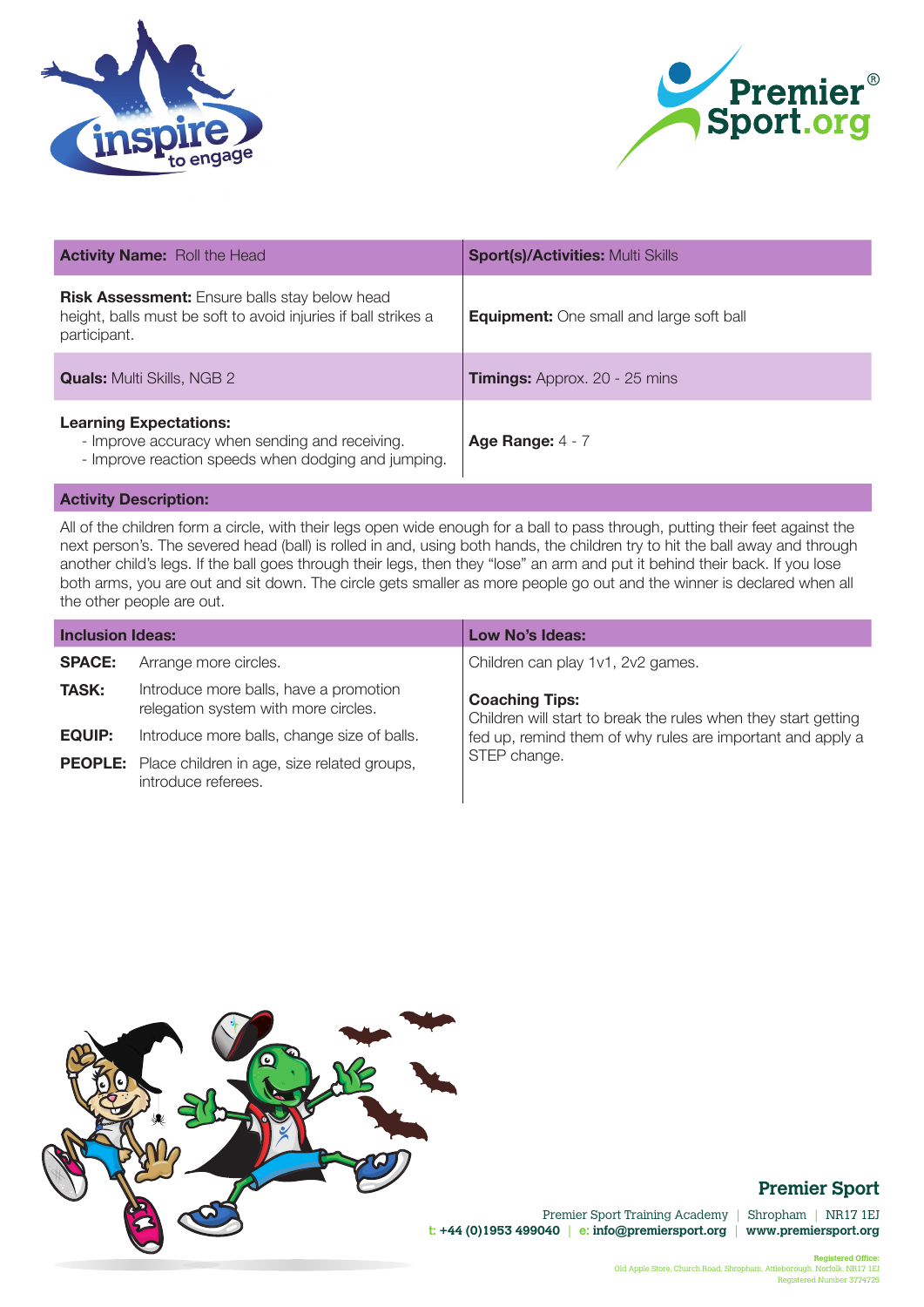



| <b>Activity Name: Plants Vs. Zombies</b>                                                                                                                                                        | <b>Sport(s)/Activities: Multi Skills</b>            |
|-------------------------------------------------------------------------------------------------------------------------------------------------------------------------------------------------|-----------------------------------------------------|
| <b>Risk Assessment:</b> Ensure children have enough space<br>to perform activity so they don't strike each other. Check<br>for slips and trips due to sudden changes of direction and<br>stops. | <b>Equipment:</b> Markers, small sponge balls, bibs |
| <b>Quals:</b> Multi Skills, NGB 2                                                                                                                                                               | <b>Timings:</b> Approx. 20 - 25 mins                |
| <b>Learning Expectations:</b><br>- Reaction speed and timings, agility movements,<br>balance and control.                                                                                       | Age Range: $4 - 7$                                  |
|                                                                                                                                                                                                 |                                                     |

Children line up at the end of the hall, with one selected person as the 'Plant Pea Shooter' who stands at the opposite side of the area (what time is it Mr Wolf set up). The Plant Pea Shooter will have items (small sponge balls, bibs) behind them, children must walk slowly (like a zombie) up to the Plant Pea Shooter who must try to throw their 'peas' at the zombies before they reach them. Every time a zombie gets hit, they must go back to the start. The winning zombie(s) become the next Pea Shooters.

| <b>Inclusion Ideas:</b> |                                                                                                                                                                                                                                                               | Low No's Ideas:                                                                            |
|-------------------------|---------------------------------------------------------------------------------------------------------------------------------------------------------------------------------------------------------------------------------------------------------------|--------------------------------------------------------------------------------------------|
| <b>SPACE:</b>           | Bring players closer / further away and make<br>the starting line closer / further apart.                                                                                                                                                                     | Use the STEP ideas to keep the game fresh.                                                 |
| <b>TASK:</b>            | Have more shooters, some zombies can crawl.                                                                                                                                                                                                                   | <b>Coaching Tips:</b><br>Children will get easily confused in this game, be sure to        |
| <b>EQUIP:</b>           | Children could hold or dribble a ball or balance<br>a bean bag on their heads.                                                                                                                                                                                | often remind them of which line is which and apply STEP<br>changes to maintain engagement. |
|                         | <b>PEOPLE:</b> Children could be eliminated if they are last,<br>have a relegation, promotion. If you win, you go<br>back a space, lose come forward. Have more<br>than one line going at the same time, children<br>could race each other in pairs or trios. |                                                                                            |



# **Premier Sport**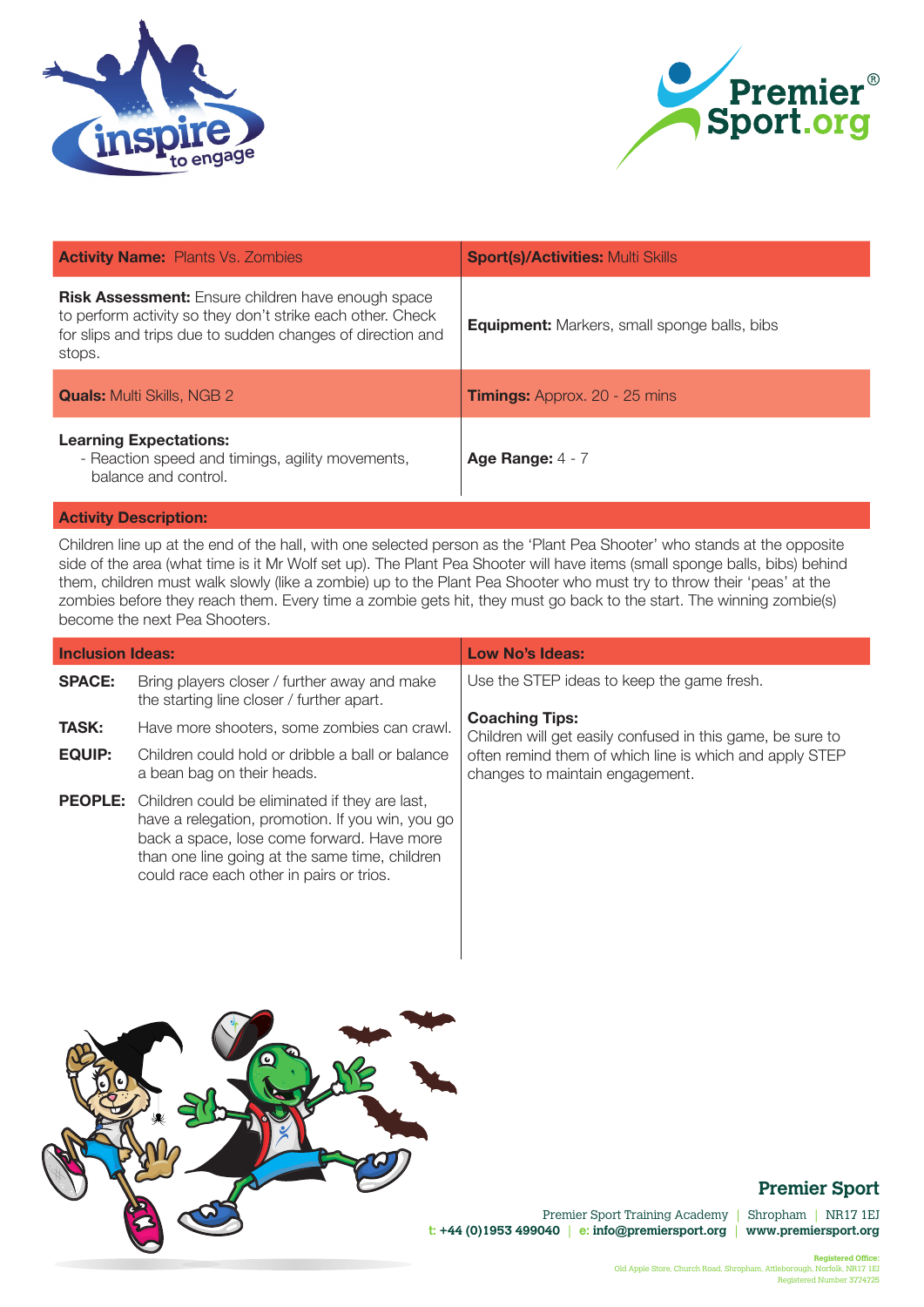



| <b>Activity Name: Witches Eye</b>                                                                                                                                           | <b>Sport(s)/Activities: Multi Skills</b> |
|-----------------------------------------------------------------------------------------------------------------------------------------------------------------------------|------------------------------------------|
| <b>Risk Assessment:</b> Ensure appropriate space available for<br>children to move around. Check floor for slips and trips due<br>to sudden changes of direction and stops. | <b>Equipment: Markers</b>                |
| <b>Quals:</b> Multi Skills, NGB 2                                                                                                                                           | <b>Timings:</b> Approx. 20 - 25 mins     |
| <b>Learning Expectations:</b><br>- Reaction speed and timings, agility movements,<br>balance and control.                                                                   | Age Range: $4 - 7$                       |

Children line up at the end of the hall, with one selected person as the 'Witch' who stands at the opposite side of the area (what time is it Mr Wolf set up). The spotter will have an item e.g a bean bag, ball behind them, children must sneak up to the spotter (Witch) and try to steal their item. When the spotter randomly turns around, the children need to freeze. If the spotter sees any movements, they must go back to the start line and start again. Any child that gets there becomes the spotter.

| <b>Inclusion Ideas:</b> |                                                                                                                                                                                                                                                | Low No's Ideas:                                                                                                                                                                   |
|-------------------------|------------------------------------------------------------------------------------------------------------------------------------------------------------------------------------------------------------------------------------------------|-----------------------------------------------------------------------------------------------------------------------------------------------------------------------------------|
| <b>SPACE:</b>           | Bring players closer / further away and make<br>the starting line closer / further apart.                                                                                                                                                      | Use the STEP ideas to keep the game fresh.                                                                                                                                        |
| <b>TASK:</b>            | The spotter can only turn around if he/she<br>hears a noise. If the spotter shouts, 'The Witch<br>is coming,' then the children must all get back<br>to the start line, with control without the spotter<br>tagging them.                      | <b>Coaching Tips:</b><br>Children will get easily confused in this game, be sure to<br>often remind them of which line is which and apply STEP<br>changes to maintain engagement. |
| <b>EQUIP:</b>           | Children could hold or dribble a ball or balance<br>a bean bag on their heads.                                                                                                                                                                 |                                                                                                                                                                                   |
| <b>PEOPLE:</b>          | Children could be eliminated if they are last,<br>have a relegation, promotion. If you win, you go<br>back a space, lose come forward. Have more<br>than one line going at the same time, children<br>could race each other in pairs or trios. |                                                                                                                                                                                   |

# **Premier Sport**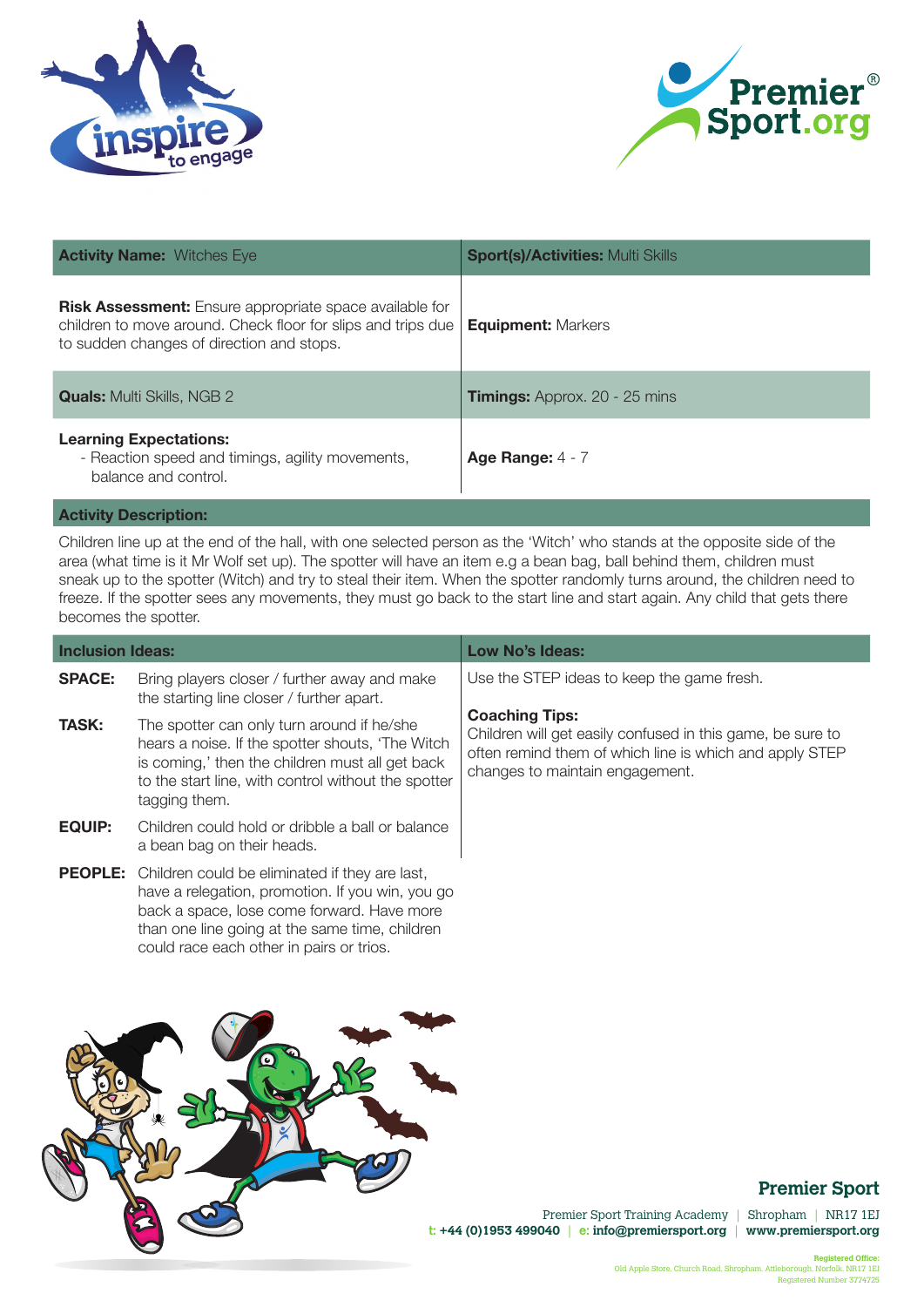



| <b>Activity Name: Godzilla</b>                                                                                                                                                                  | <b>Sport(s)/Activities: Football, Rugby, Basketball</b> |
|-------------------------------------------------------------------------------------------------------------------------------------------------------------------------------------------------|---------------------------------------------------------|
| <b>Risk Assessment:</b> Ensure children have enough space<br>to perform activity so they don't strike each other. Check<br>for slips and trips due to sudden changes of direction and<br>stops. | <b>Equipment: Markers</b>                               |
| <b>Quals:</b> Multi Skills, NGB 2                                                                                                                                                               | <b>Timings:</b> Approx. 20 - 25 mins                    |
| <b>Learning Expectations:</b><br>- Reaction speed and timings, agility movements,<br>balance and control.                                                                                       | Age Range: $4 - 7$                                      |

Each player lines up on the baseline facing into the square. There are two players without balls on all fours like Godzilla who are invading the city. These people have to try and tackle / tag the players standing along the baseline. The Act Pro shouts 'go' and the players with a ball try to get to the other side of the square without being tackled. Once they have been tackled they also become a Godzilla.

| <b>Inclusion Ideas:</b> |                                                                                                         | Low No's Ideas:                                                                                                                                   |
|-------------------------|---------------------------------------------------------------------------------------------------------|---------------------------------------------------------------------------------------------------------------------------------------------------|
| <b>SPACE:</b>           | Make the area wider / narrower / longer /<br>shorter to increase / decrease the difficulty.             | Children can play 1v1 or 2v2. Make the area smaller and<br>apply STEP changes. You can also use cones on the floor                                |
| <b>TASK:</b>            | The heroes have tails to grab rather than being<br>tackled.                                             | scattered as traps and time the children to get from one<br>end to the other without hitting a trap.                                              |
| <b>EQUIP:</b>           | Can be played without balls or can be used<br>using an array of balls, even hockey sticks and<br>balls. | <b>Coaching Tips:</b><br>Remind the children about safety rules; stay in the safety<br>zone. Remind children that this is a tagging game and they |
|                         | <b>PEOPLE:</b> Use the above changes on an individual scale<br>to ensure all children are included.     | are not grabbing or tripping.                                                                                                                     |



# **Premier Sport**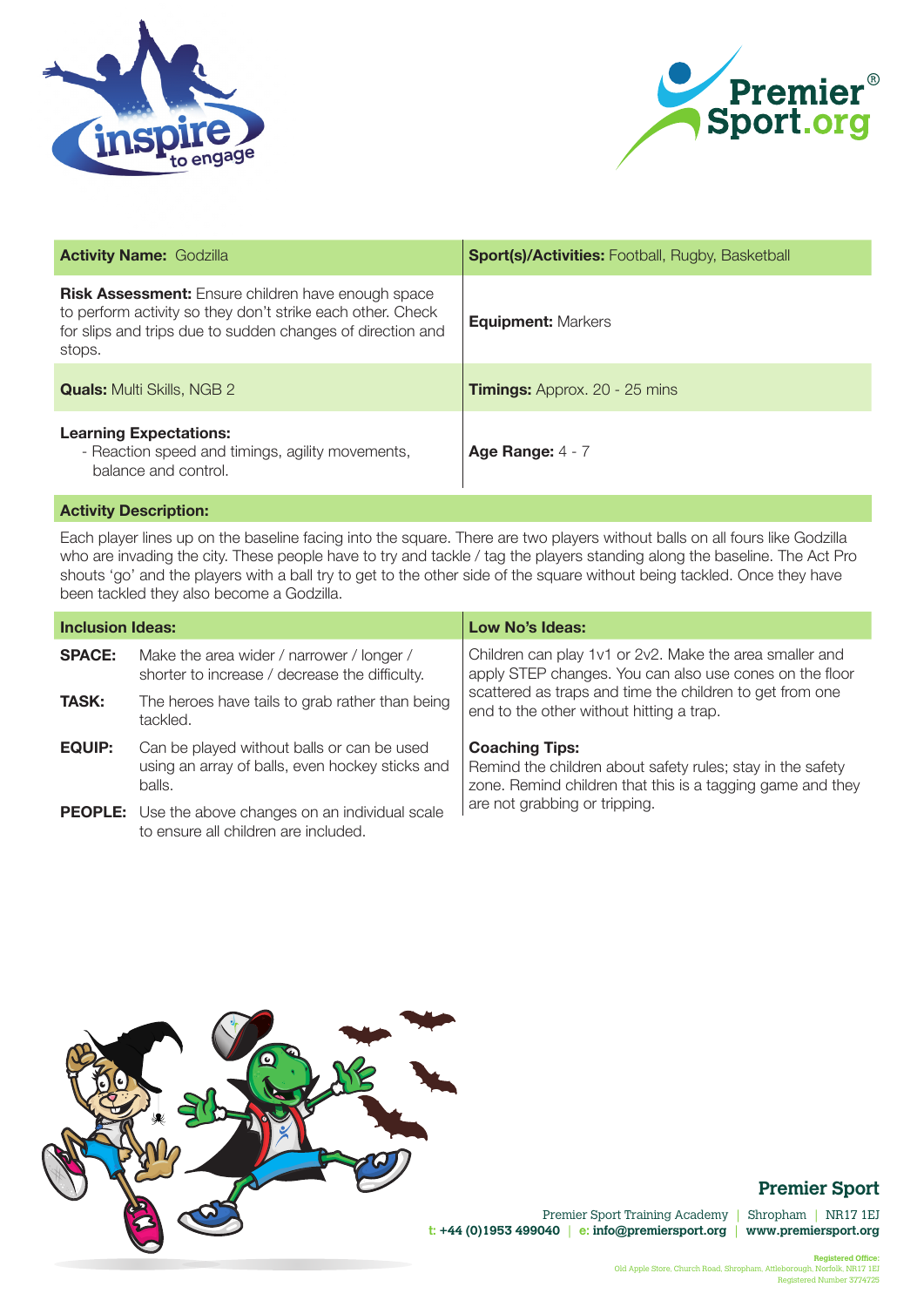



**Activity 2** – The purpose of these activities are to play sports and activities with the main emphasis on enjoyment, engagement and fun!

| <b>Activity Name:</b> Deadly Dodgeball - Team Run                                                                                                                                                                                                                                    | <b>Sport(s)/Activities: Dodgeball</b> |
|--------------------------------------------------------------------------------------------------------------------------------------------------------------------------------------------------------------------------------------------------------------------------------------|---------------------------------------|
| <b>Risk Assessment:</b> Ensure there is appropriate space for<br>all participants to avoid collisions. Check surface for slips<br>and trips, ensure appropriate balls are used and safety<br>expectations thoroughly explained to avoid any accidents<br>or injuries. No head shots. | <b>Equipment:</b> Dodgeballs, markers |
| <b>Quals:</b> NGB 2, Multi Skills Level 2, Dodgeball NGB                                                                                                                                                                                                                             | <b>Timings:</b> Approx. 45 - 55 mins  |
| <b>Learning Expectations:</b><br>- Control, balance and coordination skills.<br>- How to improve accuracy and performance.                                                                                                                                                           | <b>Age Range: 7 - 12</b>              |

#### **Activity Description:**

Split group into 3 teams. Team one tries to steal the balls, the other two teams must attempt to stop them by hitting them with the dodgeballs. Team 1 are positioned in two lines at the top of the workshop. There are three lines of cones with balls/other pieces of equipment on top of them. The first line (blue) is closest to team 1, second (yellow) is in the middle and third (red) is closest to the team two and three. On the Act Pro's command, one person from team one runs in and attempts to steal a ball from a cone before team 2 and 3 can hit them one of their dodgeballs. If they get hit, they are out. If they can dodge the shots and steal a ball from a cone, they gain some points for their team. The closer to the shooters the ball is, the more points he earns for his team. Rotate teams.

| <b>Inclusion Ideas:</b>       |                                                                                                           | <b>Low No's Ideas:</b>                                                                                                                                   |
|-------------------------------|-----------------------------------------------------------------------------------------------------------|----------------------------------------------------------------------------------------------------------------------------------------------------------|
| <b>SPACE:</b>                 | Set some easy and hard tasks so that<br>children of certain abilities can be challenged<br>appropriately. | Can be played within a small area 1v1 / 2v2.<br><b>Coaching Tips:</b>                                                                                    |
| <b>TASK:</b><br><b>EQUIP:</b> | Children roll the ball rather than throw.<br>Types of balls, use smaller sponge balls.                    | Children will get hit by the balls and will not be aware of it.<br>Ensure the Activity Professional is in constant view of the<br>activity at all times. |
|                               | <b>PEOPLE:</b> Ensure children are partnered with children of<br>similar abilities and size.              |                                                                                                                                                          |



# **Premier Sport**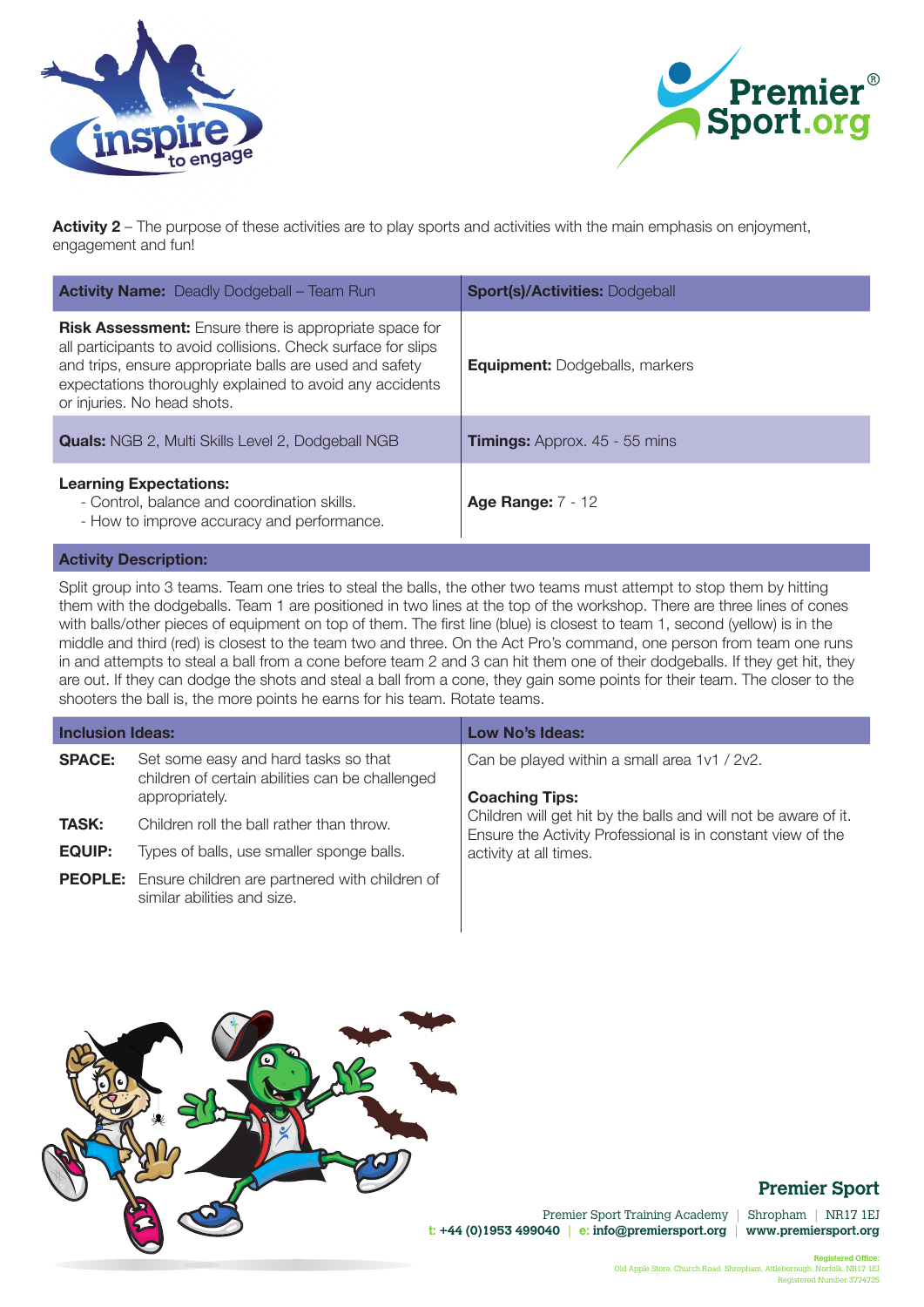



| <b>Activity Name:</b> Horrifying Hockey                                                                                                                                                                                                                                     | <b>Sport(s)/Activities: Hockey</b>           |
|-----------------------------------------------------------------------------------------------------------------------------------------------------------------------------------------------------------------------------------------------------------------------------|----------------------------------------------|
| <b>Risk Assessment:</b> Ensure there is appropriate space for<br>all participants to avoid collisions. Check surface for slips<br>and trips. Ensure appropriate Uni Hockey sticks and balls /<br>pucs are used and children briefed on safety expectations<br>of the stick. | <b>Equipment:</b> Markers, bibs, Uni Hoc set |
| <b>Quals:</b> NGB 2, Multi Skills Level 2, Hockey NGB                                                                                                                                                                                                                       | <b>Timings:</b> Approx. 45 - 55 mins         |
| <b>Learning Expectations:</b><br>- Control, balance and coordination skills.<br>- Travelling and dribbling with control.                                                                                                                                                    | <b>Age Range: 7 - 12</b>                     |

Split children into teams; Max. number of teams 6, min 2. The teams separate themselves around the safety zone in their designated, marked out zones. The aim of the game is to collect all the Uni Hoc balls from the middle of the area. Children carry on until all balls are gone; The team with the most wins. Progress to allowing children to steal from the other groups.

| <b>Inclusion Ideas:</b> |                                                                                                                                                                                                                                          | Low No's Ideas:                                                                                                                                                                                                                                                         |
|-------------------------|------------------------------------------------------------------------------------------------------------------------------------------------------------------------------------------------------------------------------------------|-------------------------------------------------------------------------------------------------------------------------------------------------------------------------------------------------------------------------------------------------------------------------|
| <b>SPACE:</b>           | Make area bigger smaller, change where the<br>zones are situated e.g. some close some far<br>away.                                                                                                                                       | Do a treasure hunt game, moving around area to find<br>certain items each time, dribbling the ball with them.                                                                                                                                                           |
| <b>TASK:</b>            | Children can race each other to get the most.<br>Set a time limit, children must balance a bean<br>bag on their head, children build a picture of<br>a character with the balls rather than steal,<br>include more equipment to collect. | <b>Coaching Tips:</b><br>Children will want to win at all costs at this game and will<br>break the rules by taking more than one item, protecting<br>and hiding equipment in their bases. Be clear and<br>consistent on the rules and don't allow for this to escalate. |
| <b>EQUIP:</b>           | Use bigger balls or bean bags instead of the air<br>flow Uni Hoc balls. Game can be played with a<br>range of equipment.                                                                                                                 |                                                                                                                                                                                                                                                                         |
|                         | <b>PEOPLE:</b> Give roles to certain players such as captains,<br>counters, directors to explain rules to the team.                                                                                                                      |                                                                                                                                                                                                                                                                         |



# **Premier Sport**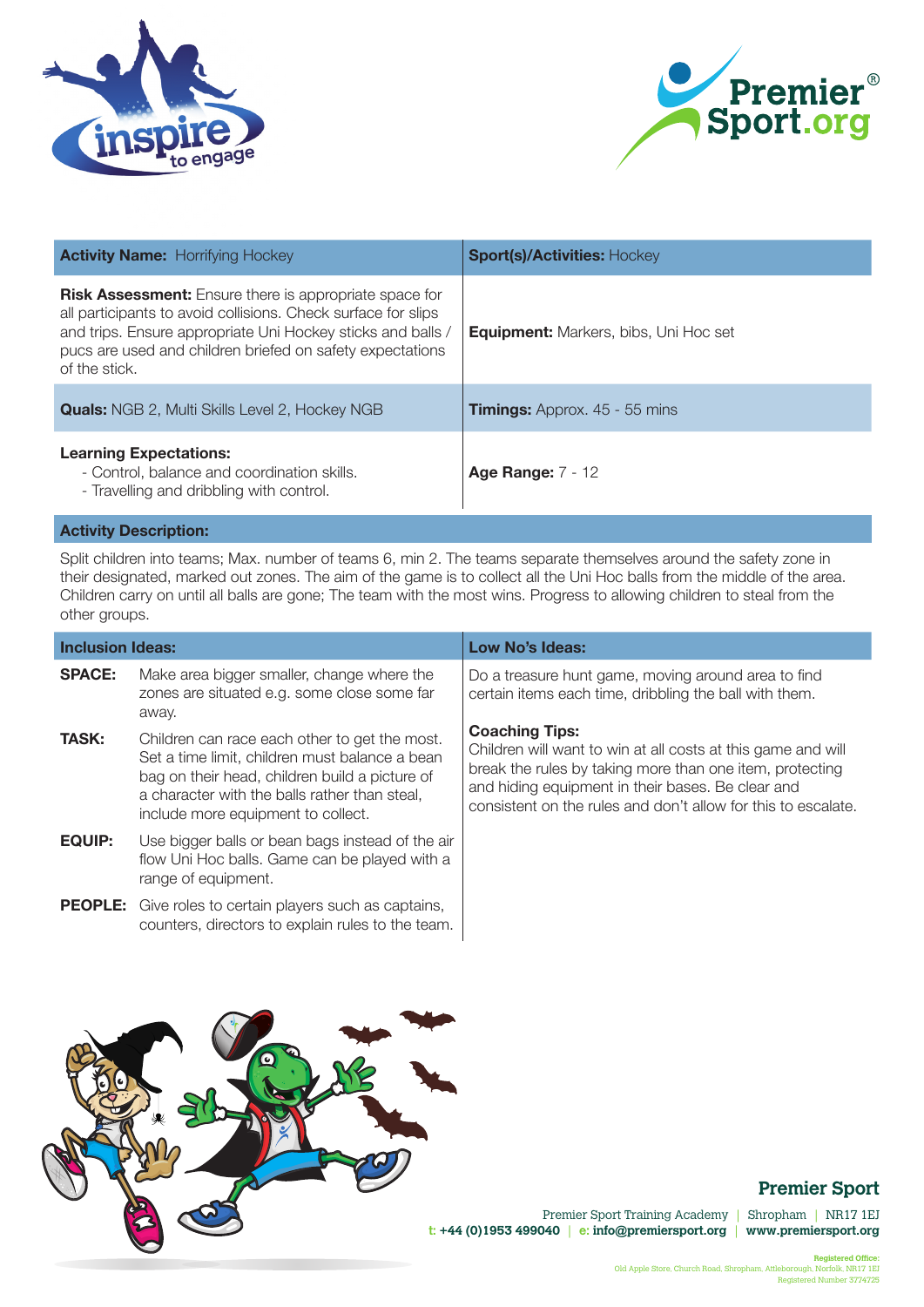



| <b>Activity Name: Monster Eggs</b>                                                                                                                           | <b>Sport(s)/Activities: Tag Rugby</b> |
|--------------------------------------------------------------------------------------------------------------------------------------------------------------|---------------------------------------|
| <b>Risk Assessment:</b> Ensure appropriate space available<br>for children to move around, check floor for slips and trip<br>hazards, lay out a safety zone. | <b>Equipment:</b> Size 3 rugby balls  |
| <b>Quals:</b> NGB 2, Multi Skills Level 2, Dodgeball NGB                                                                                                     | <b>Timings:</b> Approx. 45 - 55 mins  |
| <b>Learning Expectations:</b><br>- Control, balance and coordination skills.<br>- How to improve accuracy and performance.                                   | <b>Age Range: 7 - 12</b>              |

Split children evenly into 4 equally sized boxes. Children move in and out of space with control in a range of different directions – all children then carry a rugby ball with two hands, performing the same various movements with ball, keeping it in two hands, staying in their designated zone with no collisions or bumps. On Act Pro's command One: children throw and catch ball to themselves while continuing to move. Two: exchange with a partner without dropping any balls. Three: place the ball on the floor and collect a new ball. Four: change grids clockwise, Five: anticlockwise, Six: diagonally. Try combining no's e.g. one and five.

| <b>Inclusion Ideas:</b> |                                                                                                   | Low No's Ideas:                                                                                                                                |
|-------------------------|---------------------------------------------------------------------------------------------------|------------------------------------------------------------------------------------------------------------------------------------------------|
| <b>SPACE:</b>           | Set some easy and hard tasks so children of<br>certain abilities can be challenged appropriately. | Can be played with a small amount of children.                                                                                                 |
| <b>TASK:</b>            | Give children lives e.g. if they bump into<br>someone, they lose a life.                          | <b>Coaching Tips:</b><br>Children will carry the ball with one hand. Be aware of<br>this and emphasize that it is a key rule in Tag Rugby that |
| <b>EQUIP:</b>           | Types of balls - use smaller sponge balls.                                                        | children carry ball in both hands.                                                                                                             |
|                         | <b>PEOPLE:</b> Ensure children are partnered with children of<br>similar abilities and size.      |                                                                                                                                                |



## **Premier Sport**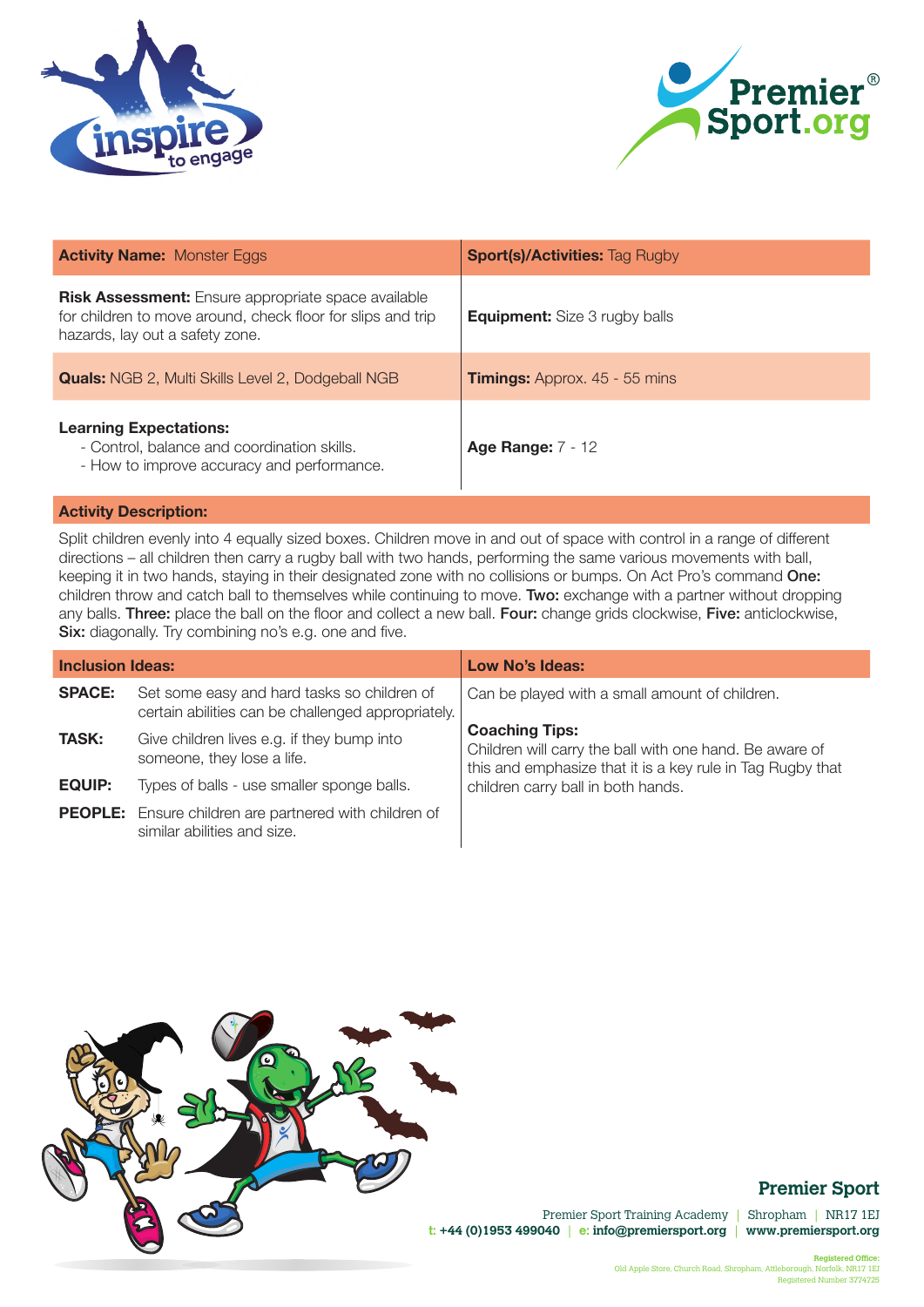



| <b>Activity Name: Crazy Cricket</b>                                                                                                                                                                                                                                                           | <b>Sport(s)/Activities: Cricket</b>                             |
|-----------------------------------------------------------------------------------------------------------------------------------------------------------------------------------------------------------------------------------------------------------------------------------------------|-----------------------------------------------------------------|
| <b>Risk Assessment:</b> Ensure there is appropriate space for<br>all participants to avoid collisions. Check surface for slips<br>and trips, ensure appropriate balls and bats are used and<br>safety expectations thoroughly explained to avoid any<br>accidents or injuries. No head shots. | <b>Equipment:</b> Tennis balls, cricket bats, racquets, wickets |
| <b>Quals:</b> ECB/NGB 2, Multi Skills Level 2, ICE Cricket                                                                                                                                                                                                                                    | <b>Timings:</b> Approx. 45 - 55 mins                            |
| <b>Learning Expectations:</b><br>- Control, balance and coordination skills.<br>- How to improve control and accuracy.                                                                                                                                                                        | <b>Age Range: 5 - 12</b>                                        |

Split children into groups of 4 - one batter, one bowler, one wicket keeper, one fielder. The bowler bowls to the batter who attempts to get the ball to the fielder. A point is scored each time and each person rotates clockwise e.g. bowler becomes fielder, fielder - batter, batter - wicket keeper, wicket keeper - bowler. After one turn each, encourage children to analyse each other and progress to mini Kwik Cricket games, each person tries to set a personal best.

| <b>Inclusion Ideas:</b> |                                                                                                                                                                   | Low No's Ideas:                                                                                                                                         |
|-------------------------|-------------------------------------------------------------------------------------------------------------------------------------------------------------------|---------------------------------------------------------------------------------------------------------------------------------------------------------|
| <b>SPACE:</b>           | Set the cricket crease short or long dependent<br>on skill level.                                                                                                 | Just have a bowler and a batter and set wickets up against<br>a wall.                                                                                   |
| <b>TASK:</b>            | Children strike a stationary ball. Bowler can still<br>bowl but if a child is struggling to strike the ball,<br>they can hit stationary ball to refine technique. | <b>Coaching Tips:</b><br>Striking the cricket ball with a cricket bat is quite a complex<br>skill. Be sure to break this down for the different ability |
| <b>EQUIP:</b>           | Use bigger balls, change bat for a raquet.                                                                                                                        | children using STEP.                                                                                                                                    |
|                         | <b>PEOPLE:</b> Ensure children are partnered with children of<br>similar abilities and size.                                                                      |                                                                                                                                                         |



## **Premier Sport**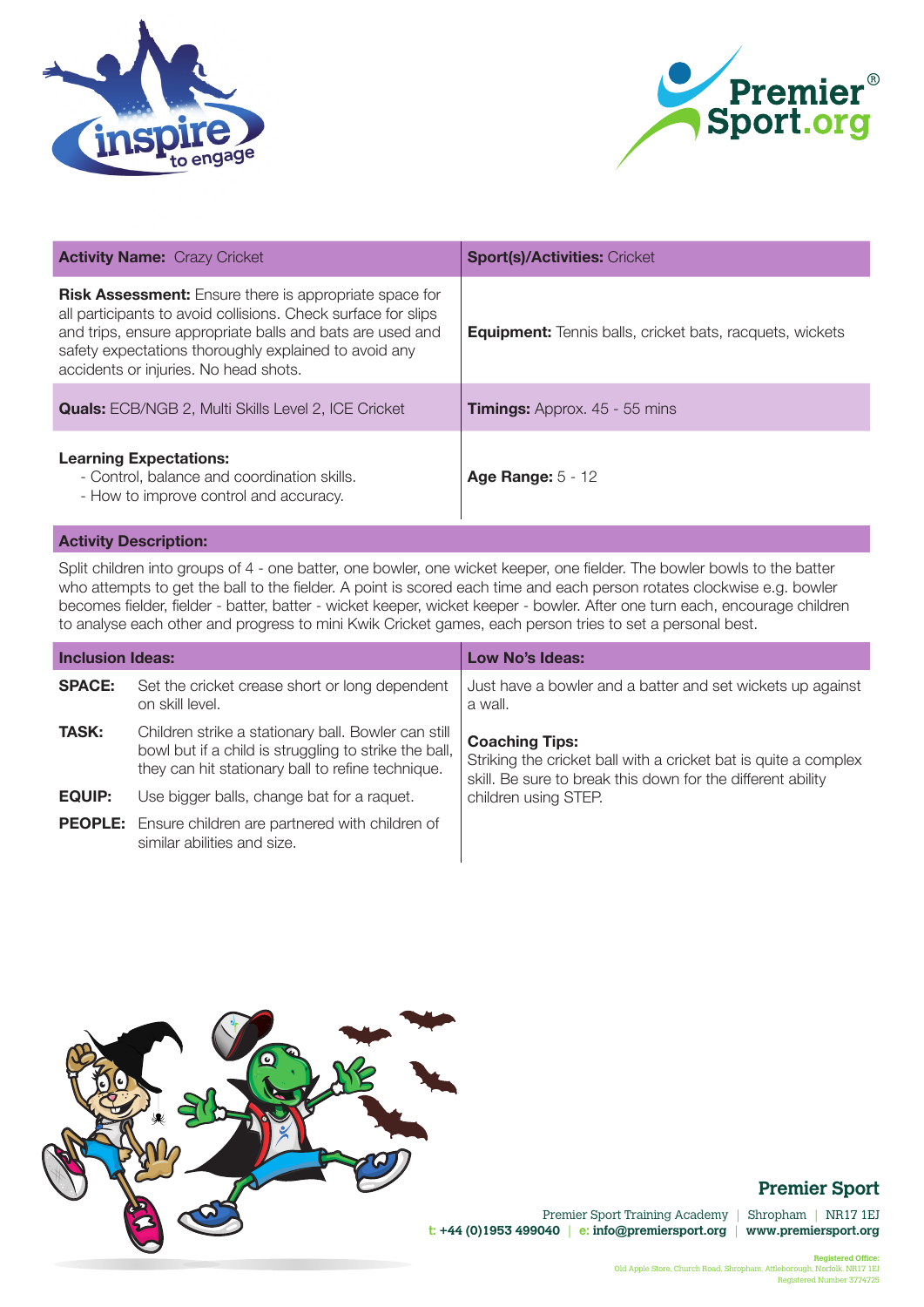



| <b>Activity Name:</b> Terrifying Teamwork Games                                                                                                                                                     | <b>Sport(s)/Activities: Multi Skills</b>                      |
|-----------------------------------------------------------------------------------------------------------------------------------------------------------------------------------------------------|---------------------------------------------------------------|
| <b>Risk Assessment:</b> Children will be moving and<br>collaborating in teams. Remember to provide enough<br>space to avoid bumps and collisions and floor is clear of<br>any slip or trip hazards. | <b>Equipment:</b> Markers, range of balls, hoops, mats, spots |
| <b>Quals:</b> NGB 2, Multi Skills Level 2                                                                                                                                                           | <b>Timings:</b> Approx. 45 - 55 mins                          |
| <b>Learning Expectations:</b><br>- Control, balance and coordination skills.<br>- How to improve performance as a team.                                                                             | <b>Age Range: 8 - 12</b>                                      |

Each team has a ball that has to be taken from one side of the area to the other and back. The children have to follow guidelines set by the Act Pro to do this. The guidelines are:

- 1. No rule is as creative as possible.
- 2. Ball cannot touch floor, players can not touch ball with hands or feet.
- 3. Ball must not leave floor, players cannot touch ball with hands or feet.
- 4. Ball is allowed to touch floor but it does not have to. Players are not allowed to touch the ball with any body part or item of clothing (That they are wearing).
- 5. The player in possession of the ball is not allowed to move at all, no turning, stretching, throwing allowed completely frozen.
- 6. All players must be touching the ball at all times.
- 7. Same as 6, but each player must use a different body part to touch the ball.

| <b>Inclusion Ideas:</b> |                                                                                                             | Low No's Ideas:                                                                                                                                                                                                |
|-------------------------|-------------------------------------------------------------------------------------------------------------|----------------------------------------------------------------------------------------------------------------------------------------------------------------------------------------------------------------|
| <b>SPACE:</b>           | Make the distance the ball has to travel longer<br>and shorter, dependent on age range and<br>abilities.    | Can be done in small groups. Can even be done<br>individually, little like an egg and spoon race!                                                                                                              |
| <b>TASK:</b>            | Children have a set time limit to get across.<br>Have races, children must complete on one leg<br>each etc. | <b>Coaching Tips:</b><br>This game is not very energetic or fast paced so don't have<br>children sat around too long talking and discussing how to<br>perform the activity. Set timescales to get them moving. |
| <b>EQUIP:</b>           | Vary the size, no's sizes and shapes of balls.                                                              |                                                                                                                                                                                                                |
|                         | <b>PEOPLE:</b> Give children captain, referee roles, judges on<br>best team work etc.                       |                                                                                                                                                                                                                |



## **Premier Sport**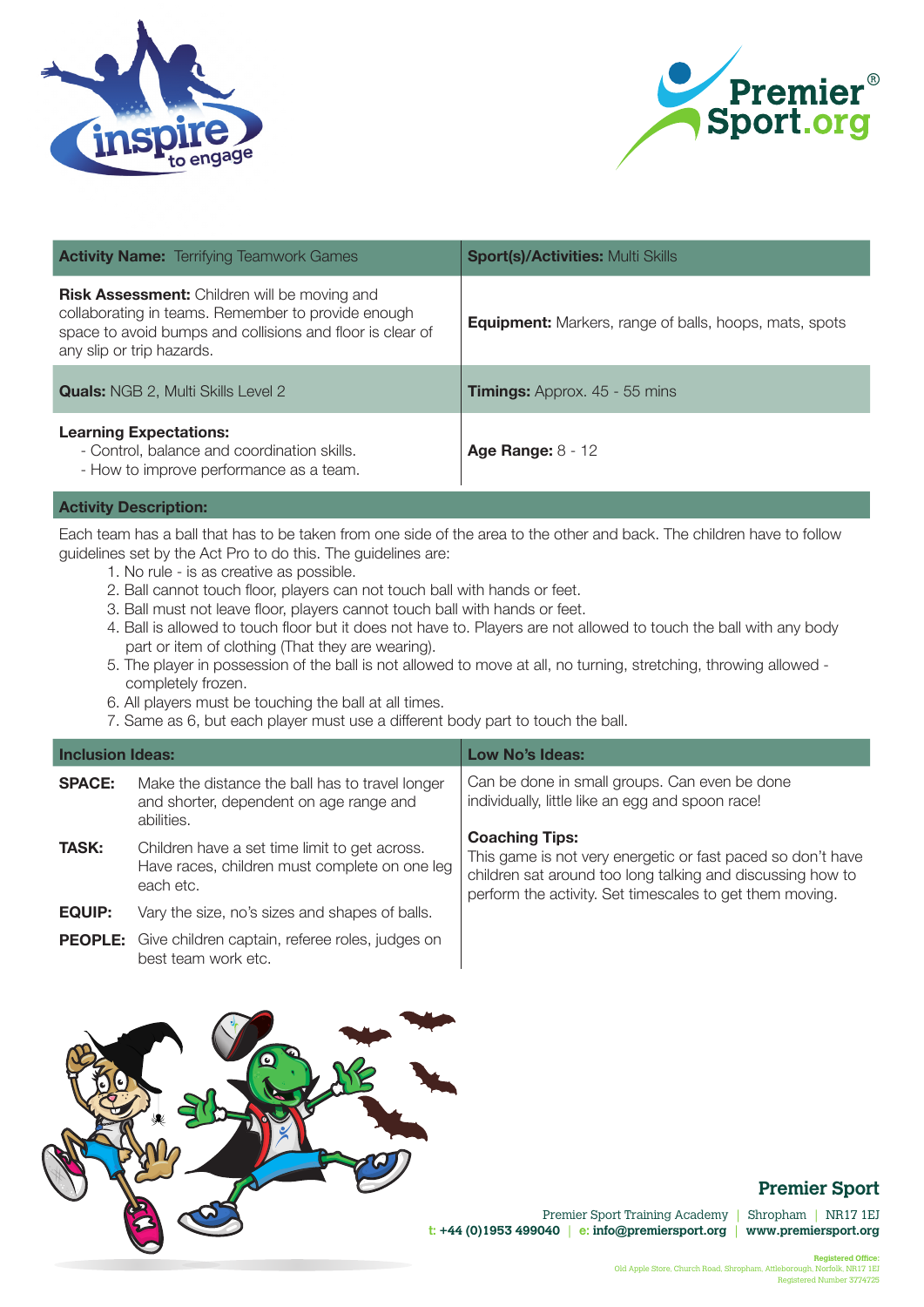



| <b>Activity Name: Pumpkin Passing</b>                                                           | <b>Sport(s)/Activities: Multi Skills</b> |
|-------------------------------------------------------------------------------------------------|------------------------------------------|
| <b>Risk Assessment:</b> Ensure children have appropriate<br>space to move and manoeuvre balls.  | <b>Equipment: Rugby balls</b>            |
| <b>Quals: NGB 2</b>                                                                             | <b>Timings:</b> Approx. 10 - 15 mins     |
| <b>Learning Expectations:</b><br>- Importance of team work.<br>- Send and receive with control. | Age Range: $4 - 7$                       |

Children split into small teams and form a straight line, one behind the other. All the children are going to be passing the ball (pumpkin) between them so it's important to keep control and not drop the ball. The person at the front of the line holds an item: ball, bean bag etc. On the Act Pro's command, they must pass the item backwards all the way to the end of the line then back to the front. Progress to over under, over, under, down the left, up the right, left, right etc. Progress to moving around in a line and having races with other teams.

| <b>Inclusion Ideas:</b> |                                                                                             | Low No's Ideas:                                                                                                             |
|-------------------------|---------------------------------------------------------------------------------------------|-----------------------------------------------------------------------------------------------------------------------------|
| <b>SPACE:</b>           | Make the teams smaller, lines shorter, or vice<br>versa.                                    | In small groups, children select an item, ball, bean bag etc.<br>The participants must work out the best way of getting the |
| <b>TASK:</b>            | Change the way the children need to pass the<br>ball, e.g. left hand only, knees only.      | item from A - B using left arm only, knees, without moving<br>with the item etc.                                            |
| <b>EQUIP:</b>           | Change the balls, items to be passed, could<br>even use a water bomb?                       | <b>Coaching Tips:</b><br>Children will rush this game and lose control. Be observant                                        |
|                         | <b>PEOPLE:</b> Vary the children's heights and ages to vary the<br>game and success levels. | and ensure children follow rules and complete the game<br>appropriately.                                                    |
|                         |                                                                                             |                                                                                                                             |



## **Premier Sport**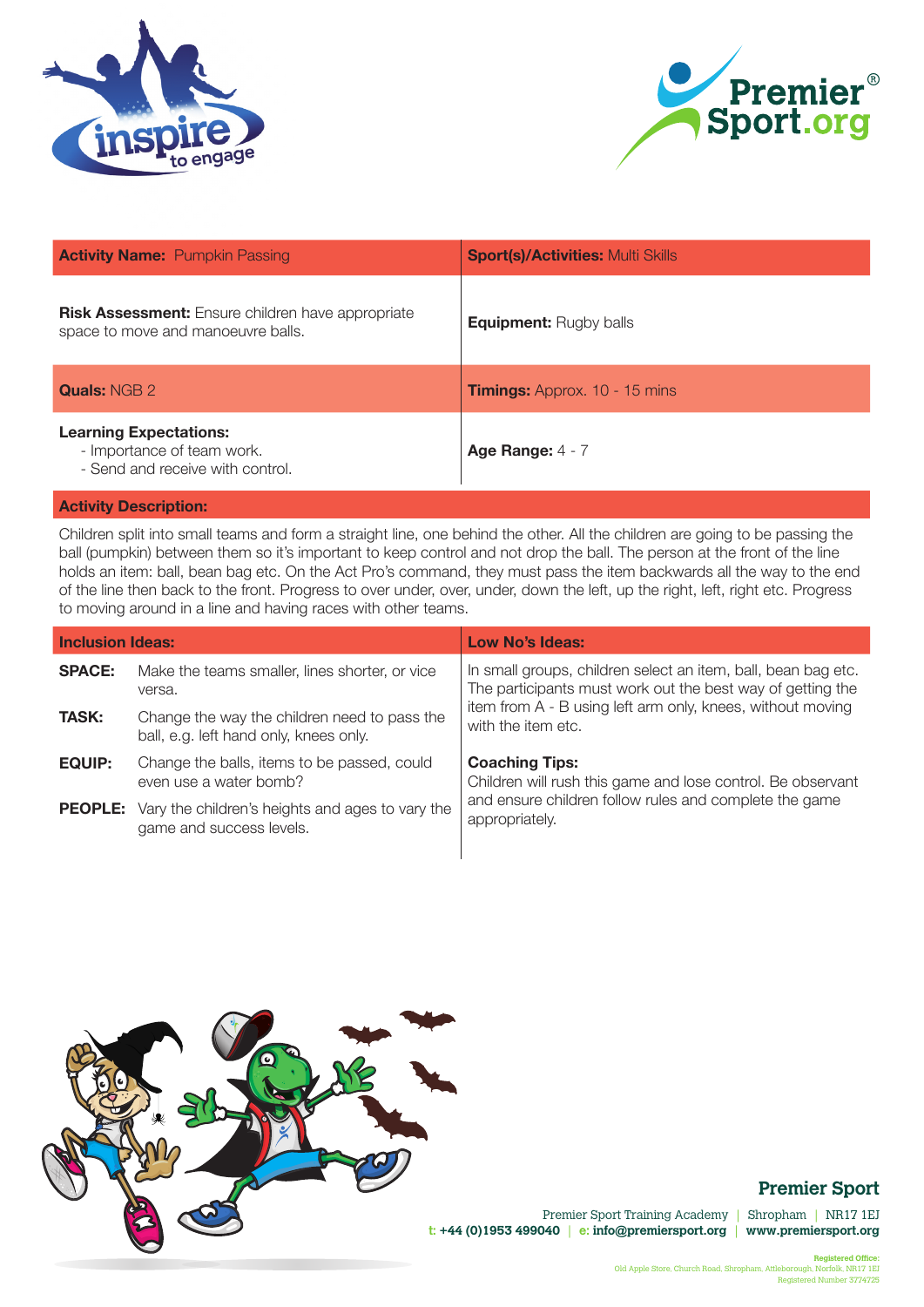



| <b>Activity Name:</b> Grave Diggers / Hunters                                                                                                                                                                                                                                                 | <b>Sport(s)/Activities:</b> Tennis / Volleyball / Net & Wall |
|-----------------------------------------------------------------------------------------------------------------------------------------------------------------------------------------------------------------------------------------------------------------------------------------------|--------------------------------------------------------------|
| <b>Risk Assessment:</b> Ensure there is appropriate space for<br>all participants to avoid collisions. Check surface for slips<br>and trips. Ensure appropriate balls and bats are used and<br>safety expectations thoroughly explained to avoid any<br>accidents or injuries. No head shots. | <b>Equipment:</b> Markers, large soft balls                  |
| <b>Quals:</b> Multi Skills, Volleyball / Tennis Activators ICE                                                                                                                                                                                                                                | <b>Timings:</b> Approx. 20 - 25 mins                         |
| <b>Learning Expectations:</b><br>- Judging distance and power.<br>- Sending accuracy.                                                                                                                                                                                                         | Age Range: $4 - 7$                                           |
|                                                                                                                                                                                                                                                                                               |                                                              |

Children split into small teams and are placed in mini court areas (2 5x5 yard boxes next to each other with a line in between). Children use cones to set up a graveyard and the opposing team take it in turns to throw bean bags/balls to hit the tombstones. When hit, take a cone away and so on.

| <b>Inclusion Ideas:</b> |                                                                                                                                                                                 | Low No's Ideas:                                                                                                                                                                                                                                                   |
|-------------------------|---------------------------------------------------------------------------------------------------------------------------------------------------------------------------------|-------------------------------------------------------------------------------------------------------------------------------------------------------------------------------------------------------------------------------------------------------------------|
| <b>SPACE:</b>           | Make courts bigger / smaller.                                                                                                                                                   | Can be played one vs one with simple adaptations using                                                                                                                                                                                                            |
| <b>TASK:</b>            | Can strike the ball rather than throwing.                                                                                                                                       | STEP.                                                                                                                                                                                                                                                             |
| <b>EQUIP:</b>           | Use a range of balls and bean bags, dependent<br>on ability. Make ships biggest / smaller, e.g.<br>use bibs spread out on the floor, taller cones or<br>small balls as targets. | <b>Coaching Tips:</b><br>Striking is quite a complex skill so work with children to<br>think about how and where they are striking the ball, rather<br>than just striking anywhere as this will lead to unsuccessful<br>strikes and ultimately lead to being out! |
|                         | <b>PEOPLE:</b> Group according to ability. Use smaller / bigger<br>teams. Use officials and captain giving children<br>roles.                                                   |                                                                                                                                                                                                                                                                   |



# **Premier Sport**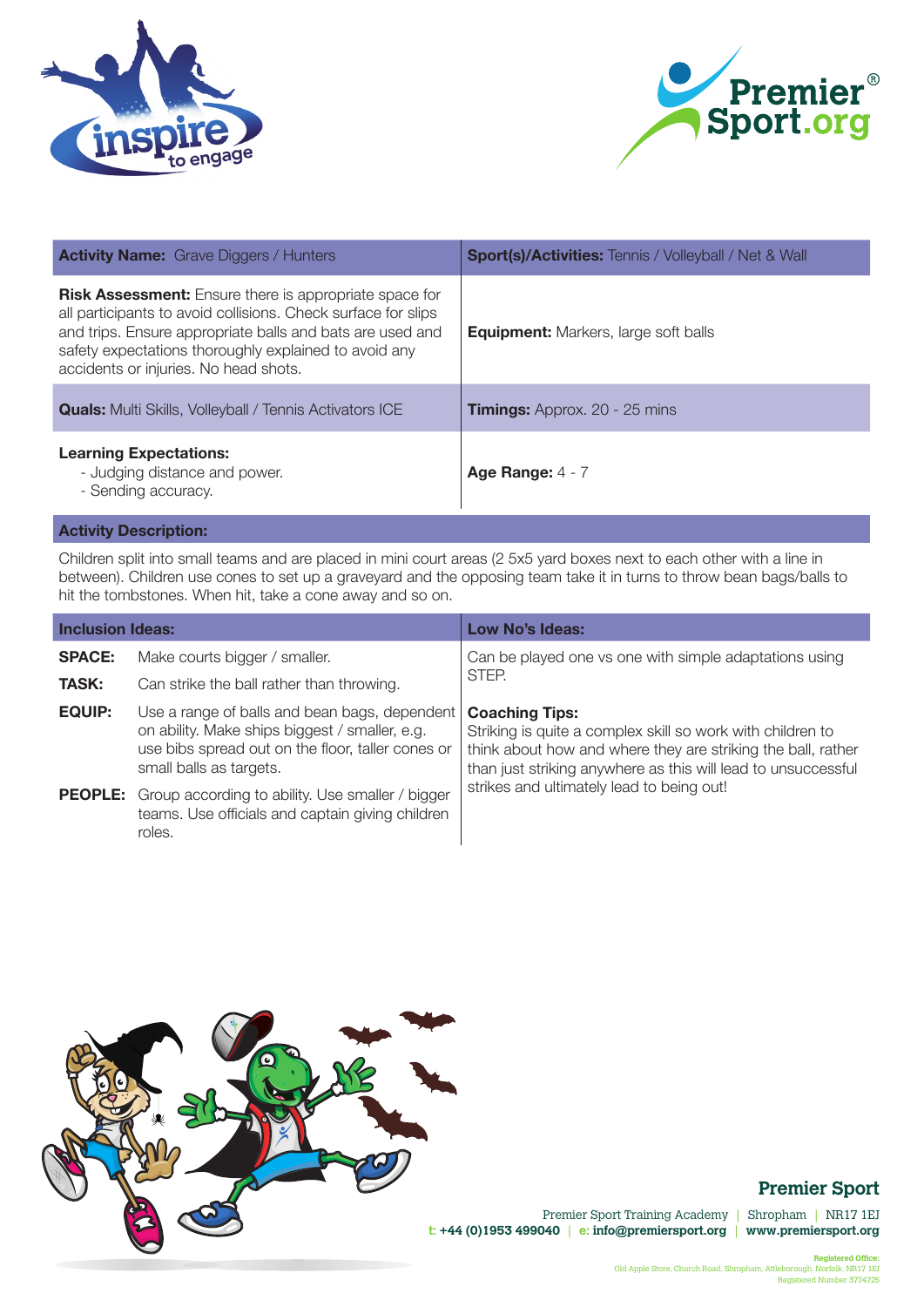



| <b>Activity Name: Rampage</b>                                                                                                                                                                   | <b>Sport(s)/Activities: Football, Handball</b> |
|-------------------------------------------------------------------------------------------------------------------------------------------------------------------------------------------------|------------------------------------------------|
| <b>Risk Assessment:</b> Ensure children have enough space<br>to perform activity so they don't strike each other. Check<br>for slips and trips due to sudden changes of direction and<br>stops. | <b>Equipment: Markers</b>                      |
| <b>Quals:</b> Multi Skills, NGB 2                                                                                                                                                               | <b>Timings:</b> Approx. 20 - 25 mins           |
| <b>Learning Expectations:</b><br>- Control, balance and coordination skills.<br>- Speed and reaction skills.                                                                                    | Age Range: $4 - 7$                             |

Standard grid with 4 goals on the base lines and a cone square to one side as the jail. Players line up behind a cone about ten metres out from the goals. Players have three touches to score a goal (hands or feet). If they score they move onto the next goal, moving round in a carousel; if they miss, they take their ball and go to the jail. They stay in jail until somebody scores. The goals represent monsters/ghosts trying to destroy the cities, the Ghostbusters must defeat them by scoring goals.

| <b>Inclusion Ideas:</b> |                                                                                                                                                                                           | Low No's Ideas:                                                                                                                                                                   |
|-------------------------|-------------------------------------------------------------------------------------------------------------------------------------------------------------------------------------------|-----------------------------------------------------------------------------------------------------------------------------------------------------------------------------------|
| <b>SPACE:</b>           | Bring players closer / further away and make<br>the shooting line closer / further apart. Make<br>goals smaller or bring in small targets to hit.                                         | Use the STEP ideas to keep the game fresh.<br><b>Coaching Tips:</b>                                                                                                               |
| <b>TASK:</b>            | Children can play in teams - one team per goal.<br>The team to score the most points in a desired<br>time wins.                                                                           | Be sure children are active using line drills with no more<br>than 3 in a line. Make sure there are always activities for<br>them to do such as observation tasks, support tasks. |
| <b>EQUIP:</b>           | Change the type of ball, e.g. small ball using<br>hands, large ball using feet.                                                                                                           |                                                                                                                                                                                   |
|                         | <b>PEOPLE:</b> Children could be eliminated if they are last,<br>have a relegation / promotion. If you score you<br>go up a level / goal, if you miss you go down<br>rather than to jail. |                                                                                                                                                                                   |



## **Premier Sport**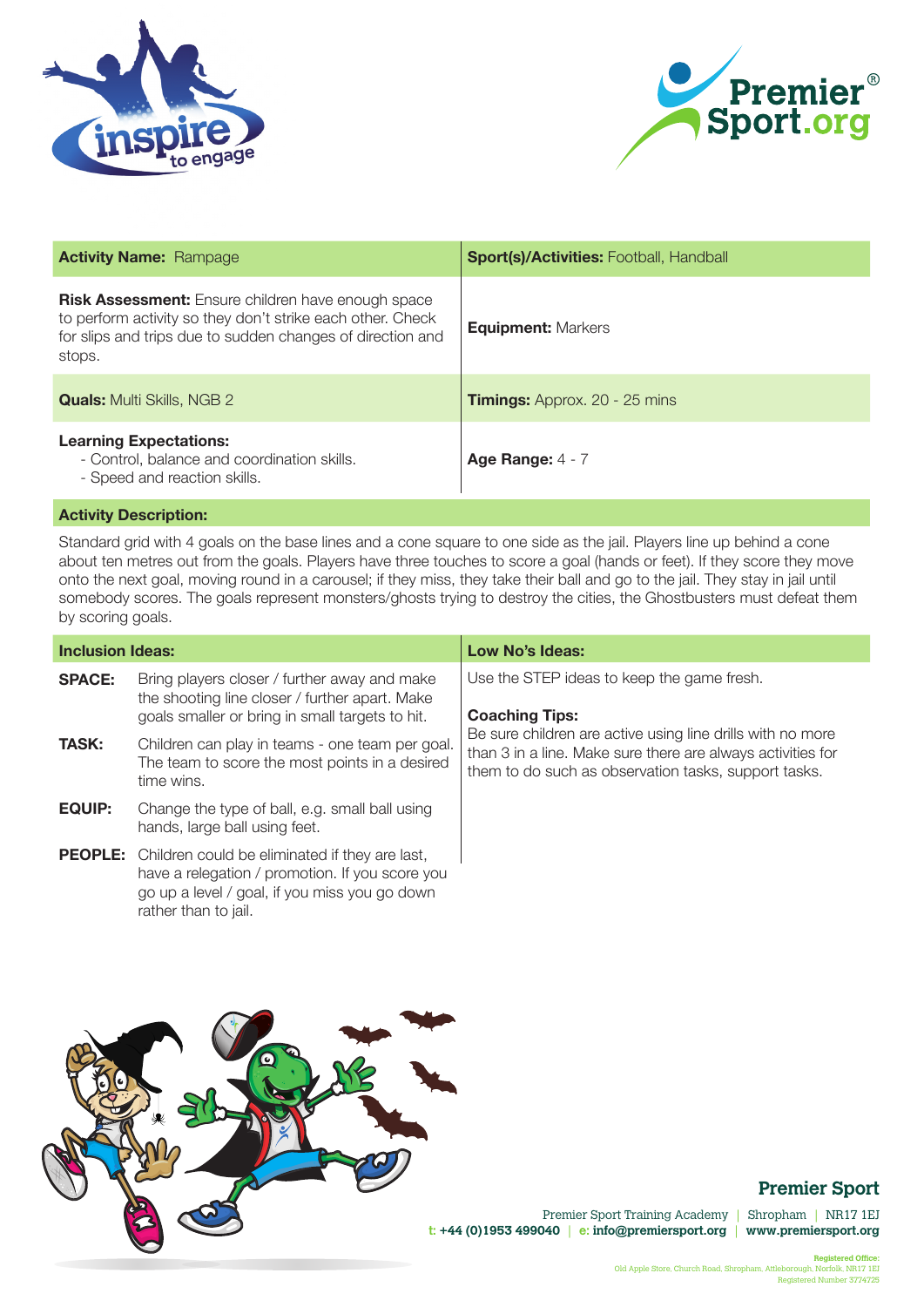



| <b>Activity Name: Witches Couldron</b>                                                                                                                                                          | <b>Sport(s)/Activities: Multi Skills</b> |
|-------------------------------------------------------------------------------------------------------------------------------------------------------------------------------------------------|------------------------------------------|
| <b>Risk Assessment:</b> Ensure children have enough space<br>to perform activity so they don't strike each other. Check<br>for slips and trips due to sudden changes of direction and<br>stops. | <b>Equipment: Markers</b>                |
| <b>Quals:</b> Multi Skills, NGB 2                                                                                                                                                               | <b>Timings:</b> Approx. 20 - 25 mins     |
| <b>Learning Expectations:</b><br>- Reaction speed and timings, agility movements,<br>balance and control.                                                                                       | Age Range: $4 - 7$                       |

In this game the players will be split into teams, 2 teams per activity; one team of civillians and one team of witches. Children will run from one side of the grid to the other side to collect a yellow cone (person) to save. However, the other team of witches will be on all fours (flying their broomsticks) in the middle of the two grids. If they tag a civillian, they must go back to the start. If they are carrying a cone (person), they must take it back and start again. When all civillians have been saved, the roles of the teams will swap.

| <b>Inclusion Ideas:</b> |                                                                                                        | Low No's Ideas:                                                                                                                                                                   |
|-------------------------|--------------------------------------------------------------------------------------------------------|-----------------------------------------------------------------------------------------------------------------------------------------------------------------------------------|
| <b>SPACE:</b>           | Make area bigger / smaller and the distance<br>closer / further away. Have more people to<br>save.     | Instead of witches moving on all fours, there could be a<br>set of cones placed on the floor as traps that the children<br>cannot stand on. Time the children when collecting the |
| <b>TASK:</b>            | Children play against a time limit to see how<br>fast each team can save the people.                   | people, same applies if you stand on the trap you must<br>return the person and start again.                                                                                      |
| <b>EQUIP:</b>           | Use balls to dribble or bounce while moving.<br>Use bibs as tails to grab rather than just<br>taqqinq. | <b>Coaching Tips:</b><br>Remind the children about safety rules; stay in the safety<br>zone. Remind children that this is a tagging game and they                                 |
|                         | <b>PEOPLE:</b> Use the above changes on an individual scale<br>to ensure all children are included.    | are not grabbing or tripping.                                                                                                                                                     |



## **Premier Sport**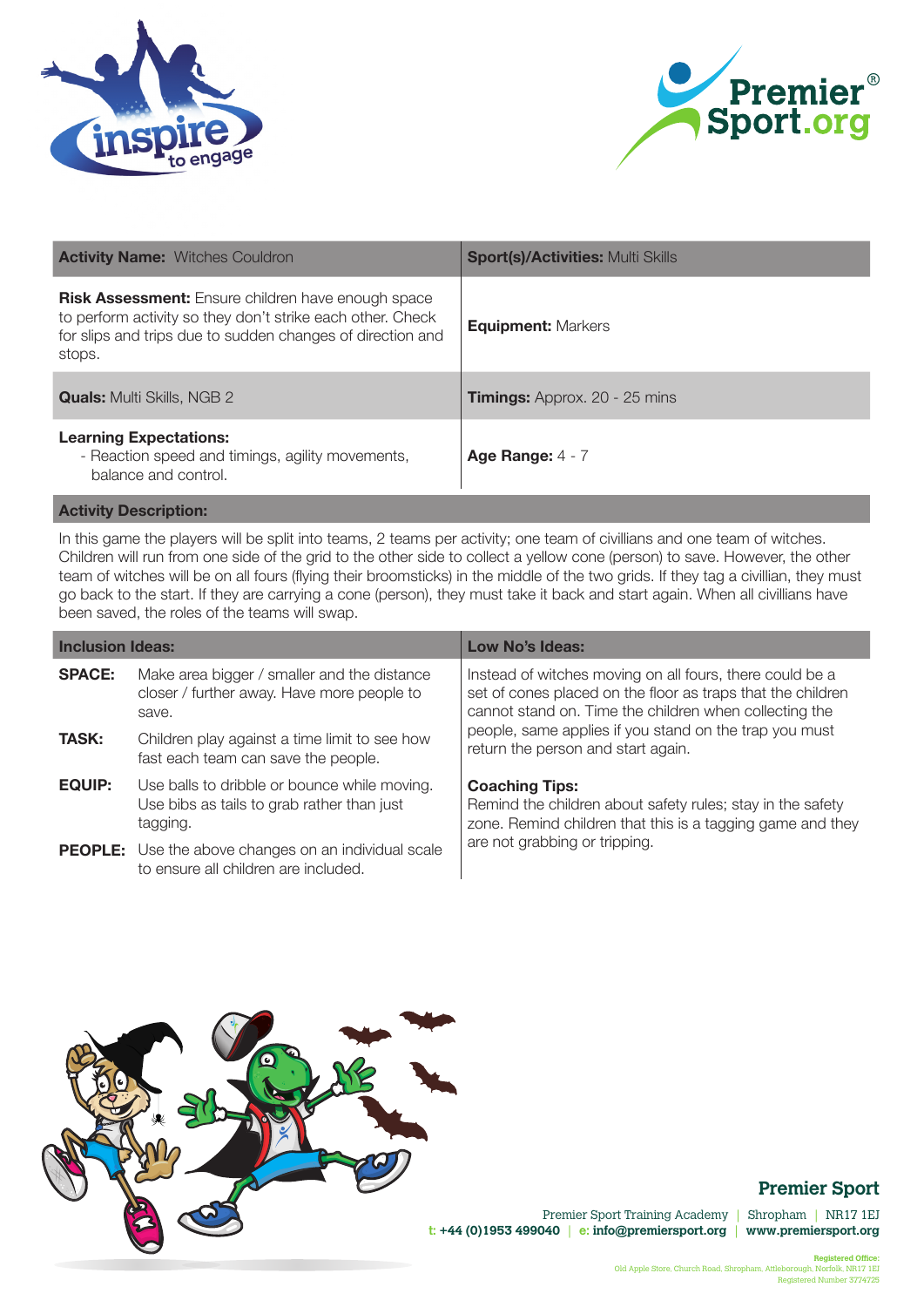



**Activity 3** – The purpose of these activities are to get the children to now think about techniques, tactics and gameplay to increase chance of success, raise self-esteem and success. Children should all be given opportunity to have the opportunity to win and to lose fairly.

| <b>Activity Name:</b> Monster Mash - Space Jam                                                                                                                                                                                                                        | <b>Sport(s)/Activities: Basketball</b> |
|-----------------------------------------------------------------------------------------------------------------------------------------------------------------------------------------------------------------------------------------------------------------------|----------------------------------------|
| <b>Risk Assessment:</b> Ensure there is appropriate space for<br>all participants to avoid collisions. Check surface for slips<br>and trips, ensure appropriate balls are used and safety<br>expectations thoroughly explained to avoid any accidents<br>or injuries. | <b>Equipment:</b> Markers, basketball  |
| <b>Quals:</b> NGB 2, Multi Skills Level 2, Basketball NGB                                                                                                                                                                                                             | <b>Timings:</b> Approx. 45 - 55 mins   |
| <b>Learning Expectations:</b><br>- Control, balance and coordination skills.<br>- Improve dribbling and travelling skills.                                                                                                                                            | Age Range: $8 - 12$                    |

#### **Activity Description:**

Children dribble the ball in the area with control, trying to avoid all the other participants. On Act Pro's command, 1. The children throw and catch the ball to each other; 2. Change with another monster; 3. Put ball around the body. Progress to children dribbling around the zone but this time, attempting to knock the other player's balls out of the area. Children use defensive techniques to keep the ball in the area.

| <b>Inclusion Ideas:</b> |                                                                                                                           | Low No's Ideas:                                                                                                                                      |
|-------------------------|---------------------------------------------------------------------------------------------------------------------------|------------------------------------------------------------------------------------------------------------------------------------------------------|
| <b>SPACE:</b>           | Make the area bigger smaller.                                                                                             | Can be played within a small area 1v1 / 2v2.                                                                                                         |
| <b>TASK:</b>            | Children can bounce the ball with 2 hands, use<br>just one defender rather than all children going<br>against each other. | <b>Coaching Tips:</b><br>Children will carry the balls rather than dribble it. Be aware<br>of this as this can upset children if they are seen to be |
| <b>EQUIP:</b>           | Use a soft bouncy ball.                                                                                                   | cheating.                                                                                                                                            |
|                         | <b>PEOPLE:</b> Ensure children are competing against others<br>of similar abilities.                                      |                                                                                                                                                      |



## **Premier Sport**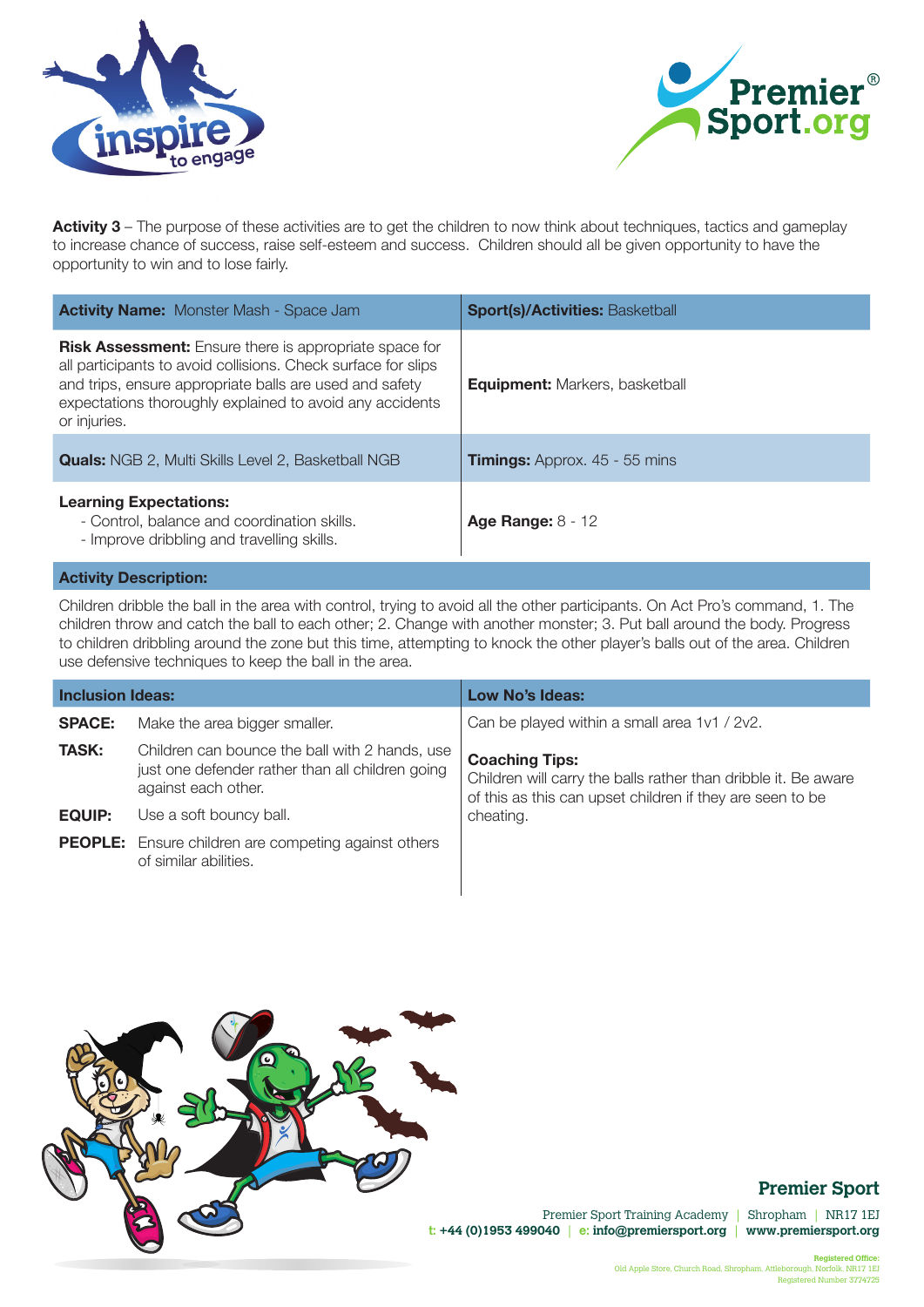



| <b>Activity Name: Head Pass</b>                                                                                                                                                                                                                                       | <b>Sport(s)/Activities: Netball</b>   |
|-----------------------------------------------------------------------------------------------------------------------------------------------------------------------------------------------------------------------------------------------------------------------|---------------------------------------|
| <b>Risk Assessment:</b> Ensure there is appropriate space for<br>all participants to avoid collisions. Check surface for slips<br>and trips, ensure appropriate balls are used and safety<br>expectations thoroughly explained to avoid any accidents<br>or injuries. | <b>Equipment:</b> Markers, basketball |
| <b>Quals:</b> NGB 2, Multi Skills Level 2, Basketball NGB                                                                                                                                                                                                             | <b>Timings:</b> Approx. 45 - 55 mins  |
| <b>Learning Expectations:</b><br>- Control, balance and coordination skills.<br>- Improve dribbling and travelling skills.                                                                                                                                            | <b>Age Range: 7 - 12</b>              |

Children work in small groups of 3 - 6. Children pass the ball to each other using chest pass, bounce pass. Children progress to moving with a pivoting, carry out time bomb challenge and how many passes you can get in 30 seconds without dropping the ball.

| <b>Inclusion Ideas:</b> |                                                                                 | Low No's Ideas:                                                                     |
|-------------------------|---------------------------------------------------------------------------------|-------------------------------------------------------------------------------------|
| <b>SPACE:</b>           | Make the area bigger smaller.                                                   | Can be played within a small area and one to one.                                   |
| <b>TASK:</b>            | Children can bounce the ball with 2 hands,<br>introduce a defender.             | <b>Coaching Tips:</b><br>Children will move with the ball. Remind them of the pivot |
| <b>EQUIP:</b>           | Use a soft bouncy ball.                                                         | rule and get them to judge / encourage each other to abide                          |
|                         | <b>PEOPLE:</b> Ensure children are working with people of<br>similar abilities. | by the rules.                                                                       |



# **Premier Sport**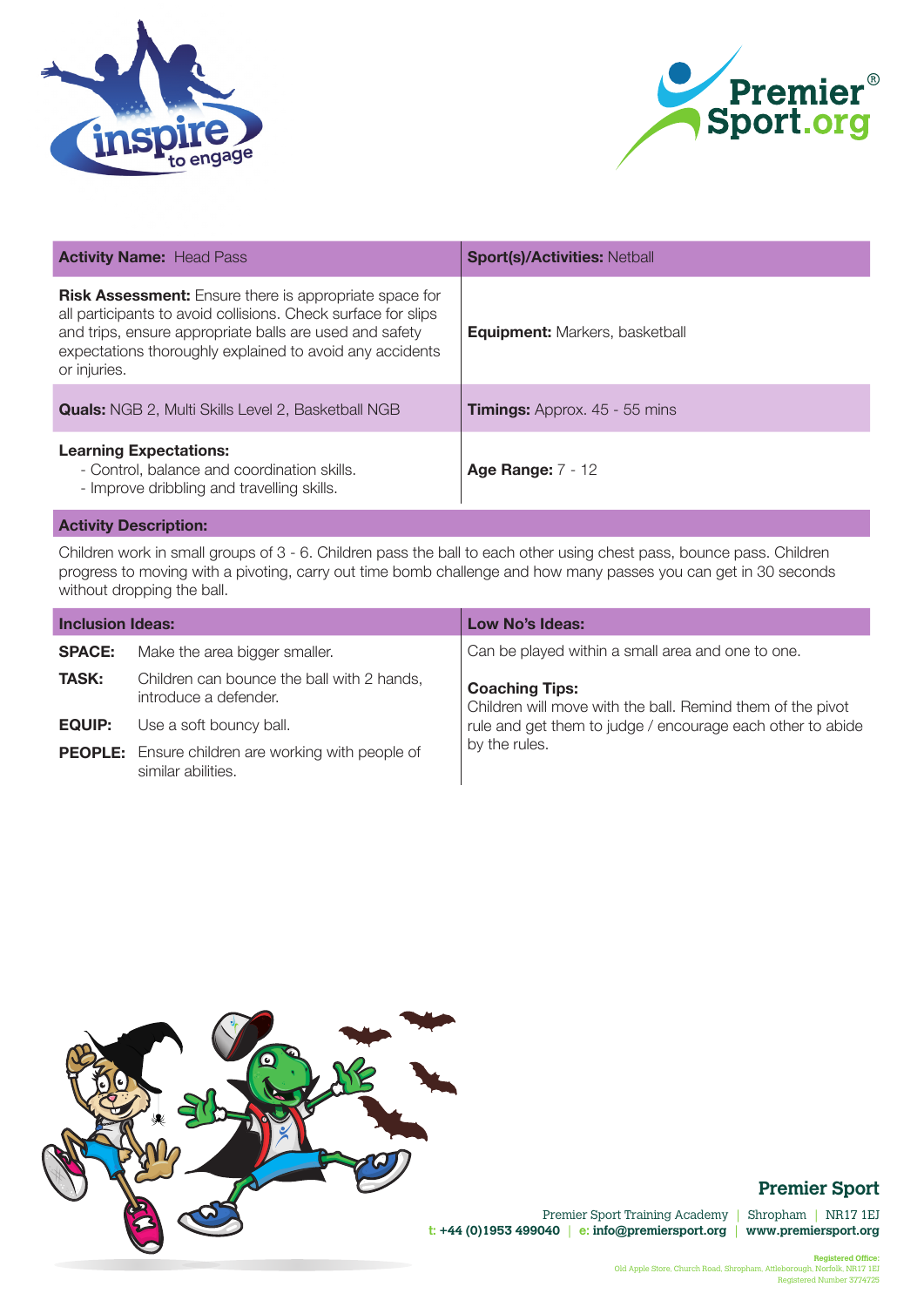



| <b>Activity Name: Hairy Handball</b>                                                                                                                                                                                                                                  | <b>Sport(s)/Activities: Handball</b>  |
|-----------------------------------------------------------------------------------------------------------------------------------------------------------------------------------------------------------------------------------------------------------------------|---------------------------------------|
| <b>Risk Assessment:</b> Ensure there is appropriate space for<br>all participants to avoid collisions. Check surface for slips<br>and trips, ensure appropriate balls are used and safety<br>expectations thoroughly explained to avoid any accidents<br>or injuries. | <b>Equipment:</b> Markers, basketball |
| <b>Quals:</b> NGB 2, Multi Skills Level 2, Basketball NGB                                                                                                                                                                                                             | <b>Timings:</b> Approx. 45 - 55 mins  |
| <b>Learning Expectations:</b><br>- Control, balance and coordination skills.<br>- Improve dribbling and travelling skills.                                                                                                                                            | <b>Age Range: 7 - 12</b>              |

Children split into groups of 4 - 6. Children start by passing one ball to each other while in a stationary position. Children experiment with different ways they can pass the handball, progressing to passing 2 balls within the group, then 3 and so on. Children then progress to piggy in middle game.

| <b>Inclusion Ideas:</b> |                                                                                      | Low No's Ideas:                                                                      |
|-------------------------|--------------------------------------------------------------------------------------|--------------------------------------------------------------------------------------|
| <b>SPACE:</b>           | Make the area bigger / smaller.                                                      | Play with 1v1.                                                                       |
| <b>TASK:</b>            | Children can have 2 defenders. Defender can't<br>move, no overhead height.           | <b>Coaching Tips:</b><br>Don't allow the piggy to be in the middle too long. Regular |
| <b>EQUIP:</b>           | Use a soft bouncy ball / large ball.                                                 | changes are recommended.                                                             |
|                         | <b>PEOPLE:</b> Ensure children are competing against people<br>of similar abilities. |                                                                                      |



# **Premier Sport**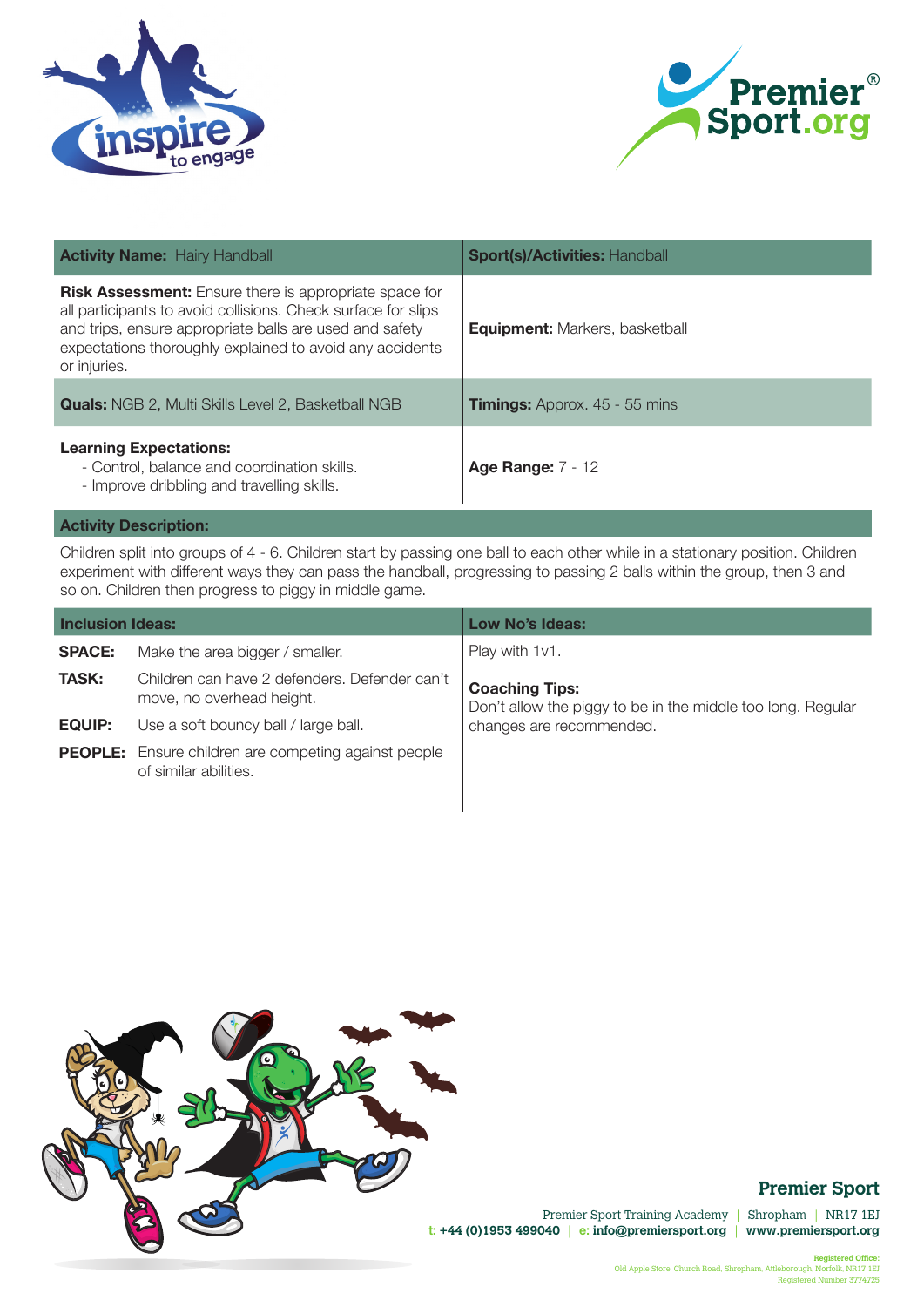



| <b>Activity Name:</b> Phantom Fencing                                                                                                                                                                                                                                    | <b>Sport(s)/Activities: Fencing</b>  |
|--------------------------------------------------------------------------------------------------------------------------------------------------------------------------------------------------------------------------------------------------------------------------|--------------------------------------|
| <b>Risk Assessment:</b> Ensure there is appropriate space for<br>all participants to avoid collisions. Check surface for slips<br>and trips, ensure appropriate equipment is used and safety<br>explanations thoroughly explained to avoid any accidents<br>or injuries. | <b>Equipment:</b> Foils, masks       |
| <b>Quals:</b> Go Fence certificate                                                                                                                                                                                                                                       | <b>Timings:</b> Approx. 45 - 55 mins |
| <b>Learning Expectations:</b><br>- Control, balance and coordination skills.<br>- Improve dribbling and travelling skills.                                                                                                                                               | <b>Age Range: 7 - 12</b>             |

Children work with a partner and carry out a mirroring exercise, taking turns to take the lead. Children learn correct fencing stance and complete mirroring task again. Children then learn correct stance and how to hold the foil, partner 1 holds a bean bag in front of partner 2. Partner 1 then drops the bean bag from head height and, using the correct footwork and lunge stance, partner 2 tries to stab the bean bag, take turns. Progress to using coloured bean bags and call out a certain colour. Also moving up and down the piste.

| <b>Inclusion Ideas:</b> |                                                                                                                                        | Low No's Ideas:                                                                                                                                 |
|-------------------------|----------------------------------------------------------------------------------------------------------------------------------------|-------------------------------------------------------------------------------------------------------------------------------------------------|
| <b>SPACE:</b>           | Make piste longer / shorter.                                                                                                           | Can be played just 1 to 1.                                                                                                                      |
| <b>TASK:</b>            | Children can have a competition against a<br>partner to see who can score the most points<br>when striking the bean bag.               | <b>Coaching Tips:</b><br>This is quite a complex skill. Be sure to observe all children<br>effectively and utilize STEP to maximize engagement. |
| <b>EQUIP:</b>           | Use a big sponge ball or piece of paper to<br>strike rather than a bean bag. Tennis balls can<br>also be used to hit after one bounce. |                                                                                                                                                 |
|                         | <b>PEOPLE:</b> Ensure children are competing against people<br>of similar abilities.                                                   |                                                                                                                                                 |



## **Premier Sport**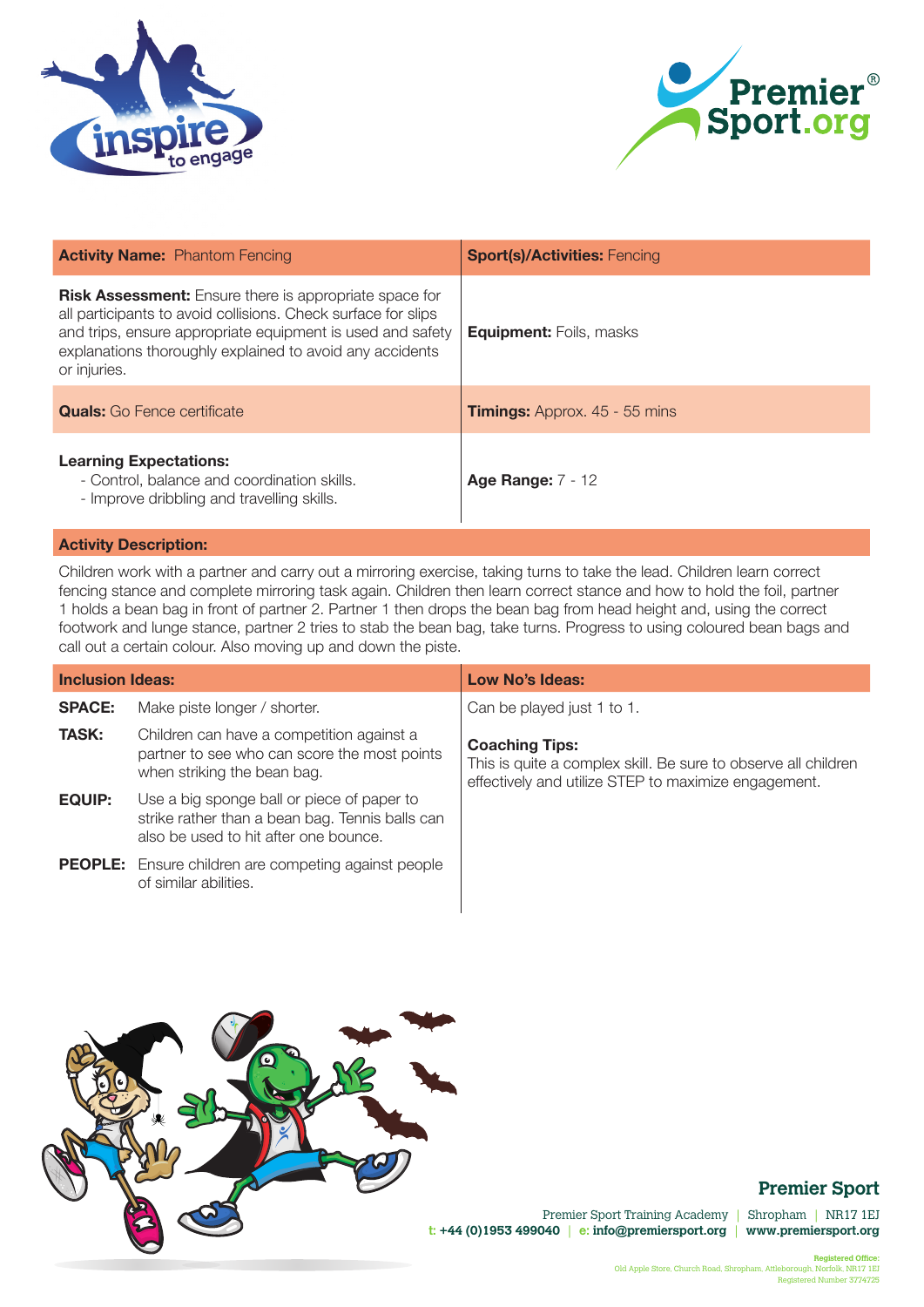



| <b>Activity Name: Skill Challenge</b>                                                                                                                                                                                                                                 | <b>Sport(s)/Activities: Multi Skills</b>                                            |
|-----------------------------------------------------------------------------------------------------------------------------------------------------------------------------------------------------------------------------------------------------------------------|-------------------------------------------------------------------------------------|
| <b>Risk Assessment:</b> Ensure there is appropriate space for<br>all participants to avoid collisions. Check surface for slips<br>and trips, ensure appropriate balls are used and safety<br>explanations thoroughly explained to avoid any accidents<br>or injuries. | <b>Equipment:</b> Multi Skills resources, hurdles, balls, bean<br>bags, large cones |
| <b>Quals:</b> Multi Skills Level 2                                                                                                                                                                                                                                    | <b>Timings:</b> Approx. 45 - 55 mins                                                |
| <b>Learning Expectations:</b><br>- Control, balance and coordination skills.<br>- Improve dribbling and travelling skills.                                                                                                                                            | <b>Age Range: 7 - 12</b>                                                            |

Children move around the designated area in different directions. On Act Pro's command, the children must balance on different body parts dependent on the number the Act Pro calls e.g. "2 parts," the children must balance one hand and one foot. Then in small groups, children will design a circuit station where they can work on one aspect, either balance, agility or coordination. Children then complete the circuit they have designed and try somebody else's, recommending improvements.

| <b>Inclusion Ideas:</b> |                                                                                                                                                                                                                      | Low No's Ideas:                                                                                                                                              |
|-------------------------|----------------------------------------------------------------------------------------------------------------------------------------------------------------------------------------------------------------------|--------------------------------------------------------------------------------------------------------------------------------------------------------------|
| <b>SPACE:</b>           | Change the size of the areas that children have<br>to design their stations in.                                                                                                                                      | Get children to set stations up individually rather than in<br>groups.                                                                                       |
| <b>TASK:</b>            | Be specific with children of what it is you want<br>them to work on so they are challenged in that<br>area. Tell children exactly what they need to set<br>up.                                                       | <b>Coaching Tips:</b><br>Some children will need a little bit of a push to get them<br>going with this task. Be sure to observe and assess<br>appropriately. |
| <b>EQUIP:</b>           | Allow access to a broad range of equipment.<br>Encourage children to be creative with the<br>equipment, e.g. use balls to run round / jump<br>over rather than just using markers. Award<br>points for presentation. |                                                                                                                                                              |
|                         | <b>PEOPLE:</b> Ensure children are competing against people<br>of similar abilities.                                                                                                                                 |                                                                                                                                                              |
|                         |                                                                                                                                                                                                                      |                                                                                                                                                              |



## **Premier Sport**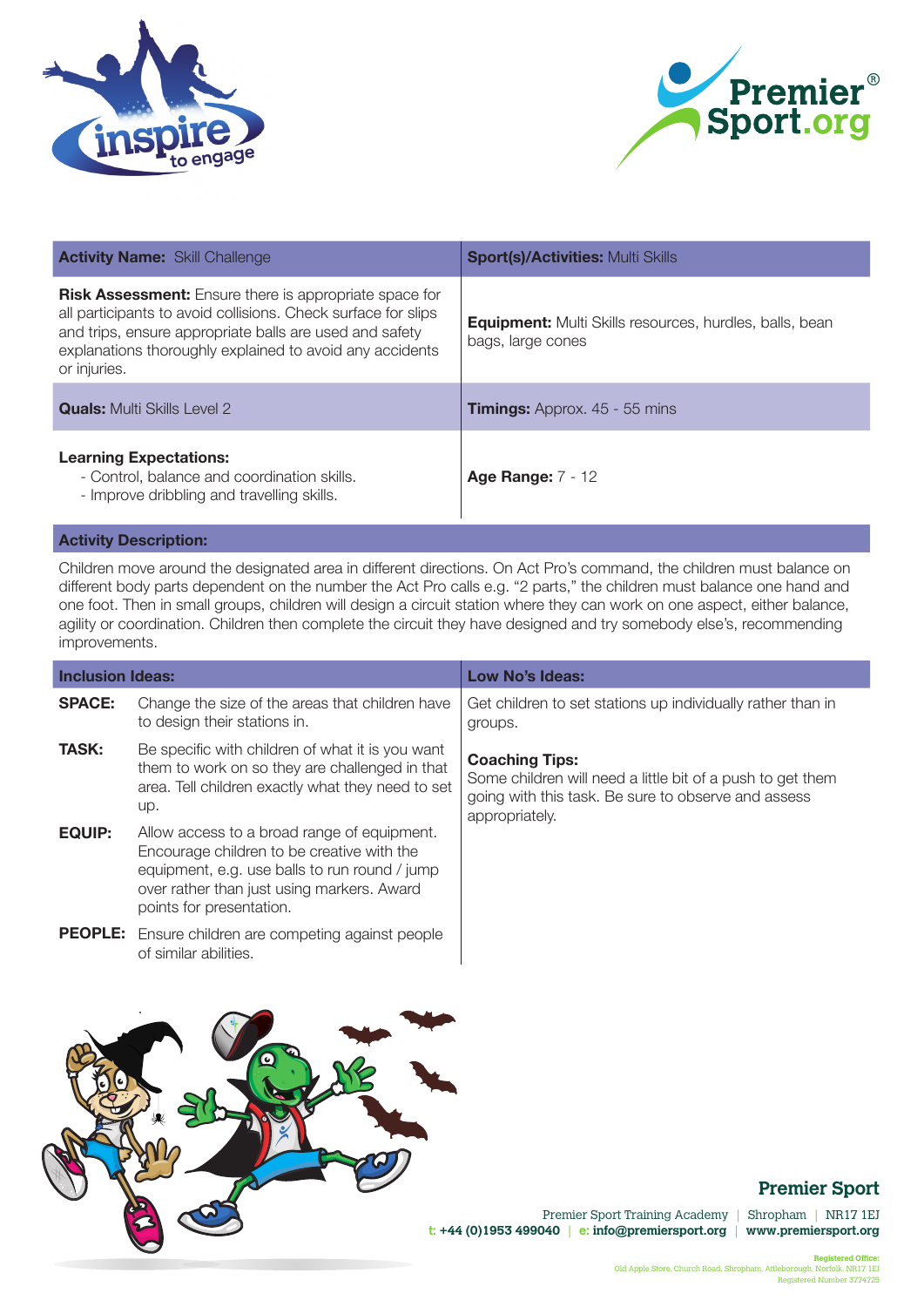



| <b>Activity Name: Hopping Halloween Hares</b>                                                                                                                                                                                                                                                      | <b>Sport(s)/Activities: Multi Skills / Athletics</b>                                |
|----------------------------------------------------------------------------------------------------------------------------------------------------------------------------------------------------------------------------------------------------------------------------------------------------|-------------------------------------------------------------------------------------|
| <b>Risk Assessment:</b> Ensure there is appropriate space for<br>all participants to avoid collisions. Check surface for slips<br>and trips, ensure children are appropriately warmed up for<br>jumping activities and are made aware of correct and safe<br>landings (knees bent, arms straight). | <b>Equipment:</b> Multi Skills resources, hurdles, balls, bean<br>bags, large cones |
| <b>Quals:</b> Multi Skills Level 2                                                                                                                                                                                                                                                                 | <b>Timings:</b> Approx. 45 - 55 mins                                                |
| <b>Learning Expectations:</b><br>- Control, balance and coordination skills.<br>- Generate power when jumping.                                                                                                                                                                                     | Age Range: $4 - 7$                                                                  |

Children move around activity areas in various directions as the Hare gets ready for a busy day. Progress onto skipping, hopping, jumping and hop scotch movements. On Act Pro's command, children must freeze (fox is coming to catch the Hare). Progress on to see who can jump the furthest, perform 5 of their best jumps. Q: What can we do to get more power in our jumps? Group children in 3's and have a little competition (Hopping Hare's jumping contest) to see who can jump the furthest. Use 2 cones as a gate for the jump start and one cone to mark jump landing. Children take turns and roles 1 – jumper, 2 - marker, 3 - coach/support.

| <b>Inclusion Ideas:</b> |                                                                                                                                                                             | Low No's Ideas:                                                                                                                                                                                      |
|-------------------------|-----------------------------------------------------------------------------------------------------------------------------------------------------------------------------|------------------------------------------------------------------------------------------------------------------------------------------------------------------------------------------------------|
| <b>SPACE:</b>           | Give children specific areas. Use a sand pit if<br>available.                                                                                                               | Children can work individually, setting personal bests and<br>attempt to beat it by refining technique.                                                                                              |
| <b>TASK:</b>            | Children can have tape measures to<br>measure how far they are jumping. Have little<br>competitions, e.g. winners play each other, this<br>will help with ability grouping. | <b>Coaching Tips:</b><br>Children will try to get extra inches when jumping and will<br>sometimes cheat, saying they jumped further than they<br>actually did. Remind children how to mark jumps and |
| EQUIP:                  | Tape measures, bean bags / cones can be<br>used to predict distances.                                                                                                       | emphasise importance of recording accurate jumps.                                                                                                                                                    |
|                         | <b>PEOPLE:</b> Ensure children are competing against people<br>of similar abilities.                                                                                        |                                                                                                                                                                                                      |



## **Premier Sport**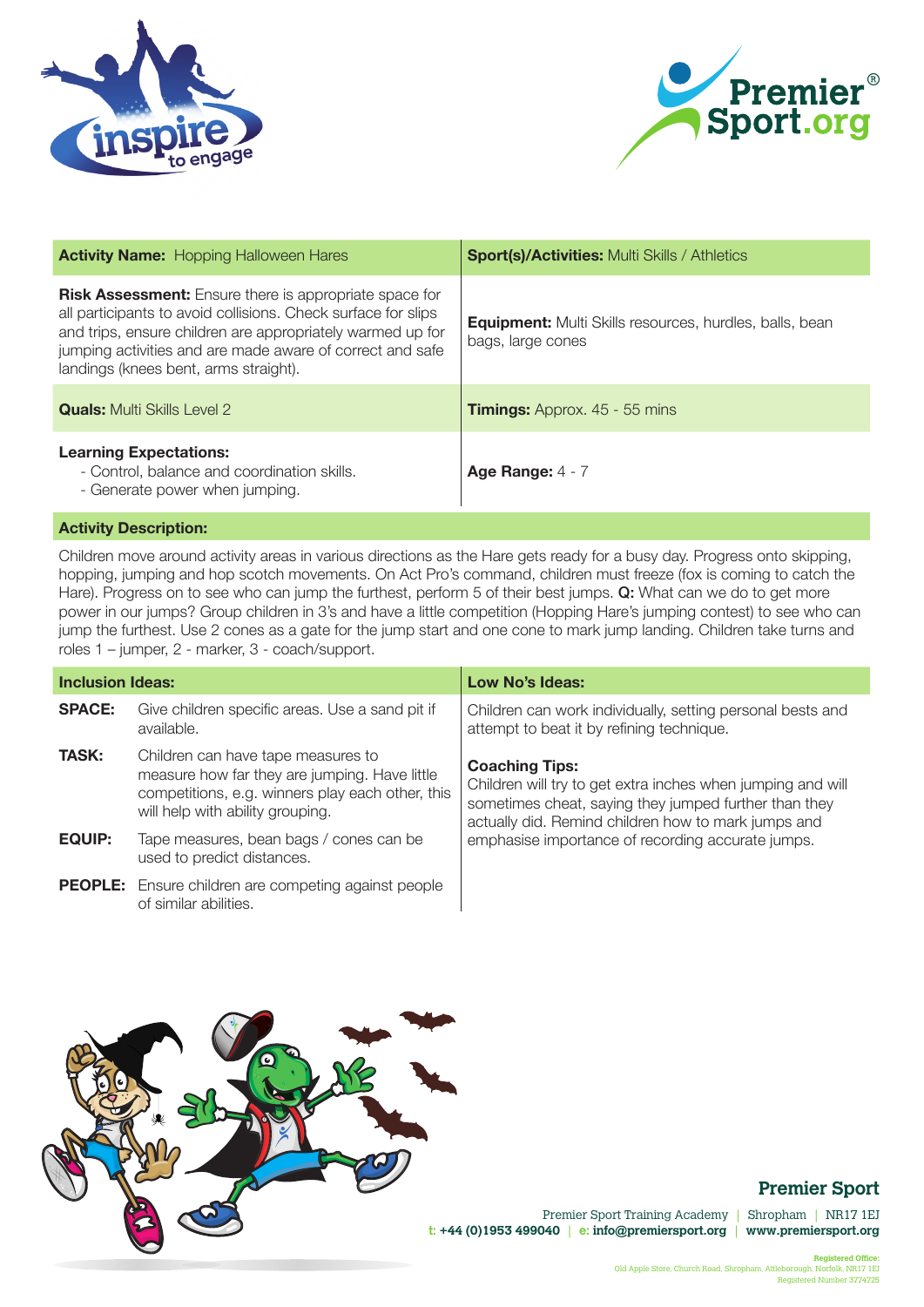



| <b>Activity Name:</b> Scary Swamp Pass                                                                                                                                                                                                                                                                                     | <b>Sport(s)/Activities: Multi Skills</b>                                    |
|----------------------------------------------------------------------------------------------------------------------------------------------------------------------------------------------------------------------------------------------------------------------------------------------------------------------------|-----------------------------------------------------------------------------|
| <b>Risk Assessment:</b> Ensure children have appropriate<br>space to move and manoeuvre balls without colliding.<br>Check floor for trips and slips. Children will be moving<br>around intercepting each other so brief children on<br>understanding of safety when passing and make sure it is<br>clear before they pass. | <b>Equipment:</b> Range of different shaped and sized balls,<br>floor spots |
| <b>Quals:</b> Multi Skills Level 2                                                                                                                                                                                                                                                                                         | <b>Timings:</b> Approx. 25 - 30 mins                                        |
| <b>Learning Expectations:</b><br>- Send and receive with control.                                                                                                                                                                                                                                                          | Age Range: $4 - 7$                                                          |

Children all have floor spots and find some space (create the scary swamp) within designated area. Children have a ball each of various shapes and sizes and attempt to keep one body part on their spot while performing a series of simple throws to themselves. Children then attempt to pass their ball to a free spot on the floor, attempting to hit the spot. A point is awarded for every spot hit. Then remove half the balls, children must pass their ball from one spot to another but this time to another person.

| <b>Inclusion Ideas:</b> |                                                                            | Low No's Ideas:                                                                                                             |
|-------------------------|----------------------------------------------------------------------------|-----------------------------------------------------------------------------------------------------------------------------|
| <b>SPACE:</b>           | Make area bigger / smaller, change spots for<br>cones / markers.           | Children must have a spot each and, after every pass,<br>move their spot to a new area. Their partner must select           |
| <b>TASK:</b>            | Change the way the children need to pass the<br>ball, e.g. left hand only. | the appropriate pass to make it successful.<br><b>Coaching Tips:</b>                                                        |
| <b>EQUIP:</b>           | Change the balls / items to be passed. Could<br>even use a water bomb?     | Children will just run around to the various spots and forget<br>about the controlled pass. Children may also get struck if |
|                         | <b>PEOPLE:</b> Group children in order of ability.                         | intercepting passes so it is important to point out spatial<br>awareness.                                                   |



## **Premier Sport**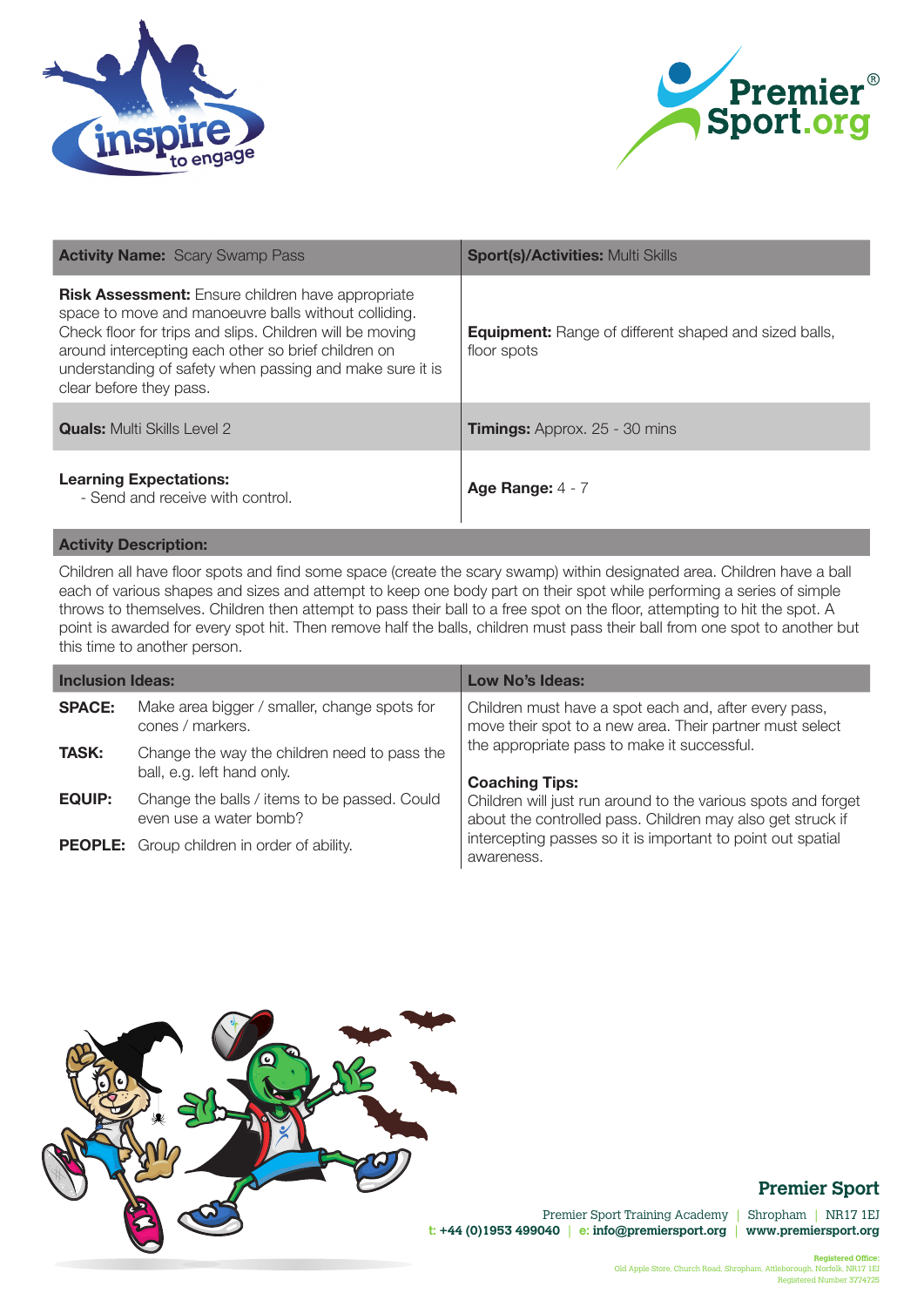



| <b>Activity Name: Monster Mirrors</b>                                                                                                                                                                                                                                 | <b>Sport(s)/Activities: Fencing</b>  |
|-----------------------------------------------------------------------------------------------------------------------------------------------------------------------------------------------------------------------------------------------------------------------|--------------------------------------|
| <b>Risk Assessment:</b> Ensure there is appropriate space for<br>all participants to avoid collisions. Check surface for slips<br>and trips, ensure appropriate balls are used and safety<br>explanations thoroughly explained to avoid any accidents<br>or injuries. | <b>Equipment:</b> Foils, masks       |
| <b>Quals:</b> Go Fence certificate                                                                                                                                                                                                                                    | <b>Timings:</b> Approx. 45 - 55 mins |
| <b>Learning Expectations:</b><br>- Control, balance and coordination skills.<br>- Improve dribbling and travelling skills.                                                                                                                                            | Age Range: $4 - 7$                   |

Children ideally mix up princes and princesses; a prince must work with a princess and carry out a mirroring exercise, taking turns to take the lead. Children learn correct fencing stance and complete mirroring task again. Children then learn correct stance and how to hold the foil, partner 1 holds a bean bag in front of partner 2. Partner 1 then drops the bean bag from head height and, using the correct footwork and lunge stance, partner 2 tries to stab the bean bag, take turns. Progress to using coloured bean bags and call out a certain colour. Also moving up and down the piste.

| <b>Inclusion Ideas:</b> |                                                                                                                                        | Low No's Ideas:                                                                                                                                 |
|-------------------------|----------------------------------------------------------------------------------------------------------------------------------------|-------------------------------------------------------------------------------------------------------------------------------------------------|
| <b>SPACE:</b>           | Make piste longer / shorter.                                                                                                           | Can be played just 1 to 1.                                                                                                                      |
| <b>TASK:</b>            | Children can have a competition against a<br>partner to see who can score the most points<br>when striking the bean bag.               | <b>Coaching Tips:</b><br>This is quite a complex skill. Be sure to observe all children<br>effectively and utilize STEP to maximize engagement. |
| <b>EQUIP:</b>           | Use a big sponge ball or piece of paper to<br>strike rather than a bean bag. Tennis balls can<br>also be used to hit after one bounce. |                                                                                                                                                 |
|                         | <b>PEOPLE:</b> Ensure children are competing against people<br>of similar abilities.                                                   |                                                                                                                                                 |



## **Premier Sport**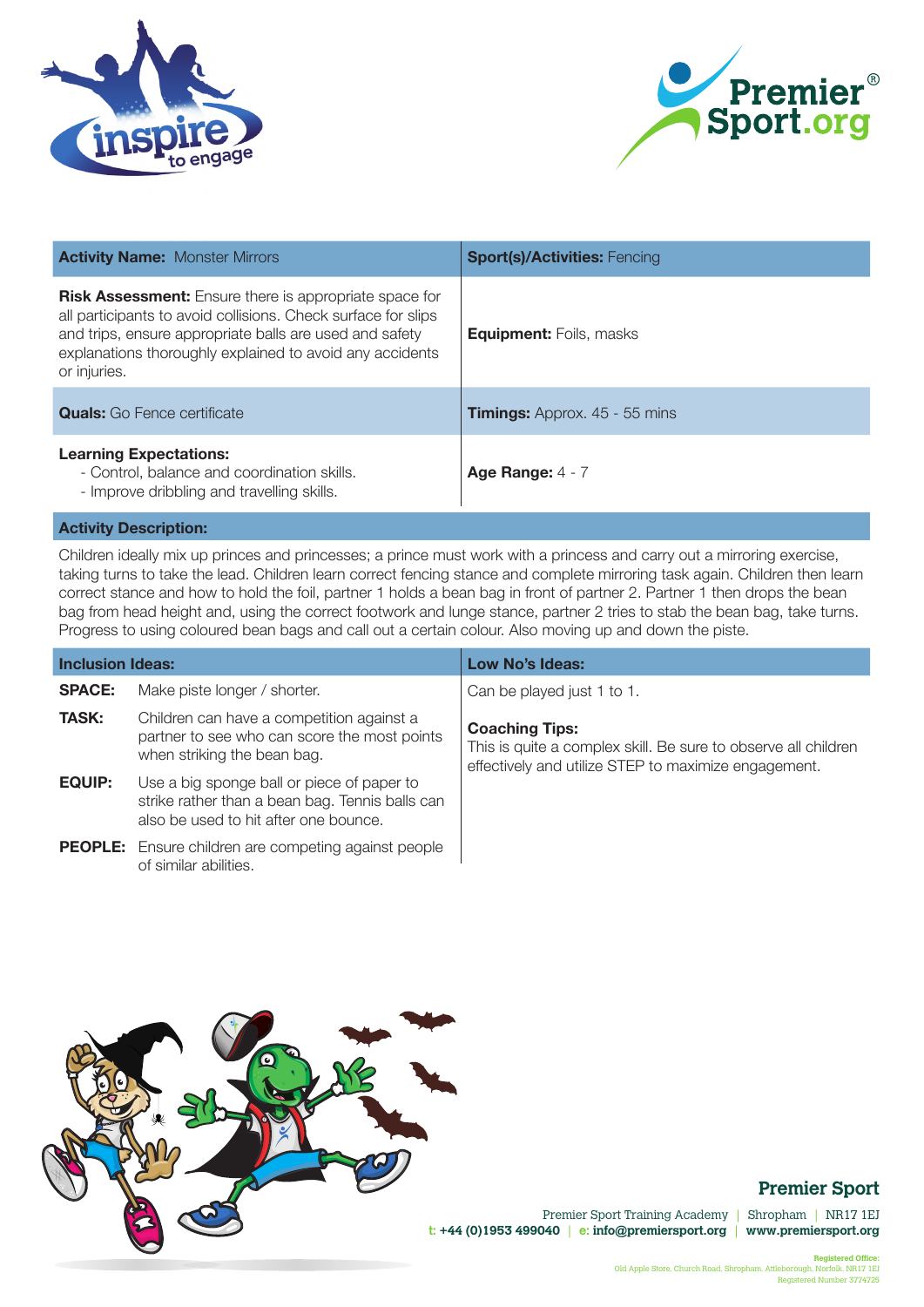



| <b>Activity Name: Beastly Basketball</b>                                                                                                                                                                                                                              | <b>Sport(s)/Activities: Basketball</b> |
|-----------------------------------------------------------------------------------------------------------------------------------------------------------------------------------------------------------------------------------------------------------------------|----------------------------------------|
| <b>Risk Assessment:</b> Ensure there is appropriate space for<br>all participants to avoid collisions. Check surface for slips<br>and trips, ensure appropriate balls are used and safety<br>expectations thoroughly explained to avoid any accidents<br>or injuries. | <b>Equipment:</b> Markers, basketball  |
| <b>Quals:</b> NGB 2, Multi Skills Level 2, Basketball NGB                                                                                                                                                                                                             | <b>Timings:</b> Approx. 45 - 55 mins   |
| <b>Learning Expectations:</b><br>- Control, balance and coordination skills.<br>- Improve dribbling and travelling skills.                                                                                                                                            | <b>Age Range: 8 - 12</b>               |

Children dribble the ball in the area with control, trying to avoid all the other participants. On Act Pro's command, 1. The children throw and catch the ball to each other; 2. Change with another beast; 3. Put ball around the body. Progress to children dribbling around the zone but this time, attempting to knock the other player's balls out of the area. Children use defensive techniques to keep the ball in the area.

| <b>Inclusion Ideas:</b> |                                                                                                                           | Low No's Ideas:                                                                                                                                      |
|-------------------------|---------------------------------------------------------------------------------------------------------------------------|------------------------------------------------------------------------------------------------------------------------------------------------------|
| <b>SPACE:</b>           | Make the area bigger smaller.                                                                                             | Can be played within a small area 1v1 / 2v2.                                                                                                         |
| <b>TASK:</b>            | Children can bounce the ball with 2 hands, use<br>just one defender rather than all children going<br>against each other. | <b>Coaching Tips:</b><br>Children will carry the balls rather than dribble it. Be aware<br>of this as this can upset children if they are seen to be |
| <b>EQUIP:</b>           | Use a soft bouncy ball.                                                                                                   | cheating. When children are knocked out they can be                                                                                                  |
|                         | <b>PEOPLE:</b> Ensure children are competing against others<br>of similar abilities.                                      | disruptive so be sure to have activities ready for these<br>children.                                                                                |



## **Premier Sport**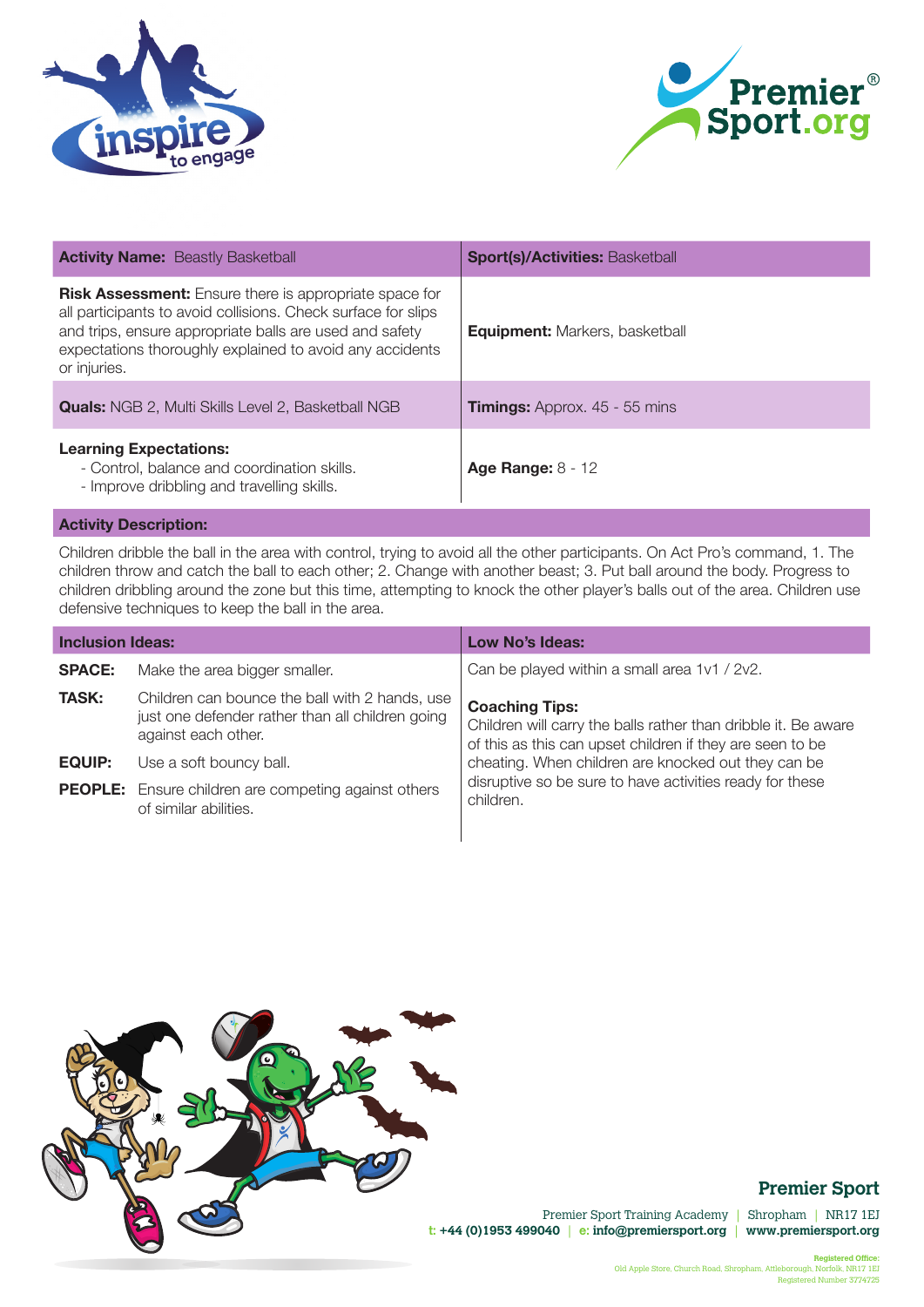



| <b>Activity Name:</b> Swamp Monsters                                                                                                                                                                                                                                  | <b>Sport(s)/Activities: Handball</b> |
|-----------------------------------------------------------------------------------------------------------------------------------------------------------------------------------------------------------------------------------------------------------------------|--------------------------------------|
| <b>Risk Assessment:</b> Ensure there is appropriate space for<br>all participants to avoid collisions. Check surface for slips<br>and trips, ensure appropriate balls are used and safety<br>expectations thoroughly explained to avoid any accidents<br>or injuries. | <b>Equipment:</b> Markers, handballs |
| <b>Quals:</b> NGB 2, Multi Skills Level 2, Basketball NGB                                                                                                                                                                                                             | <b>Timings:</b> Approx. 45 - 55 mins |
| <b>Learning Expectations:</b><br>- Control, balance and coordination skills.<br>- Improve dribbling and travelling skills.                                                                                                                                            | <b>Age Range: 7 - 12</b>             |

Split the grid into thirds. Have two equal teams of players and one smaller team e.g. twenty players = two teams of eight and a team of four. The two teams of eight go into the two outside thirds (dry land) and are the heroes and the smaller team are the swamp monsters in the swamp (middle third). One of the teams in the outside third have a ball each. On the Act Pro's command, they have to try and pass their ball across the swamp without a swamp monster getting their ball. Anyone whose ball gets eaten swaps places with the swamp monster. The two teams on the outside can move up and down inside their third until they see an open pass. Player must stay in their own third.

| <b>Inclusion Ideas:</b> |                                                                                 | Low No's Ideas:                                                                |
|-------------------------|---------------------------------------------------------------------------------|--------------------------------------------------------------------------------|
| <b>SPACE:</b>           | Make the area bigger smaller.                                                   | Can be played within a small area and one to one.                              |
| <b>TASK:</b>            | Have more defenders / defender can't move /<br>nothing over head height.        | <b>Coaching Tips:</b><br>Don't allow the swamp monsters to be in the middle to |
| <b>EQUIP:</b>           | Use a soft bouncy ball / large ball.                                            | long, regular changes are recommended.                                         |
|                         | <b>PEOPLE:</b> Ensure children are working with people of<br>similar abilities. |                                                                                |



## **Premier Sport**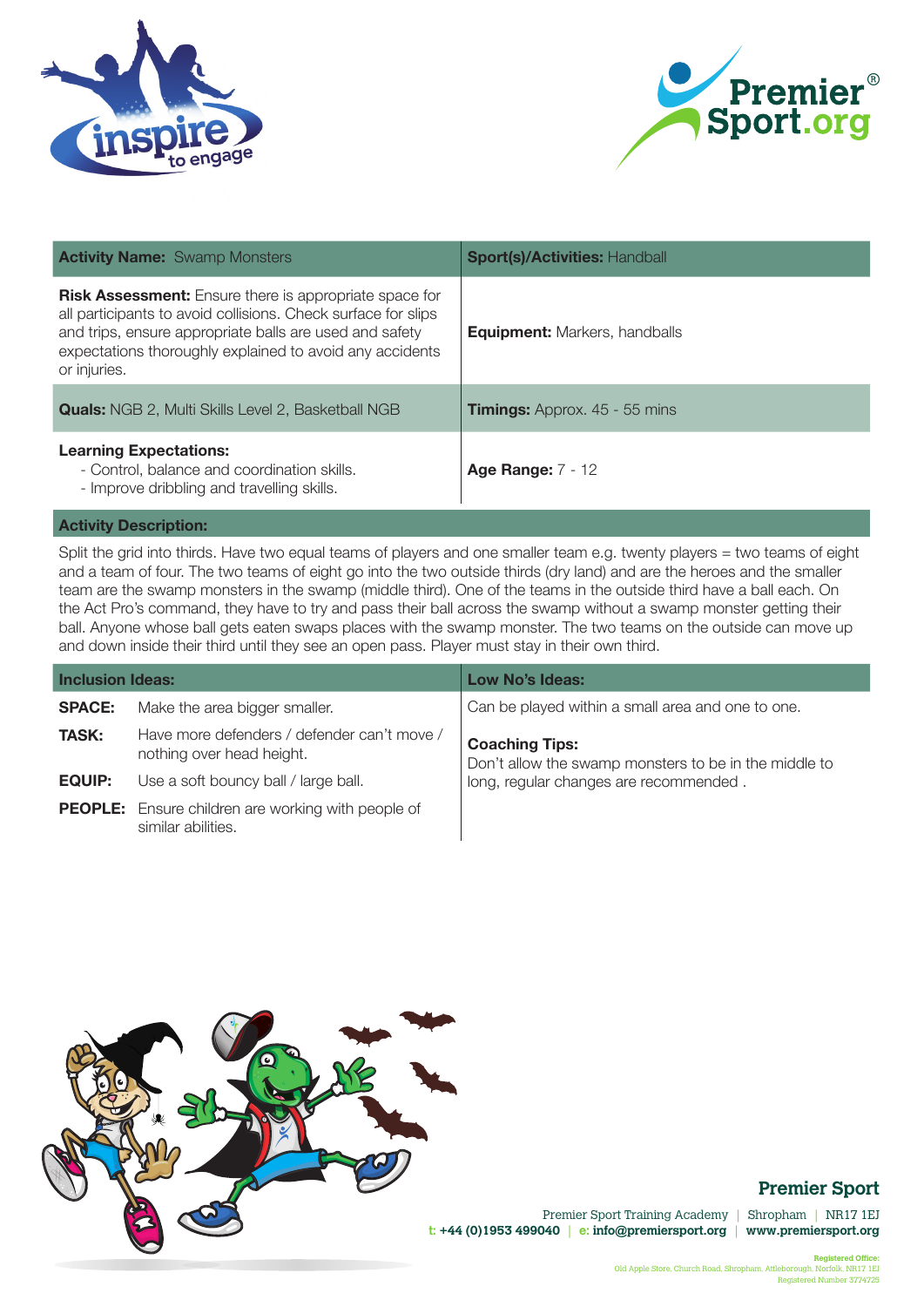



| <b>Activity Name:</b> Hit the Target                                                                                                                                                                                                                                                                                       | <b>Sport(s)/Activities: Multi Skills</b>                                    |
|----------------------------------------------------------------------------------------------------------------------------------------------------------------------------------------------------------------------------------------------------------------------------------------------------------------------------|-----------------------------------------------------------------------------|
| <b>Risk Assessment:</b> Ensure children have appropriate<br>space to move and manoeuvre balls without colliding.<br>Check floor for trips and slips. Children will be moving<br>around intercepting each other so brief children on<br>understanding of safety when passing and make sure it is<br>clear before they pass. | <b>Equipment:</b> Range of different shaped and sized balls,<br>floor spots |
| <b>Quals:</b> Multi Skills Level 2                                                                                                                                                                                                                                                                                         | <b>Timings:</b> Approx. 25 - 30 mins                                        |
| <b>Learning Expectations:</b><br>- Send and receive with control.                                                                                                                                                                                                                                                          | Age Range: $4 - 7$                                                          |

Children all have floor spots and find some space within designated area. Children have a ball each of various shapes and sizes and attempt to keep one body part on their spot while performing a series of simple throws to themselves. Children then attempt to pass their ball to a free spot on the floor, attempting to hit the spot. A point is awarded for every spot hit. Then remove half the balls, children must pass their ball from one spot to another but this time to another person.

| <b>Inclusion Ideas:</b> |                                                                            | Low No's Ideas:                                                                                                             |
|-------------------------|----------------------------------------------------------------------------|-----------------------------------------------------------------------------------------------------------------------------|
| <b>SPACE:</b>           | Make area bigger / smaller, change spots for<br>cones / markers.           | Children must have a spot each and, after every pass,<br>move their spot to a new area. Their partner must select           |
| <b>TASK:</b>            | Change the way the children need to pass the<br>ball, e.g. left hand only. | the appropriate pass to make it successful.<br><b>Coaching Tips:</b>                                                        |
| <b>EQUIP:</b>           | Change the balls / items to be passed. Could<br>even use a water bomb?     | Children will just run around to the various spots and forget<br>about the controlled pass. Children may also get struck if |
|                         | <b>PEOPLE:</b> Group children in order of ability.                         | intercepting passes so it is important to point out spatial<br>awareness.                                                   |



# **Premier Sport**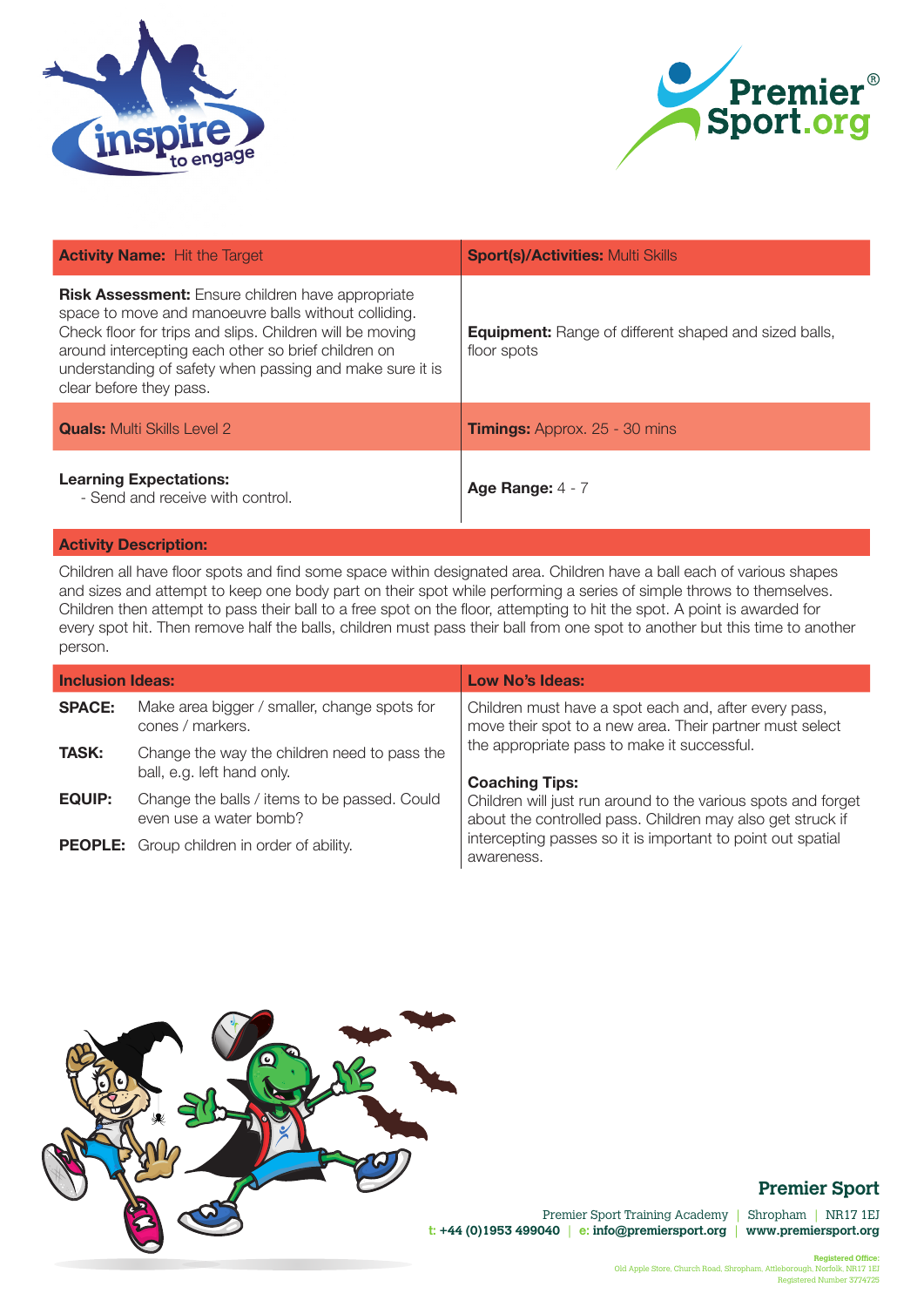



| <b>Activity Name:</b> Batman and Catwoman                                                                                                                                                                                                                             | <b>Sport(s)/Activities: Fencing</b>  |
|-----------------------------------------------------------------------------------------------------------------------------------------------------------------------------------------------------------------------------------------------------------------------|--------------------------------------|
| <b>Risk Assessment:</b> Ensure there is appropriate space for<br>all participants to avoid collisions. Check surface for slips<br>and trips, ensure appropriate balls are used and safety<br>explanations thoroughly explained to avoid any accidents<br>or injuries. | <b>Equipment: Foils, masks</b>       |
| <b>Quals:</b> Go Fence certificate                                                                                                                                                                                                                                    | <b>Timings:</b> Approx. 45 - 55 mins |
| <b>Learning Expectations:</b><br>- Control, balance and coordination skills.<br>- Improve dribbling and travelling skills.                                                                                                                                            | Age Range: $4 - 7$                   |

Children ideally mix up Batmen and Catwomen; Batmen must work with a Catwoman and carry out a mirroring exercise, taking turns to take the lead. Children learn correct fencing stance and complete mirroring task again. Children then learn correct stance and how to hold the foil, partner 1 holds a bean bag in front of partner 2. Partner 1 then drops the bean bag from head height and, using the correct footwork and lunge stance, partner 2 tries to stab the bean bag, take turns. Progress to using coloured bean bags and call out a certain colour. Also moving up and down the piste.

| <b>Inclusion Ideas:</b> |                                                                                                                                        | Low No's Ideas:                                                                                                                                 |
|-------------------------|----------------------------------------------------------------------------------------------------------------------------------------|-------------------------------------------------------------------------------------------------------------------------------------------------|
| <b>SPACE:</b>           | Make piste longer / shorter.                                                                                                           | Can be played just 1 to 1.                                                                                                                      |
| <b>TASK:</b>            | Children can have a competition against a<br>partner to see who can score the most points<br>when striking the bean bag.               | <b>Coaching Tips:</b><br>This is quite a complex skill. Be sure to observe all children<br>effectively and utilize STEP to maximize engagement. |
| <b>EQUIP:</b>           | Use a big sponge ball or piece of paper to<br>strike rather than a bean bag. Tennis balls can<br>also be used to hit after one bounce. |                                                                                                                                                 |
|                         | <b>PEOPLE:</b> Ensure children are competing against people<br>of similar abilities.                                                   |                                                                                                                                                 |



## **Premier Sport**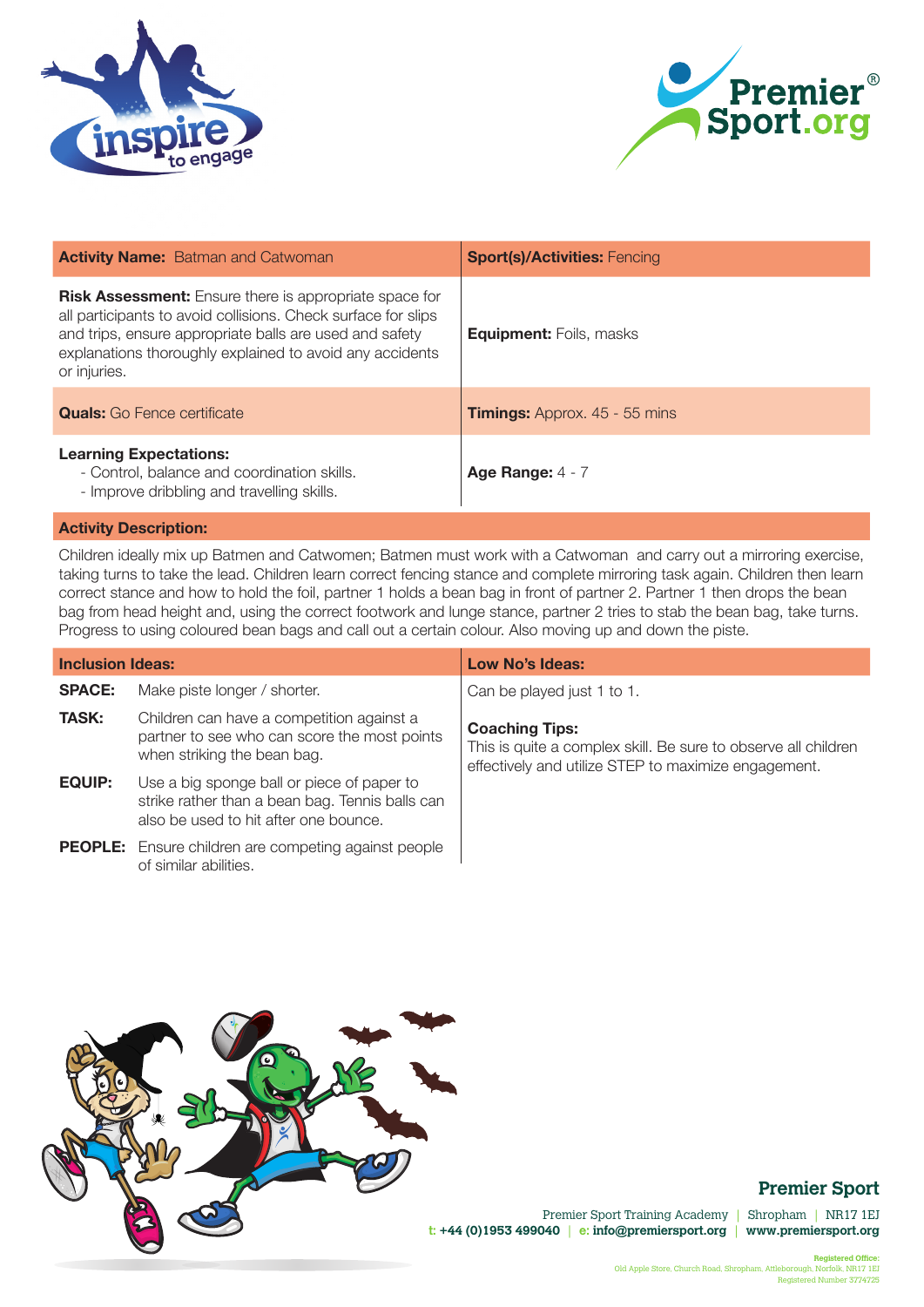



**Activity 4** – The purpose of these activities are to get the children to end the day on a competitive note with lots of fun and energy. These activities are about giving the children plenty of game time and participating in competitions, letting children experience the feeling of being part of team and putting the skills they have learnt throughout the day to the test. Children will be working in teams with their new friends and enjoy collaborating to succeed.

| <b>Activity Name: Deadly Dribblers</b>                                                                                                                                                                                                                                | <b>Sport(s)/Activities: Various</b>          |
|-----------------------------------------------------------------------------------------------------------------------------------------------------------------------------------------------------------------------------------------------------------------------|----------------------------------------------|
| <b>Risk Assessment:</b> Ensure there is appropriate space for<br>all participants to avoid collisions. Check surface for slips<br>and trips, ensure appropriate balls are used and safety<br>expectations thoroughly explained to avoid any accidents<br>or injuries. | <b>Equipment:</b> Dependent on sports chosen |
| <b>Quals:</b> NGB 2, Multi Skills Level 2                                                                                                                                                                                                                             | <b>Timings:</b> Approx. 45 - 55 mins         |
| <b>Learning Expectations:</b><br>- Team work.<br>- Tactics and strategies.                                                                                                                                                                                            | Age Range: $4 - 7$                           |
| <b>Activity Description:</b>                                                                                                                                                                                                                                          |                                              |

Children split into teams of 3 and compete 3 v 3 in small sided games; this competition is played with one goal, basket, hoop and is competed in an area no bigger than 20x20yd. Children play in small areas and can play in a round robin competition or even use different sports.

| <b>Inclusion Ideas:</b> |                                                                                                                                                     | Low No's Ideas:                                                                                                                                                                                                                                                           |
|-------------------------|-----------------------------------------------------------------------------------------------------------------------------------------------------|---------------------------------------------------------------------------------------------------------------------------------------------------------------------------------------------------------------------------------------------------------------------------|
| <b>SPACE:</b>           | Make pitches bigger / smaller dependent on<br>sizes / ages of players.                                                                              | Can be played within a small area 1v1 / 2v2.                                                                                                                                                                                                                              |
| <b>TASK:</b>            | Change the sports and types of competitions,<br>e.g. use sports and games that are less<br>energetic and competitive for the less able<br>children. | <b>Coaching Tips:</b><br>Be patient with the children. Ensure they understand the<br>rules of the different sports and activities and give them the<br>chance to experiment and learn, e.g. if they do something<br>wrong, don't penalise them just let them do it again. |
| <b>EQUIP:</b>           | Amend the equipment to suit the needs of the<br>children, e.g. use a sponge rugby ball rather<br>than a real ball.                                  |                                                                                                                                                                                                                                                                           |
|                         | <b>PEOPLE:</b> Ensure children are competing against people<br>of similar abilities.                                                                |                                                                                                                                                                                                                                                                           |



# **Premier Sport**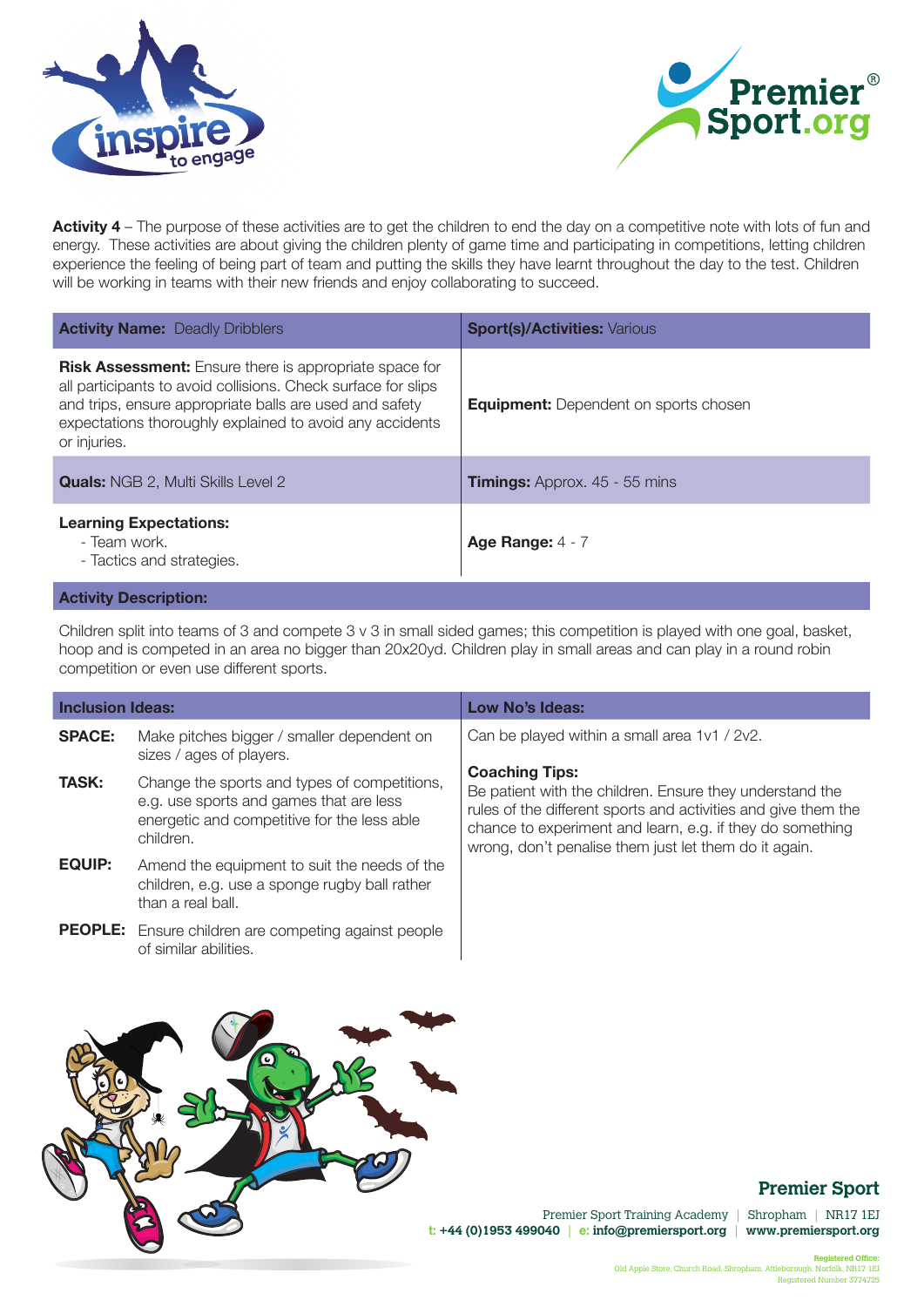



| <b>Activity Name:</b> Skeleton Scavenger Hunt                                                                                                                                                                                                                                                                                                                                       | <b>Sport(s)/Activities:</b> Athletics / Sports day activities                   |
|-------------------------------------------------------------------------------------------------------------------------------------------------------------------------------------------------------------------------------------------------------------------------------------------------------------------------------------------------------------------------------------|---------------------------------------------------------------------------------|
| <b>Risk Assessment:</b> Ensure there is appropriate space for<br>all participants to avoid collisions. Check surface for slips<br>and trips, ensure children set up safe activities and use<br>the various equipment appropriately. Be sure to check the<br>course thoroughly before the participants, and ensure all<br>equipment is used correctly and is not refined in any way. | <b>Equipment:</b> Range of hurdles, markers, bean bags, mats,<br>benches, poles |
| <b>Quals:</b> NGB 2, Multi Skills Level 2, Athletics                                                                                                                                                                                                                                                                                                                                | <b>Timings:</b> Approx. 45 - 55 mins                                            |
| <b>Learning Expectations:</b><br>- Team work.<br>- Tactics and strategies.                                                                                                                                                                                                                                                                                                          | <b>Age Range: 8 - 12</b>                                                        |
| <b>Activity Description:</b>                                                                                                                                                                                                                                                                                                                                                        |                                                                                 |

# In teams, children think of and create a part of the obstacle course using a range of equipment.

Once complete, the children (with support of the Activity Professional) put all the pieces of the obstacle course together. The children then complete the obstacle course as a team, against the clock. Fastest team wins.

| Low No's Ideas:                                                                                                                                                                                                                                                                                                                                                                              |
|----------------------------------------------------------------------------------------------------------------------------------------------------------------------------------------------------------------------------------------------------------------------------------------------------------------------------------------------------------------------------------------------|
| Children can participate on each station alone rather than<br>in teams, recording their personal bests.                                                                                                                                                                                                                                                                                      |
| <b>Coaching Tips:</b><br>Think about the themes and ideas to keep all children<br>engaged with plenty of variety. Try not to have children sat<br>joining hands or carrying a piece of equipment.<br>down for too long while teams compete. Give out roles<br>Have obstacle course set up side by side so<br>such as timers, officials, judges, monitors or set up more<br>obstacle courses. |
| creative with the equipment and rules while not                                                                                                                                                                                                                                                                                                                                              |
| ability, mixed age range, same age, same ability<br>e.g. if using mixed ages, the older children will<br>support the younger, less able to reach their                                                                                                                                                                                                                                       |
| <b>Premier Sport</b><br>Premier Sport Training Academy<br>Shropham   NR17 1EJ<br>$t$ : +44 (0)1953 499040<br>e: info@premiersport.org<br>www.premiersport.org                                                                                                                                                                                                                                |
| scenarios to the event, e.g. can't step in the                                                                                                                                                                                                                                                                                                                                               |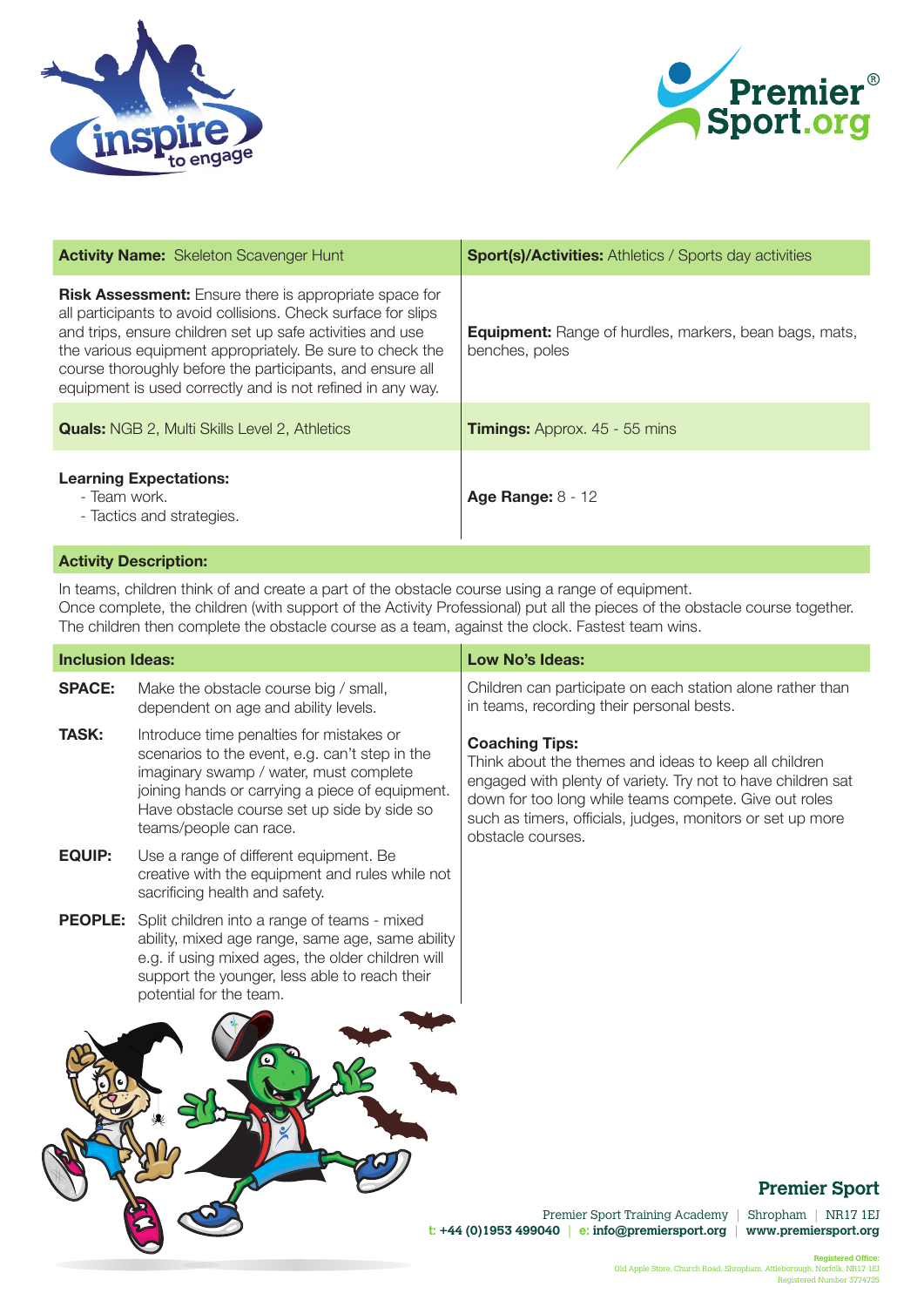



| <b>Activity Name:</b> Run The Gauntlet                                                                                                                                                                                                                                                                                                                                              | <b>Sport(s)/Activities:</b> Athletics / Sports day activities                   |
|-------------------------------------------------------------------------------------------------------------------------------------------------------------------------------------------------------------------------------------------------------------------------------------------------------------------------------------------------------------------------------------|---------------------------------------------------------------------------------|
| <b>Risk Assessment:</b> Ensure there is appropriate space for<br>all participants to avoid collisions. Check surface for slips<br>and trips, ensure children set up safe activities and use<br>the various equipment appropriately. Be sure to check the<br>course thoroughly before the participants, and ensure all<br>equipment is used correctly and is not refined in any way. | <b>Equipment:</b> Range of hurdles, markers, bean bags, mats,<br>benches, poles |
| <b>Quals:</b> NGB 2, Multi Skills Level 2, Athletics                                                                                                                                                                                                                                                                                                                                | <b>Timings:</b> Approx. 45 - 55 mins                                            |
| <b>Learning Expectations:</b><br>- Team work.<br>- Tactics and strategies.                                                                                                                                                                                                                                                                                                          | Age Range: $4 - 7$                                                              |

In teams, children think of and create a part of the obstacle course using a range of equipment. Once complete, the children (with support of the Activity Professional) put all the pieces of the obstacle course together. The children then complete the obstacle course as a team, against the clock. Fastest team wins.

| <b>Inclusion Ideas:</b> |                                                                                                                                                                                                                                                                  | Low No's Ideas:                                                                                                                                                                                                                                                                            |
|-------------------------|------------------------------------------------------------------------------------------------------------------------------------------------------------------------------------------------------------------------------------------------------------------|--------------------------------------------------------------------------------------------------------------------------------------------------------------------------------------------------------------------------------------------------------------------------------------------|
| <b>SPACE:</b>           | Make the obstacle course big / small,<br>dependent on age and ability levels.                                                                                                                                                                                    | Children can participate on each station alone rather than<br>in teams, recording their personal bests.                                                                                                                                                                                    |
| <b>TASK:</b>            | Introduce time penalties for mistakes or<br>scenarios to the event, e.g. can't step in the<br>imaginary swamp / water, must complete<br>joining hands or carrying a piece of equipment.<br>Have obstacle course set up side by side so<br>teams/people can race. | <b>Coaching Tips:</b><br>Think about the themes and ideas to keep all children<br>engaged with plenty of variety. Try not to have children sat<br>down for too long while teams compete. Give out roles<br>such as timers, officials, judges, monitors or set up more<br>obstacle courses. |
| <b>EQUIP:</b>           | Use a range of different equipment. Be<br>creative with the equipment and rules while not<br>sacrificing health and safety.                                                                                                                                      |                                                                                                                                                                                                                                                                                            |
|                         | <b>PEOPLE:</b> Split children into a range of teams - mixed<br>ability, mixed age range, same age, same ability<br>e.g. if using mixed ages, the older children will<br>support the younger, less able to reach their<br>potential for the team.                 |                                                                                                                                                                                                                                                                                            |
|                         |                                                                                                                                                                                                                                                                  | <b>Premier Sport</b><br>Premier Sport Training Academy<br>Shropham<br><b>NR17 1EJ</b>                                                                                                                                                                                                      |

**t: +44 (0)1953 499040** | **e: info@premiersport.org** | **www.premiersport.org**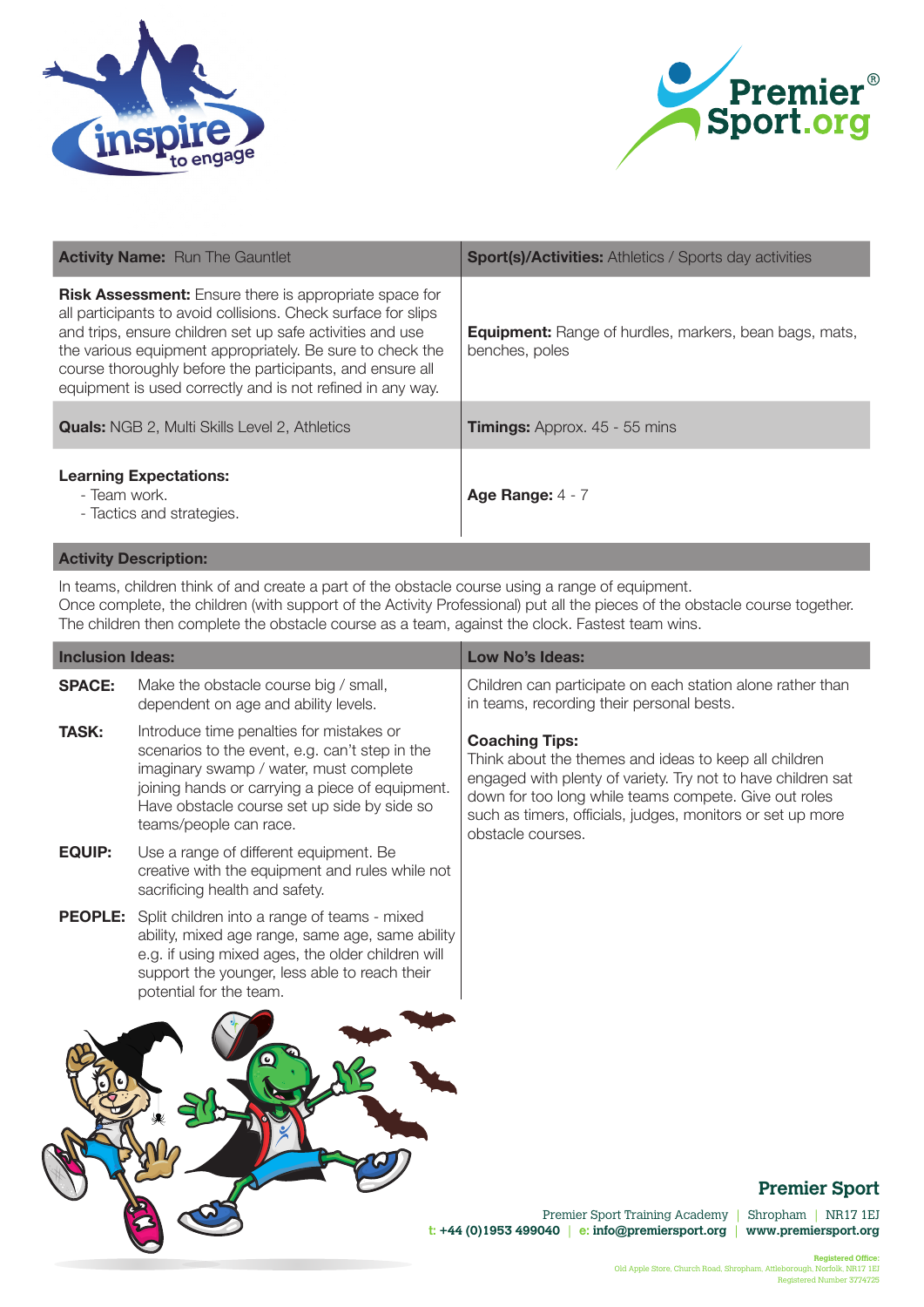



| <b>Activity Name:</b> Ghastly Games (Olympic theme)                                                                                                                                                                                 | <b>Sport(s)/Activities:</b> Athletics / Sports day activities                                                                                                             |
|-------------------------------------------------------------------------------------------------------------------------------------------------------------------------------------------------------------------------------------|---------------------------------------------------------------------------------------------------------------------------------------------------------------------------|
| <b>Risk Assessment:</b> Ensure there is appropriate space for<br>all participants to avoid collisions. Check surface for slips<br>and trips, ensure children set up safe activities and use the<br>various equipment appropriately. | <b>Equipment:</b> Range of hurdles, markers, bean bags and<br>mini Olympics equipment, foam javelins, discus, shot.<br>Recording equipment - tape measures, stop watches. |
| <b>Quals:</b> NGB 2, Multi Skills Level 2, Athletics                                                                                                                                                                                | <b>Timings:</b> Approx. 45 - 55 mins                                                                                                                                      |
| <b>Learning Expectations:</b><br>- Team work.<br>- Tactics and strategies.                                                                                                                                                          | <b>Age Range: 4 - 12</b>                                                                                                                                                  |

Children are split into age / abilty / development related groups and compete in the following activities, working in a clockwise carousel system. Children complete each event for around 3 - 5mins, recording their best results:

| $\bullet$ Long Jump | $\bullet$ Triple Jump | $\bullet$ Shuttle Run | • Target Throw | $\bullet$ Javelin |                   |
|---------------------|-----------------------|-----------------------|----------------|-------------------|-------------------|
| • Distance Throw    | • Balance Challenge   |                       | • Speed Bounce | • Sprint Race     | $\bullet$ Hurdles |

Each event's results can be recorded by the children using tape measures, points tables, stopwatches.

| <b>Inclusion Ideas:</b> |                                                                                                                                                                                                                                                   | Low No's Ideas:                                                                                                                                                                                                                              |  |
|-------------------------|---------------------------------------------------------------------------------------------------------------------------------------------------------------------------------------------------------------------------------------------------|----------------------------------------------------------------------------------------------------------------------------------------------------------------------------------------------------------------------------------------------|--|
| <b>SPACE:</b>           | Make areas appropriately sized so children can<br>compete to their best.                                                                                                                                                                          | Children can participate on each station alone rather than<br>in teams, recording their personal bests.                                                                                                                                      |  |
| <b>TASK:</b>            | Children can play for fun, compete against<br>themselves or as teams. Set up relevant score<br>sheets on whiteboards or flipcharts.                                                                                                               | <b>Coaching Tips:</b><br>Take your time with the set up and be clear with all<br>children which event they move onto next and how to                                                                                                         |  |
| <b>EQUIP:</b>           | Use a range of equipment to suit ability needs,<br>e.g. use bean bags to simplify all throwing<br>events, use small markers as hurdles instead of<br>larger ones.                                                                                 | collate scores. Time spent at the start making this clear<br>with appropriate demos, (Act Pros could do a fun demo<br>competing against each other for the children) will ensure<br>the event runs smoothly. You can also include an opening |  |
|                         | <b>PEOPLE:</b> Split children into a range of teams - mixed<br>ability, mixed age range, same age, same<br>ability, e.g. if using mixed ages, the older<br>children will support the younger, less able to<br>reach their potential for the team. | and closing ceremony.                                                                                                                                                                                                                        |  |



# **Premier Sport**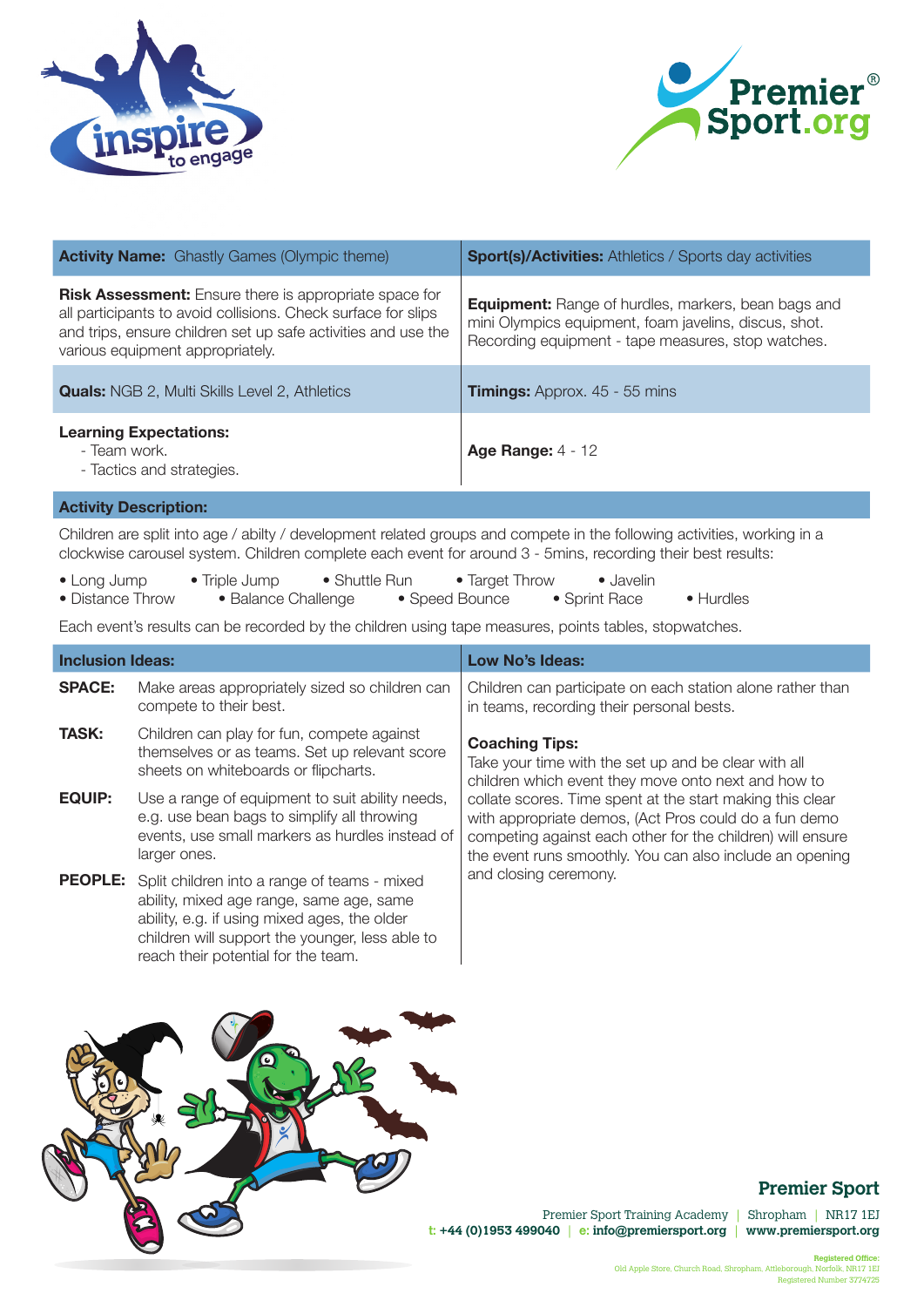



| <b>Activity Name: Strange Strikers</b>                                                                                                                       | <b>Sport(s)/Activities: Ball Games</b>            |
|--------------------------------------------------------------------------------------------------------------------------------------------------------------|---------------------------------------------------|
| <b>Risk Assessment:</b> Ensure appropriate space available<br>for children to move around. Check floor for slips and trip<br>hazards, lay out a safety zone. | <b>Equipment:</b> Markers, bibs, balls, bean bags |
| <b>Quals:</b> Multi Skills, NGB 2                                                                                                                            | <b>Timings:</b> Approx. 20 - 25 mins              |
| <b>Learning Expectations:</b><br>- Reaction speed and timings, agility movements,<br>balance and control.                                                    | Age Range: $4 - 7$                                |

This game has essentially the same rules as Quick Cricket only using a football instead of the cricket ball and your feet as the bat. Split players into two teams; one team starts as the batting team, one as the fielding team. A cone with a ball on it is used as the wicket with another ball on a cone as a target to run around. One team bowls inside a small ring of cones a reasonable distance from the wicket. The fielding team spreads around the grid; the batting team have one bat each and can only hit the ball once. When they have kicked the ball they have to run around the target ball to get a run. The batter keeps running around the target ball until the fielding team get the ball back to the bowler. The bowler is not allowed out of the bowling circle. Once the ball is back to the bowler, the batter stops running and joins the back of the batting line and the next batter is up. The teams swap places when the whole team has batted once. If the fielding team catch the ball, the whole team is out. If this happens, make sure whoever didn't get to bat is at the front for the next go.

| <b>Inclusion Ideas:</b> |                                                                                                                            | Low No's Ideas:                                                                                                                          |
|-------------------------|----------------------------------------------------------------------------------------------------------------------------|------------------------------------------------------------------------------------------------------------------------------------------|
| <b>SPACE:</b>           | Make the running line closer / further away and<br>make the batting line closer / further away.                            | Children can play against a timer to hit as many targets as<br>possible.                                                                 |
| <b>TASK:</b>            | Have more teams playing and introduce<br>scoring areas where the batter can hit the ball.<br>Introduce points for catches. | <b>Coaching Tips:</b><br>Children could be stood around for some time so keep the<br>game pacey or have more games running side by side. |
| <b>EQUIP:</b>           | Use a range of sizes of balls.                                                                                             |                                                                                                                                          |
|                         | <b>PEOPLE:</b> Split children in equal teams and ability groups.                                                           |                                                                                                                                          |



## **Premier Sport**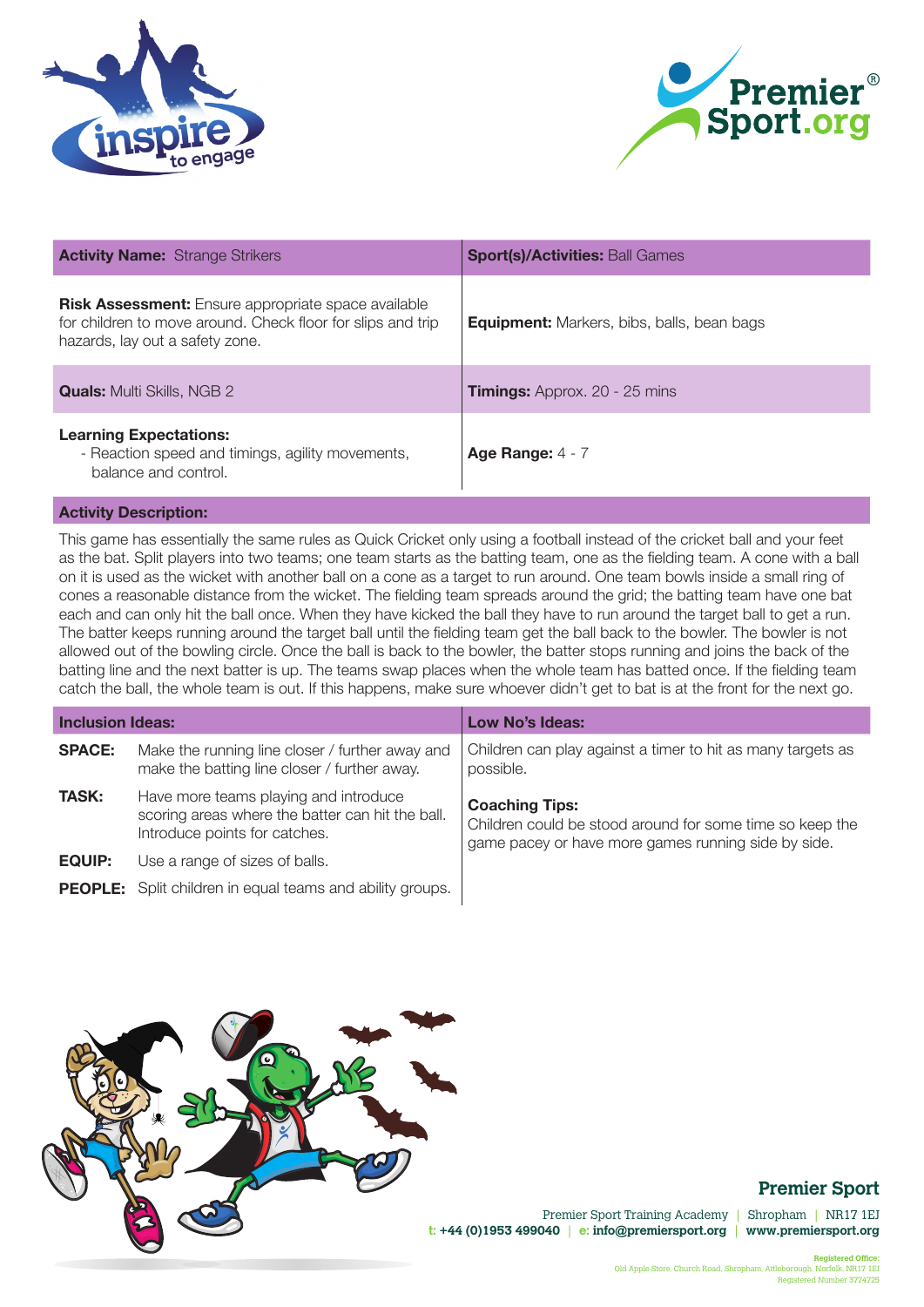



| <b>Activity Name: Psycho Pass</b>                                                                                                                            | <b>Sport(s)/Activities: Football, Rugby, Basketball</b> |
|--------------------------------------------------------------------------------------------------------------------------------------------------------------|---------------------------------------------------------|
| <b>Risk Assessment:</b> Ensure appropriate space available<br>for children to move around. Check floor for slips and trip<br>hazards, lay out a safety zone. | <b>Equipment:</b> Markers, bibs, balls, bean bags       |
| <b>Quals:</b> Multi Skills, NGB 2                                                                                                                            | <b>Timings:</b> Approx. 20 - 25 mins                    |
| <b>Learning Expectations:</b><br>- Reaction speed and timings, agility movements,<br>balance and control.                                                    | Age Range: $4 - 7$                                      |

Split into teams with one team playing against another at any one time, playing on a court of two halves. One team starts with the ball and must pass their ball so that it goes across the centre line but not out of the area. They get a point for every pass inside the other team's half and a point lost for every one out of the circle. The other team then has a go.

| <b>Inclusion Ideas:</b> |                                                                  | <b>Low No's Ideas:</b>                                                                                          |
|-------------------------|------------------------------------------------------------------|-----------------------------------------------------------------------------------------------------------------|
| <b>SPACE:</b>           | Make the area bigger or smaller.                                 | Children can play against a time to hit as many targets as                                                      |
| <b>TASK:</b>            | Children can hit cones for extra points.                         | possible.                                                                                                       |
| <b>EQUIP:</b>           | Use a range of different sized balls.                            | <b>Coaching Tips:</b>                                                                                           |
|                         | <b>PEOPLE:</b> Split children in equal teams and ability groups. | Children could be stood around for some time so keep the<br>game pacey or have more games running side by side. |
|                         |                                                                  |                                                                                                                 |



## **Premier Sport**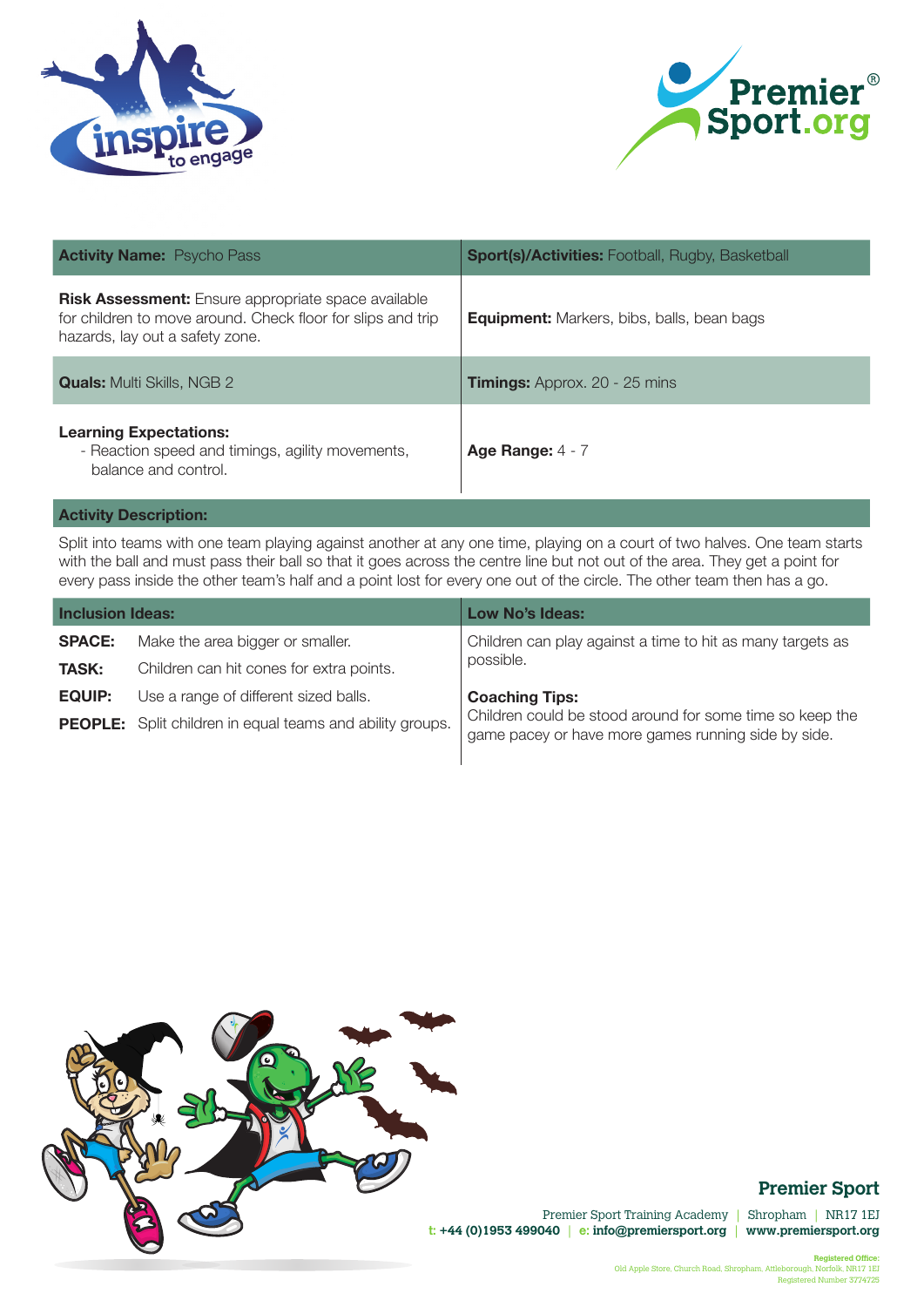



| <b>Activity Name: Rock 'n' Roll</b>                                                                                                                          | <b>Sport(s)/Activities: Athletics</b>             |
|--------------------------------------------------------------------------------------------------------------------------------------------------------------|---------------------------------------------------|
| <b>Risk Assessment:</b> Ensure appropriate space available<br>for children to move around. Check floor for slips and trip<br>hazards, lay out a safety zone. | <b>Equipment:</b> Markers, bibs, balls, bean bags |
| <b>Quals:</b> Multi Skills, NGB 2                                                                                                                            | <b>Timings:</b> Approx. 20 - 25 mins              |
| <b>Learning Expectations:</b><br>- Reaction speed and timings, agility movements,<br>balance and control.                                                    | Age Range: $4 - 7$                                |

Place a neutral, large ball (giant rock) in the centre of the grid. Two teams of opposing monsters can choose their own names. On the Act Pro's command, both teams throw their balls trying to knock the rock over the opposing team's goal line and score. If the giant rock goes out of the grid, the Act Pro should place the ball back in the centre of where it went out.

| <b>Inclusion Ideas:</b> |                                                                                                        | Low No's Ideas:                                                                                                                                   |  |  |
|-------------------------|--------------------------------------------------------------------------------------------------------|---------------------------------------------------------------------------------------------------------------------------------------------------|--|--|
| <b>SPACE:</b>           | Make the area bigger or smaller. Introduce<br>goals to hit.                                            | Children can play this quite simply in smaller teams.                                                                                             |  |  |
| <b>TASK:</b>            | Have more teams playing at same time. Play<br>in a cross type pitch of four teams. Have more<br>rocks. | <b>Coaching Tips:</b><br>Be cautious of lots of equipment flying around. Make sure<br>safety is paramount and children are reminded of the rules. |  |  |
| <b>EQUIP:</b>           | Use range of balls and bean bags.                                                                      |                                                                                                                                                   |  |  |
|                         | <b>PEOPLE:</b> Split children in equal teams and ability groups.                                       |                                                                                                                                                   |  |  |



# **Premier Sport**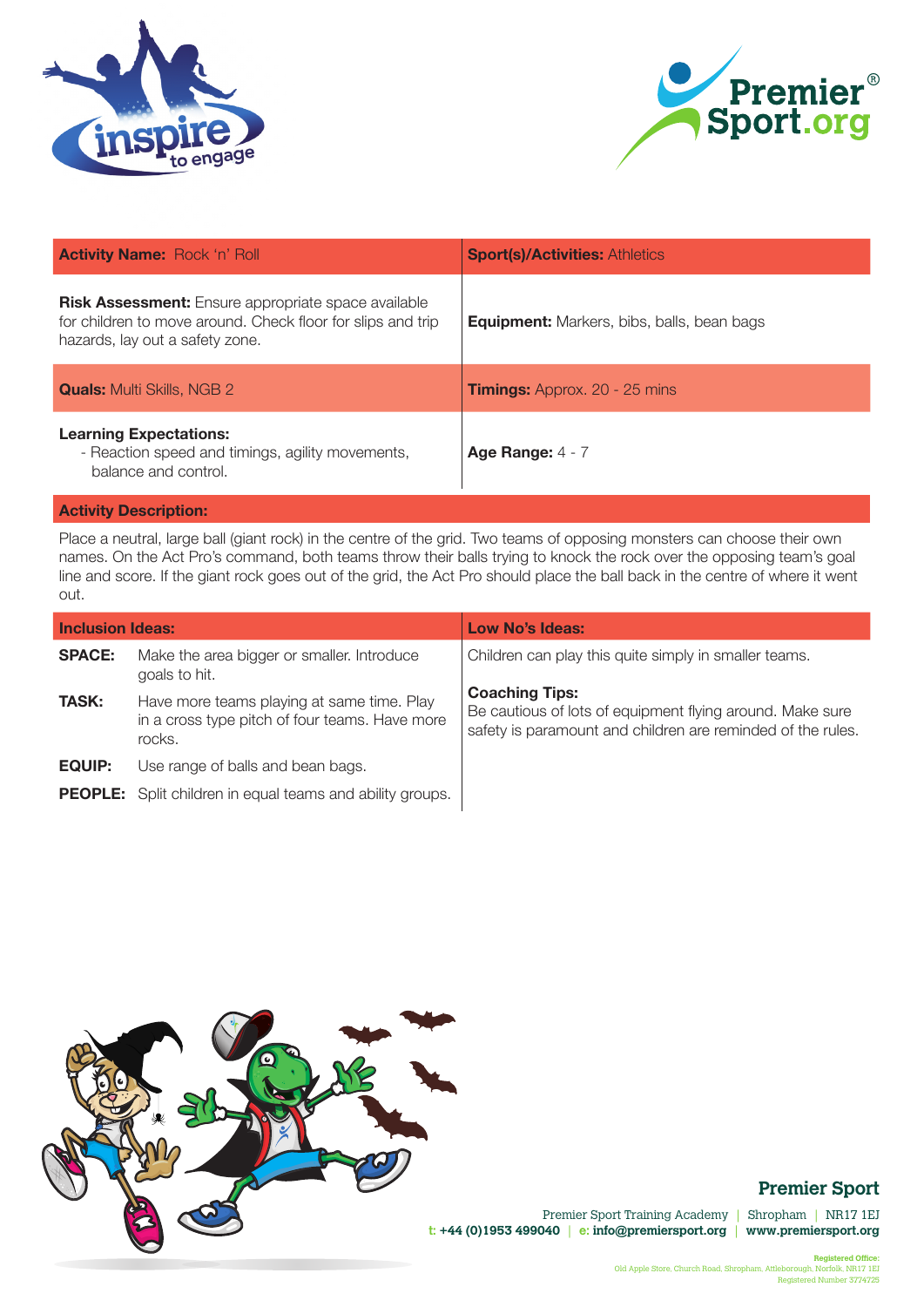



| <b>Activity Name:</b> Freaky Fencing                                                                                                                                                                                                                                     | <b>Sport(s)/Activities: Fencing</b>  |
|--------------------------------------------------------------------------------------------------------------------------------------------------------------------------------------------------------------------------------------------------------------------------|--------------------------------------|
| <b>Risk Assessment:</b> Ensure there is appropriate space for<br>all participants to avoid collisions. Check surface for slips<br>and trips, ensure appropriate equipment is used and safety<br>explanations thoroughly explained to avoid any accidents<br>or injuries. | <b>Equipment:</b> Foils, masks       |
| <b>Quals:</b> Go Fence certificate                                                                                                                                                                                                                                       | <b>Timings:</b> Approx. 45 - 55 mins |
| <b>Learning Expectations:</b><br>- Control, balance and coordination skills.<br>- Improve dribbling and travelling skills.                                                                                                                                               | <b>Age Range: 7 - 12</b>             |

Children work with a partner and carry out a mirroring exercise, taking turns to take the lead. Children learn correct fencing stance and complete mirroring task again. Children then learn correct stance and how to hold the foil, partner 1 holds a bean bag in front of partner 2. Partner 1 then drops the bean bag from head height and, using the correct footwork and lunge stance, partner 2 tries to stab the bean bag, take turns. Progress to using coloured bean bags and call out a certain colour. Also moving up and down the piste.

| <b>Inclusion Ideas:</b> |                                                                                                                                        | Low No's Ideas:                                                                                                                                 |  |
|-------------------------|----------------------------------------------------------------------------------------------------------------------------------------|-------------------------------------------------------------------------------------------------------------------------------------------------|--|
| <b>SPACE:</b>           | Make piste longer / shorter.                                                                                                           | Can be played just 1 to 1.                                                                                                                      |  |
| <b>TASK:</b>            | Children can have a competition against a<br>partner to see who can score the most points<br>when striking the bean bag.               | <b>Coaching Tips:</b><br>This is quite a complex skill. Be sure to observe all children<br>effectively and utilize STEP to maximize engagement. |  |
| <b>EQUIP:</b>           | Use a big sponge ball or piece of paper to<br>strike rather than a bean bag. Tennis balls can<br>also be used to hit after one bounce. |                                                                                                                                                 |  |
|                         | <b>PEOPLE:</b> Ensure children are competing against people<br>of similar abilities.                                                   |                                                                                                                                                 |  |



## **Premier Sport**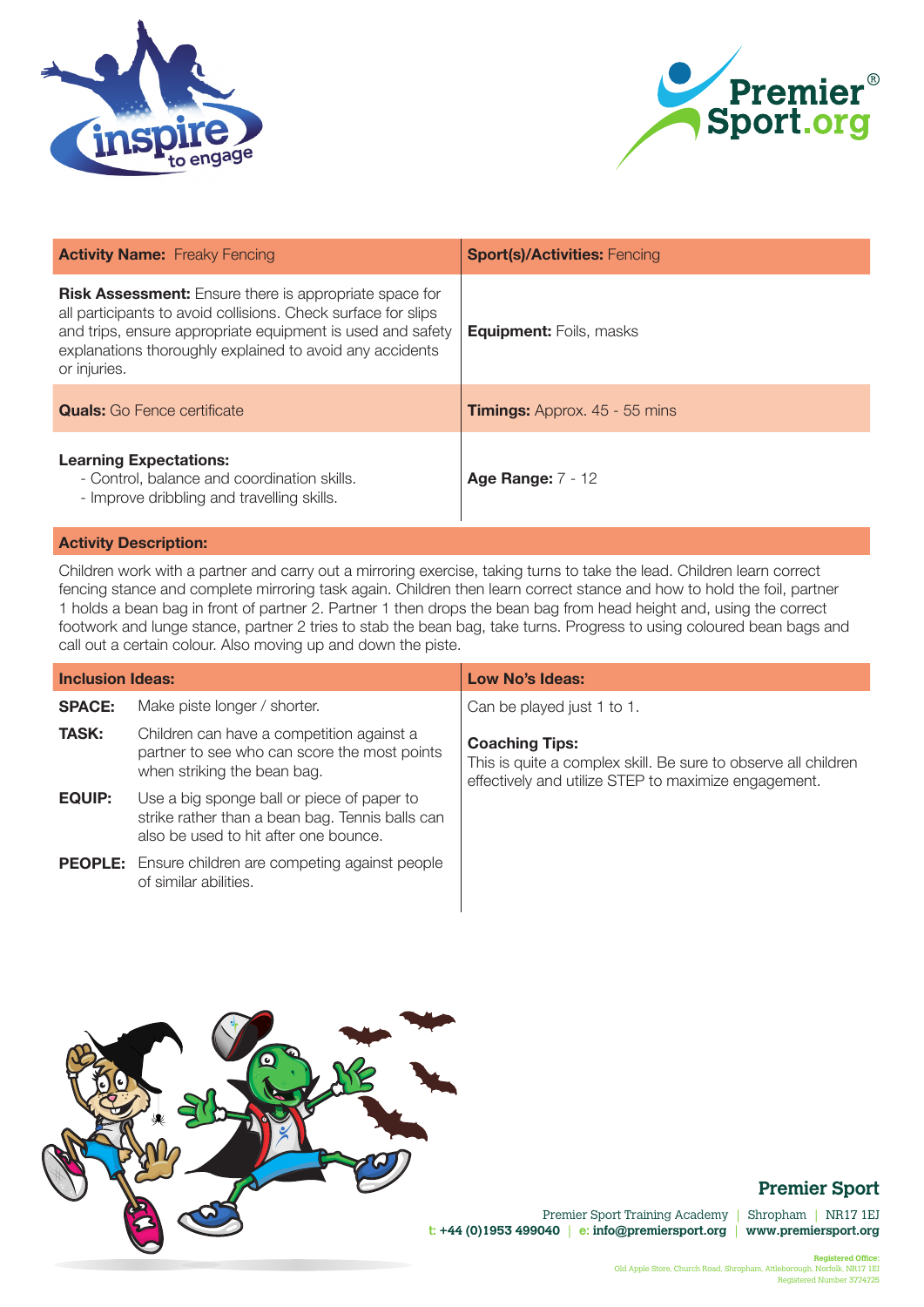



| <b>Activity Name: Ghostbusters</b>                                                                                                                                                                                                                                                                                         | <b>Sport(s)/Activities: Multi Skills</b>                                    |
|----------------------------------------------------------------------------------------------------------------------------------------------------------------------------------------------------------------------------------------------------------------------------------------------------------------------------|-----------------------------------------------------------------------------|
| <b>Risk Assessment:</b> Ensure children have appropriate<br>space to move and manoeuvre balls without colliding.<br>Check floor for trips and slips. Children will be moving<br>around intercepting each other so brief children on<br>understanding of safety when passing and make sure it is<br>clear before they pass. | <b>Equipment:</b> Range of different shaped and sized balls,<br>floor spots |
| <b>Quals:</b> Multi Skills Level 2                                                                                                                                                                                                                                                                                         | <b>Timings:</b> Approx. 25 - 30 mins                                        |
| <b>Learning Expectations:</b><br>- Send and receive with control.                                                                                                                                                                                                                                                          | Age Range: $4 - 7$                                                          |

Children all have floor spots and find some space within designated area. Children have a ball each of various shapes and sizes (plasma guns) and attempt to keep one body part on their spot while performing a series of simple throws to themselves. Children then attempt to pass their ball to a free spot (ghosts) on the floor, attempting to hit the spot. A point is awarded for every spot hit. Then remove half the balls, children must pass their ball from one spot to another but this time to another person.

| <b>Inclusion Ideas:</b> |                                                                            | Low No's Ideas:                                                                                                             |  |
|-------------------------|----------------------------------------------------------------------------|-----------------------------------------------------------------------------------------------------------------------------|--|
| <b>SPACE:</b>           | Make area bigger / smaller, change spots for<br>cones / markers.           | Children must have a spot each and, after every pass,<br>move their spot to a new area. Their partner must select           |  |
| <b>TASK:</b>            | Change the way the children need to pass the<br>ball, e.g. left hand only. | the appropriate pass to make it successful.<br><b>Coaching Tips:</b>                                                        |  |
| <b>EQUIP:</b>           | Change the balls / items to be passed. Could<br>even use a water bomb?     | Children will just run around to the various spots and forget<br>about the controlled pass. Children may also get struck if |  |
|                         | <b>PEOPLE:</b> Group children in order of ability.                         | intercepting passes so it is important to point out spatial<br>awareness.                                                   |  |



## **Premier Sport**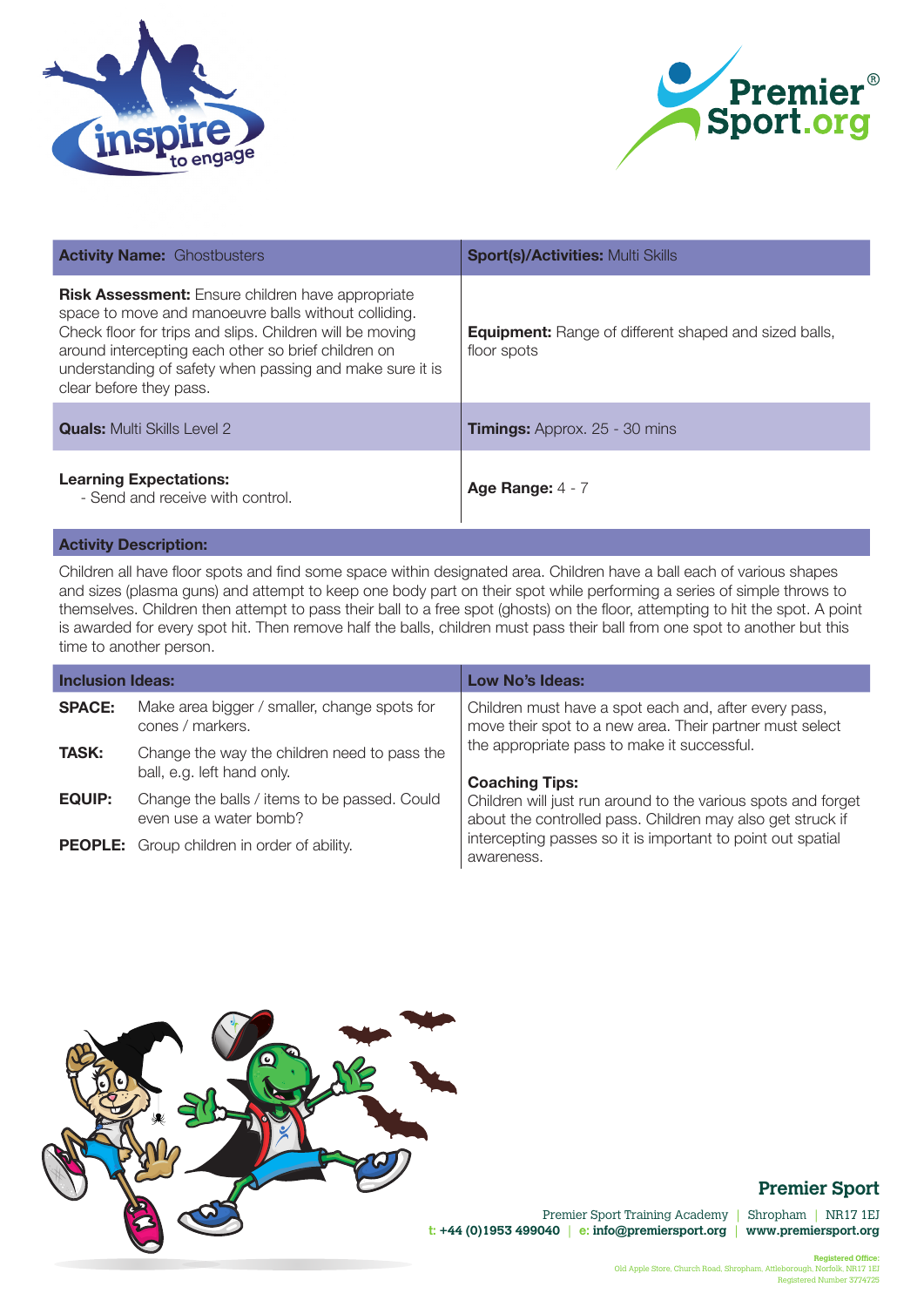



| <b>Activity Name: Zombie Manhunt</b>                                                                                                                                                                                                                                                                                       | <b>Sport(s)/Activities: Multi Skills</b>                                    |  |
|----------------------------------------------------------------------------------------------------------------------------------------------------------------------------------------------------------------------------------------------------------------------------------------------------------------------------|-----------------------------------------------------------------------------|--|
| <b>Risk Assessment:</b> Ensure children have appropriate<br>space to move and manoeuvre balls without colliding.<br>Check floor for trips and slips. Children will be moving<br>around intercepting each other so brief children on<br>understanding of safety when passing and make sure it is<br>clear before they pass. | <b>Equipment:</b> Range of different shaped and sized balls,<br>floor spots |  |
| <b>Quals:</b> Multi Skills Level 2                                                                                                                                                                                                                                                                                         | <b>Timings:</b> Approx. 25 - 30 mins                                        |  |
| <b>Learning Expectations:</b><br>- Send and receive with control.                                                                                                                                                                                                                                                          | Age Range: $4 - 7$                                                          |  |

Split group up into teams. One team are the zombies, the other teams have to find space within a large area. The zombies walk around trying catch all the teams. If they do, those players are out. The winning team is the team who are all found last. Rotate so that each team has a turn at being the zombies.

| <b>Inclusion Ideas:</b> |                                                                                                                            | Low No's Ideas:                                                                                                                                 |  |
|-------------------------|----------------------------------------------------------------------------------------------------------------------------|-------------------------------------------------------------------------------------------------------------------------------------------------|--|
| <b>SPACE:</b>           | Make area bigger / smaller.                                                                                                | Can be played 1 $v$ 1 in a simple game of tig, catch, using                                                                                     |  |
| <b>TASK:</b>            | Zombies can walk / run.                                                                                                    | equipment balls to throw to catch the participant.                                                                                              |  |
| <b>EQUIP:</b>           | Zombies throw balls to catch the humans,<br>allow the teams to use equipment to place<br>traps and decoys for the zombies. | <b>Coaching Tips:</b><br>Children will move out of the area, so remind of safety<br>rules. Take care to prevent collisions or children grabbing |  |
|                         | <b>PEOPLE:</b> Group children in order of ability.                                                                         | each other.                                                                                                                                     |  |



# **Premier Sport**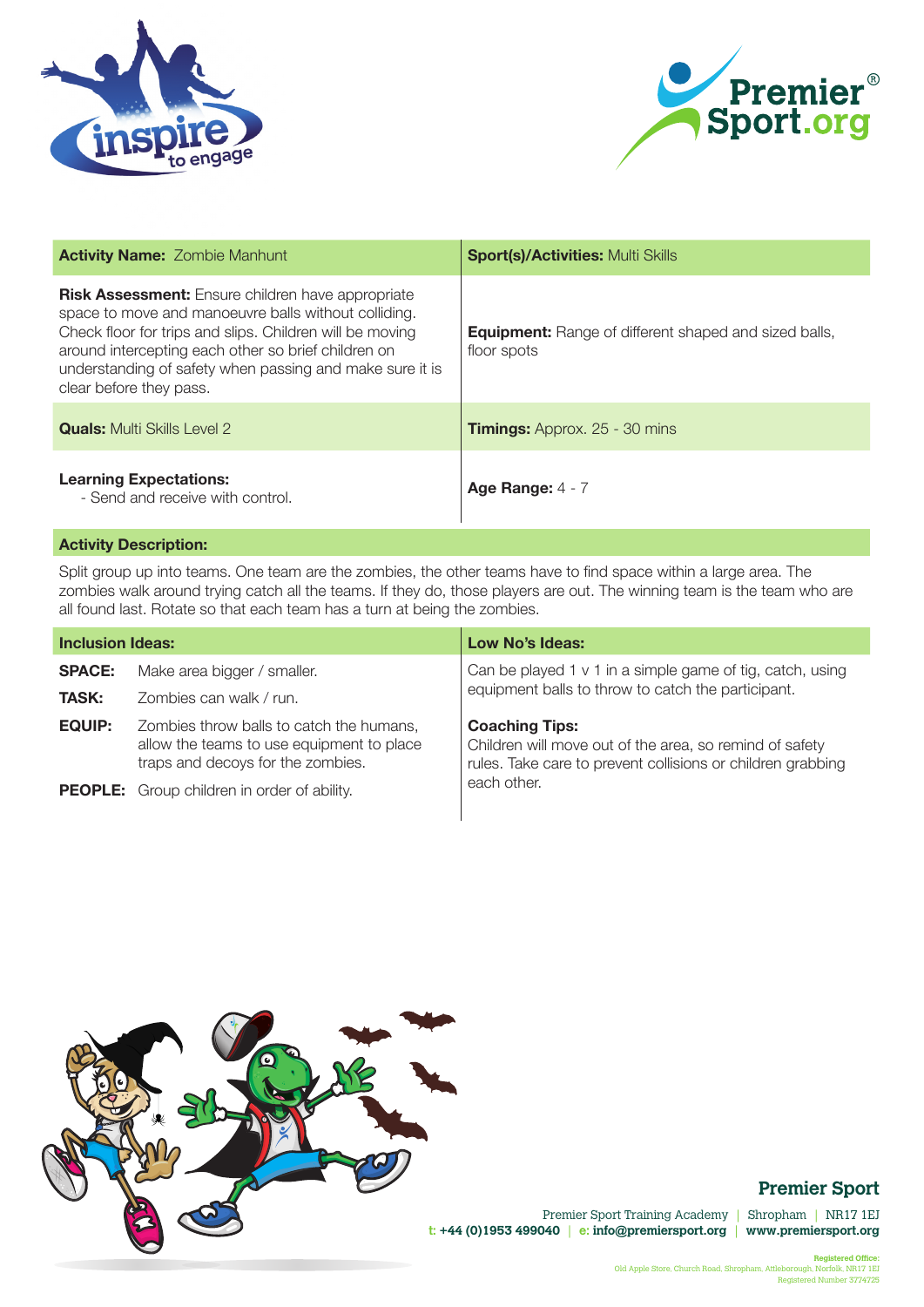



# **Weekly Camp Plan Example 1**

| <b>Day</b>                                | <b>Monday</b>                             | <b>Tuesday</b>         | Wednesday                              | <b>Thursday</b>                     | <b>Friday</b>                |  |
|-------------------------------------------|-------------------------------------------|------------------------|----------------------------------------|-------------------------------------|------------------------------|--|
| <b>Theme</b>                              | Monster Monday                            | <b>Twisted Tuesday</b> | Wicked<br>Wednesday                    | Thrilling Thursday                  | <b>Fancy Dress</b><br>Friday |  |
| <b>Warm Up</b>                            | Warm Up                                   |                        |                                        |                                     |                              |  |
| <b>Activity</b>                           | Secret Monster                            | <b>Silly Statues</b>   | <b>Wizard Wars</b>                     | Scaredy Cat,<br>Monster Mouse       | Ghosts and<br>Ghouls         |  |
| <b>Happy Hares -</b><br><b>Activity 1</b> | <b>Happy Hares -</b><br><b>Activity 1</b> |                        |                                        |                                     |                              |  |
| <b>Activity</b>                           | Werewolf Hunters                          | <b>Body Parts</b>      | Godzilla                               | <b>Scary Name</b><br>Game           | Plants Vs.<br>Zombies        |  |
| <b>Fun Factory -</b><br><b>Activity 2</b> | Fun Factory -<br><b>Activity 2</b>        |                        |                                        |                                     |                              |  |
| <b>Activity</b>                           | Monster Eggs                              | Pumpkin Pass           | Witches Cauldron                       | Terrifying<br><b>Teamwork Games</b> | Rampage                      |  |
| <b>Lunch Break</b>                        | <b>Lunch Break</b>                        |                        |                                        |                                     |                              |  |
| <b>Chill Zone</b><br><b>Activities</b>    | Frankenstein Build<br>a Monster           | Design a Dungeon       | Goblins, Wizards,<br>Giants            | <b>Scary Mary</b>                   | Mummy Races                  |  |
| Try it Tortoise -<br><b>Activity 3</b>    |                                           |                        | Try it Tortoise -<br><b>Activity 3</b> |                                     |                              |  |
| <b>Activity</b>                           | Phantom Fencing                           | <b>Head Pass</b>       | <b>Halloween Hares</b>                 | <b>Monster Mirrors</b>              | Batman /<br>Catwoman         |  |
| <b>Games Time -</b><br><b>Activity 4</b>  | <b>Games Time -</b><br><b>Activity 4</b>  |                        |                                        |                                     |                              |  |
| <b>Activity</b>                           | Ghostbusters                              | Rock 'n' Roll          | <b>Ghastly Games</b>                   | Deadly Dribbler                     | Skeleton<br>Scavenger Hunt   |  |



# **Premier Sport**